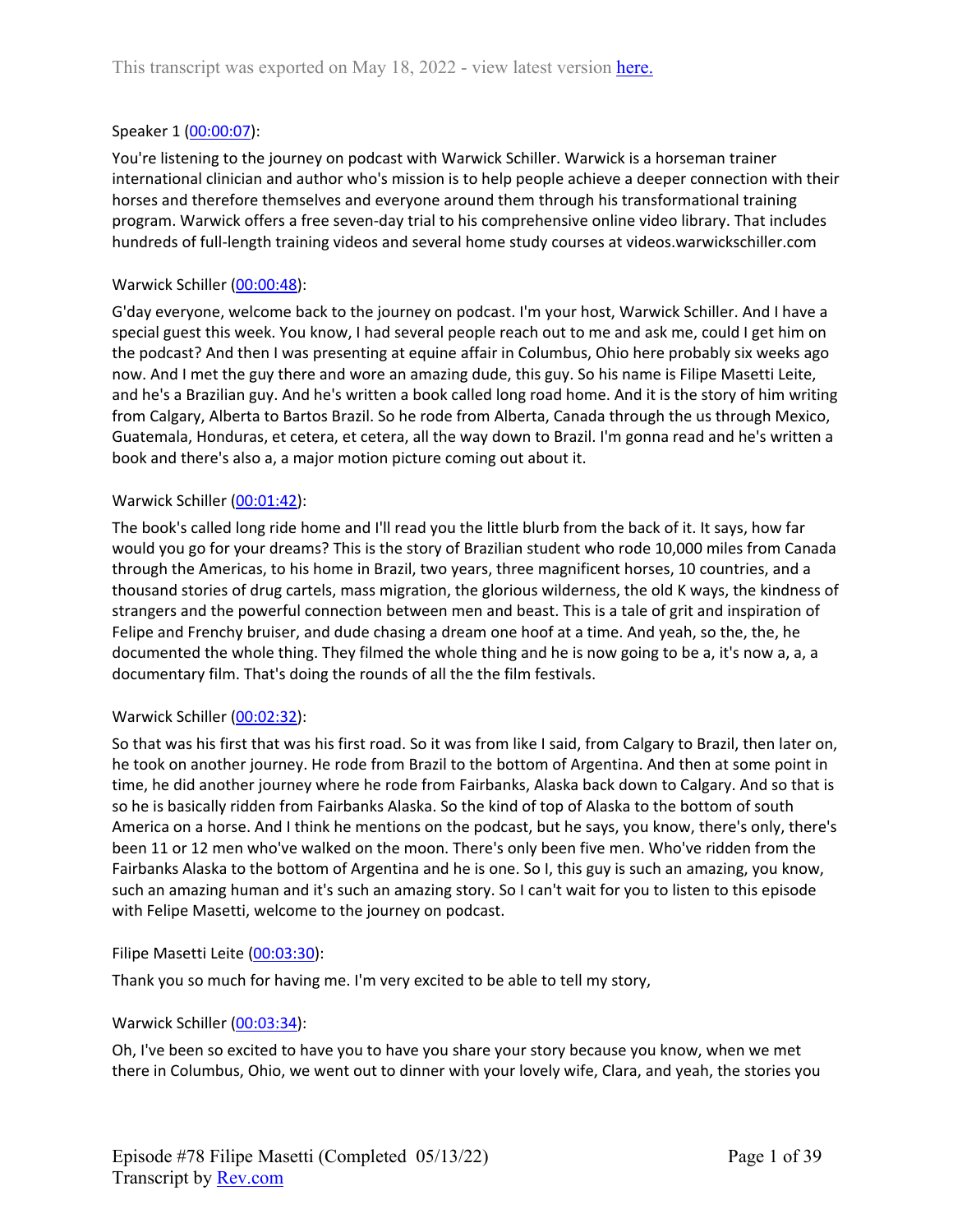told me were absolutely amazing, and I'm not even sure where to start, but let's, let's do the bit of a recap here. You rode from Calgary, Alberta to Brazil. Is that correct?

## Filipe Masetti Leite ([00:03:58](https://www.rev.com/transcript-editor/Edit?token=DdUeSo2G-1cGHiCoaOpA3EHYPjihHA3i6-OF2Tt-PxwaGvLk0qRK1MQsuIQ9lWxbLcwy4DAUKrMSb1cHoE2OsXGhxN4&loadFrom=DocumentDeeplink&ts=238.67)):

That is correct. That was my first journey. It was 803 days in the saddle across 12 nations. And once I got to Brazil, I continued on to the Southern tip of Argentina, a small town called O and then when I got there, I decided to go on my last long ride, which was from Alaska back to Calgary. I am today the youngest person to have ridden the Americas in its entirety on horseback.

## Warwick Schiller ([00:04:24\)](https://www.rev.com/transcript-editor/Edit?token=OQ8CVR1DUpltt4Ics2Og_Jzm9b8K24oUIGYqW0LeIjNCnL9ikw8P-U4vc4Ar7_OX4-KZt_81GtLPxLi8MPF5mlpfRVw&loadFrom=DocumentDeeplink&ts=264.43):

Holy cow. That's, that's amazing. So I know, I know quite a bit of these stories, but why don't you, why don't you tell us what inspired you to think about doing this in the first place?

## Filipe Masetti Leite ([00:04:36](https://www.rev.com/transcript-editor/Edit?token=7rWK037xCDoZ3y9C9Sy3p8A935xXQ1pheUnQ367uVmhog-sCx6DNB3ow96bv0lj3_jTOKcg2n67fiKF3yrcTS-UovvQ&loadFrom=DocumentDeeplink&ts=276.38)):

So it all started with a book, you know, the, the importance and the power of literature. When I was a little kid, I was the most scared kid on the planet. And every time my dad turned the light off in my room, I, you know, was afraid that the boogeyman was under the bed, the end of the closet. And I would cry and, and my dad would come into my room. And, and at that moment he would teach me the, you know, one of the most important lessons of my life, which is that fear doesn't exist. Fear is a monster that hide, inhabits our minds. And he would say, if we don't put that monster aside, you can't do anything with your life. And to kind of show me that he would tell me the story of aim Chile, a Swiss school teacher, who in 1925 rode two Crayola horses from Argentina, all the way to New York city. And he would say, listen, Chifley, wasn't scared. You know, he climbed on these. He crossed these these rivers full of crocodile. He crossed central America on the back of a horse and he would read me a part of that book. And for some reason, I don't know why it just, it became my life's dream to one day, go on my own long ride.

## Warwick Schiller ([00:05:42\)](https://www.rev.com/transcript-editor/Edit?token=Q7Bw0hwnXJObh2eGTALVlEFiSgWNR6FE3Tfn8bJDgmSNPDnUAHdCYSj8DTC0DleNrZ8QX68D0PdwEb4kGn7r4keFbdA&loadFrom=DocumentDeeplink&ts=342.17):

So that was as a kid. And then, so you ended up so was that in Brazil because you moved from Brazil to Canada when you were younger, was that, were you still in Brazil then?

## Filipe Masetti Leite ([00:05:53](https://www.rev.com/transcript-editor/Edit?token=sArjN-28PCg9PY4dVUpEa7MleGcuGFDCUOv9Nix2Ary86PuD3XyAf4l1Uit2Xum7h-RfO7vEZHDj9oJ5-QQMocdfPqs&loadFrom=DocumentDeeplink&ts=353.42)):

Yes, sir. Yes. I was born in the interior of Sao Paulo, two hours from the actual city of Sao Paulo and had an amazing upbringing there. My dad, you know, loves horses. So he used to ride bro and, and cut and, and rope. And I lived in, in Brazil until I was nine. And then my parents ended up moving to Canada.

## Warwick Schiller ([00:06:12\)](https://www.rev.com/transcript-editor/Edit?token=wh6o1jaYvvNba5dChpaxIFXHz2XSmeIJJXD7RfiGHSuhX62EgKs73KUPNnwkhCqcnza4UQBJ5NN3lF8nUoNibGFMsrI&loadFrom=DocumentDeeplink&ts=372.27):

Did you, did you speak in English when you went to Canada?

## Filipe Masetti Leite ([00:06:15](https://www.rev.com/transcript-editor/Edit?token=b0t0tpisRnhKnfj49eefftxpGDYsKIgwaQ5yQWRRMXy0duB_icv2Gqu4oh4qAd2OE0tm_j6pEw9hRIhYLdj7FBO7j84&loadFrom=DocumentDeeplink&ts=375.61)):

No, I did not. I went on like an intensive one month English course before I came and, and I learned things like cat and ball and where's the bathroom, but didn't know a lick of English other than that.

Warwick Schiller ([00:06:29\)](https://www.rev.com/transcript-editor/Edit?token=ex1hE2SZTdgYA-qFuYpIsMtRp8QvWw0Rfm01oKCdcxBHHH5QqZ4cA8cX9G8KhUVZd1vfHuWyBMu5LTlgcsC5sM4lWWk&loadFrom=DocumentDeeplink&ts=389.05):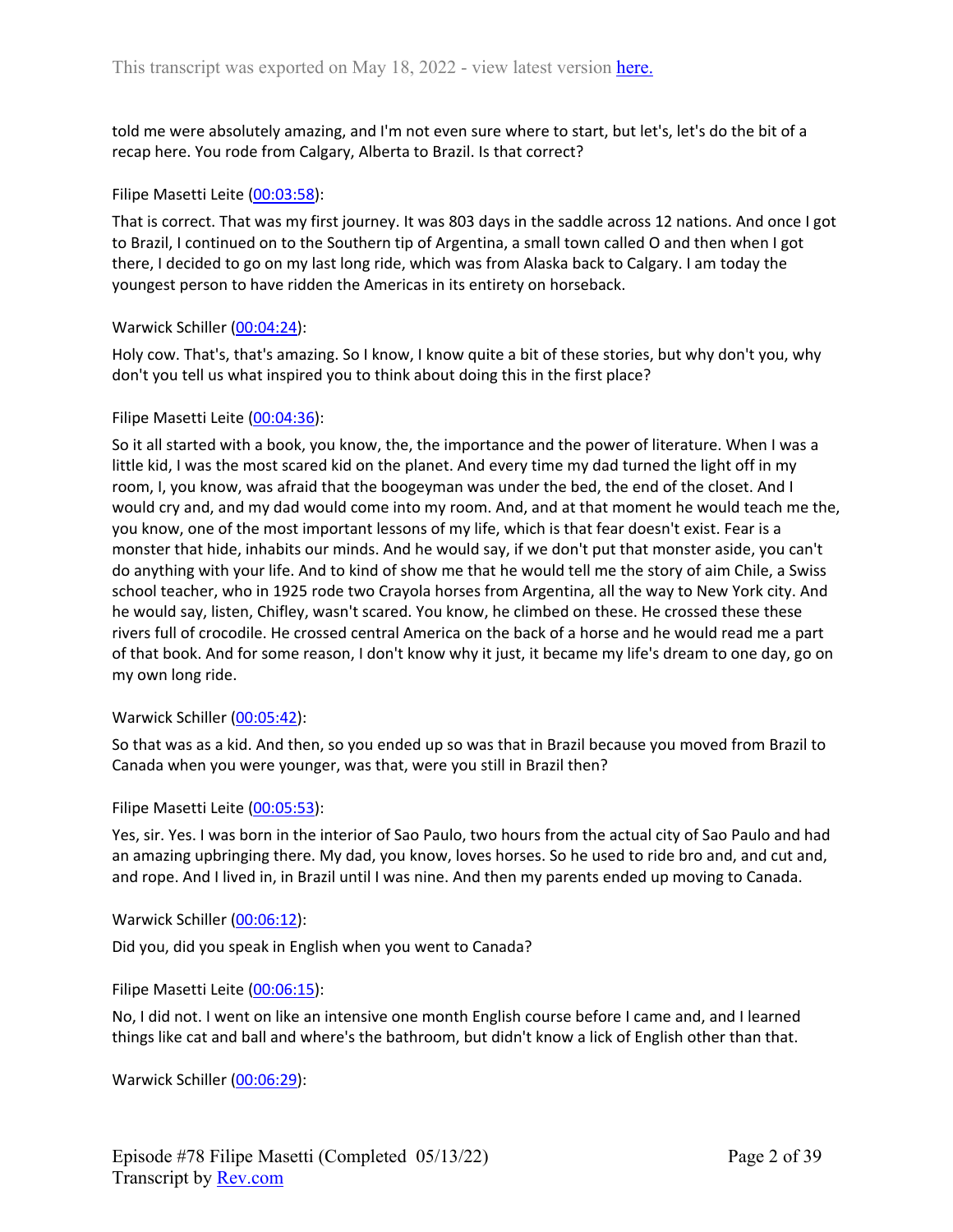Well, and how was, how was that moving to an, you know, nine years old, moving to another country and not speaking the language. How was that?

## Filipe Masetti Leite ([00:06:37](https://www.rev.com/transcript-editor/Edit?token=0XGIP777hi_nghDNxn6b2UD7rD8eBiK72mYegz9H2EGV6ryXVWzDV6EIwdThImQlxDeedSqaN6_UK0LBAHi2nrtQBd4&loadFrom=DocumentDeeplink&ts=397.69)):

You know, at, at the time it sucked. Like, I remember when my parents told me we're moving to Canada, I was like, I don't know what Canada was. And then my first day of school, I was so scared. You know, it felt like those kids were gonna eat me apart. I, I just looked completely different from everyone. Like I said, I didn't speak English. I was gonna school on a portable with like little chairs with tennis balls at the bottom of them. Like just completely different from anything I'd ever known in south America and Brazil. But, you know, it's ultimately a moment that made me who I am today. You know, it was one of the first times that I faced real adversity. I remember just crying outside of that school. And when my dad was, you know, telling me it's gonna be okay, you're gonna be fine. And, and then by the end of the first recess I had made my first friend already, you know, and and I realized that the kids weren't monsters and, and that, you know, with a little bit of of soccer and, and playing with these kids, it was gonna be okay. And, and, but again, it was the first moment where I realized that, you know, I could get through these, these tough moments in my life.

## Warwick Schiller ([00:07:45\)](https://www.rev.com/transcript-editor/Edit?token=BfKIfBFCPkNGMiw8FReHvwGBvhSd-_mhOQt_0k-Kbpc2XkhaaAEePBF6TzG3BBpLe4KRt6TM46uE4reWkr3aHFDB9ik&loadFrom=DocumentDeeplink&ts=465.65):

Well, it was a great start to a lot of tough moments. So you ended up going to university up there getting a degree in journalism. What, what what attracted, attracted you to the journalism?

#### Filipe Masetti Leite ([00:07:59](https://www.rev.com/transcript-editor/Edit?token=P7STGhzgmvHrjr4t0weSQIYvhOzm2tfvAF5pPaiDg7HpqgZ0R7ib0GhoSe60e7I_xAMC8f4Ko2Cv_ikywY5t9SIJ98o&loadFrom=DocumentDeeplink&ts=479.18)):

So I've always loved storytelling, you know, like, like I said, my dad used to read me that book when I was a little kid, I've always loved movies and documentaries and books and, and the power that these stories have, you know, to create a more just world to inspire. And from a very early age, I started writing before I even got into university, I had, you know, a bunch of articles that were already printed. I loved taking photographs and, and it just, it was just very natural to me to, to pursue journalism.

## Warwick Schiller ([00:08:31\)](https://www.rev.com/transcript-editor/Edit?token=q5nh-Qz9YSO7BMdm5uzawrAErurlazj5dYrzznI9E1pyxeLk_pDTgOgV4UliozvvGUn13KfaTyIe10J2kjMvPg95DHg&loadFrom=DocumentDeeplink&ts=511.63):

Okay. So let's, let's get you your trip here, cuz it was AB I've, you know, I've, I've got the books here. I haven't on purpose. I haven't read the books yet cuz I didn't wanna, I didn't wanna know all the stories cuz I've, I've heard you on another podcast and I've got quite a few of the stories. So how did you prepare for, did you, what sort of preparation did you do for that, that that initial journey, that initial, what is it? 10,000 miles.

#### Filipe Masetti Leite ([00:09:01](https://www.rev.com/transcript-editor/Edit?token=0iZyoTiY_uLrQOjaxRJ4C_7wdjWG0zYm1AUqbX3YFwAncJ57ce1cxVR0ZURicsVkZpA1lZrPe3R32EyotFdyrD-U-4Q&loadFrom=DocumentDeeplink&ts=541.26)):

Yes, yes sir. So I spent two years, the first thing I did was create a war room and you know, it just began planning this beast. It was, you know, 10 countries, it was 10,000 miles. It was two years. It was really hard. So I always say strategic planning for most people. It's a difference between success and failure for me and, and for long riding it's it's life and death, not only for yourself but your animals. So the first thing I needed to do was learn how to travel on horseback. I used to tie down rope grew up rodeoing, but it's completely different for you to, you know, grab a horse from a stall and, and ride it for a couple hours train and put it back and then get on a horse and ride it for eight, 10 hours a day in the middle of nowhere.

## Filipe Masetti Leite ([00:09:46](https://www.rev.com/transcript-editor/Edit?token=OAjs5-xPjEWMmhaDHUX5mM31iLME1T0hwlnmIvpY9gDlNQqyzmFps59hBGrYZhpxb-DAFYldFSOA11ieh6Ma2C4Tzsg&loadFrom=DocumentDeeplink&ts=586.12)):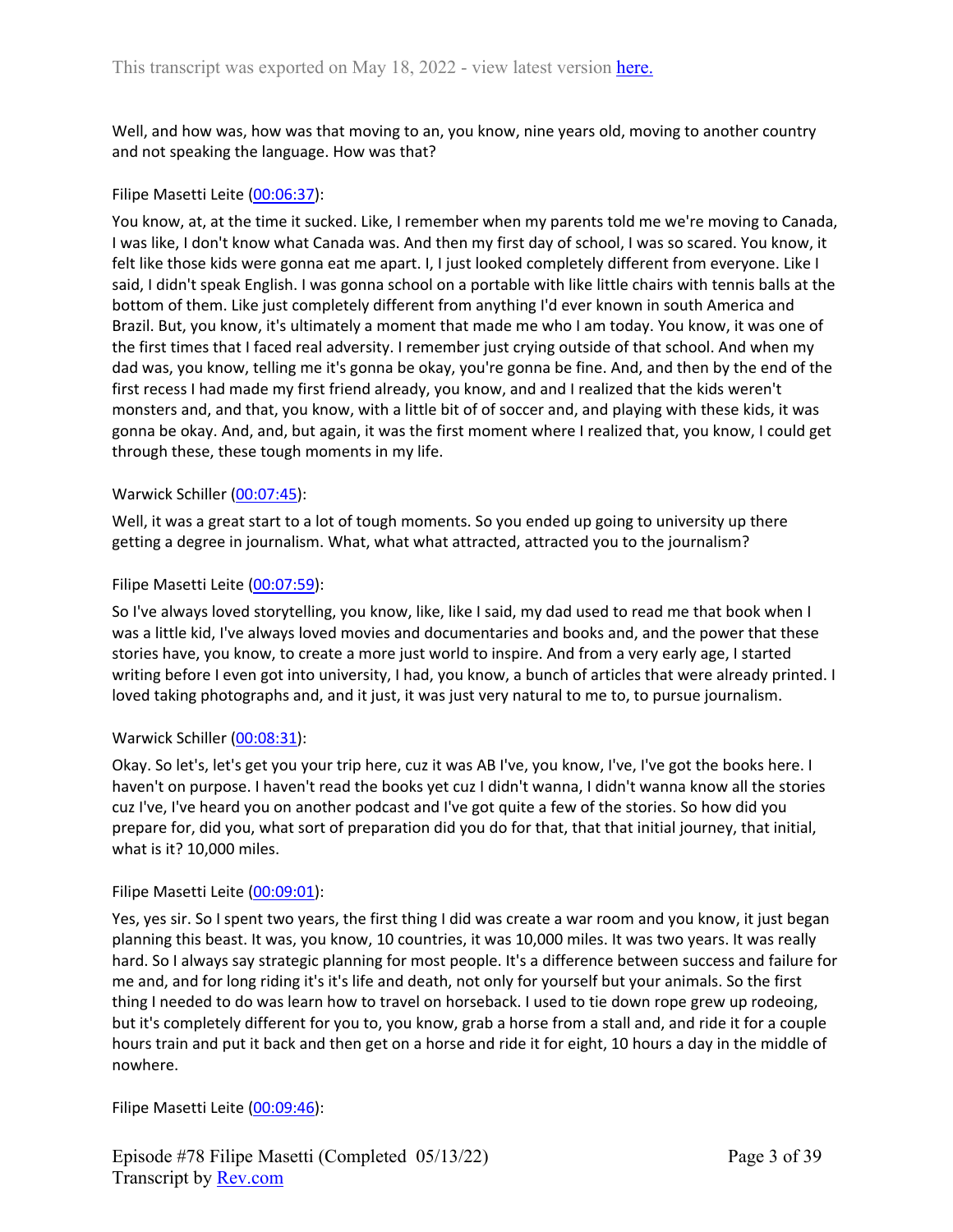So I really had to speak to long riders around the globe. I had to read as much literature as I could. And I also went to Stan Walch. He's a, a legendary Canadian long rider. I went to his wilderness riding clinic to learn how to, you know, pack horses, how to tie hitches, how to weigh your, your pack saddle and your pans and how to Highline horses and camp with them in the middle of nowhere. So learn an, a abundance from him. The other, the other part of the planning was getting my body ready losing as much weight as possible, building my core. And finally it was drawing the root and also finding the financing to actually undertake this journey.

# Warwick Schiller ([00:10:25\)](https://www.rev.com/transcript-editor/Edit?token=UaxdDVFf3B9gDJStzcWUKS7C5lf9kaUoBhqPzMRfx9eTfeDk00Fgd459V6GEyyEL1bhLf95RINgck0cKr5WSJX7U7HQ&loadFrom=DocumentDeeplink&ts=625.8):

You know, that little sentence, that long sentence you said, right. Then there was so much to that you went to the, the wilderness training camp thing. You, you know, lost a lot of weight. You worked on your core. Tell me, let's break that down a little bit because then I don't know, you know, I haven't heard any of this stuff here. So what, how long was the wilderness training camp thing?

# Filipe Masetti Leite ([00:10:47](https://www.rev.com/transcript-editor/Edit?token=3pzB1zbMz71kyTjXn3Rfx8TU48BbCrScZr-YJ2AqdMihRIA_ulizy3b7MX2ZANIW0OOAqMA_fMvy2RqIYHFeKedCgXE&loadFrom=DocumentDeeplink&ts=647.89)):

So the wilderness training clinic was two weeks out in Northern BC McBride BC. And it really allowed me to actually test everything that I learned, you know, not, not only spoken to speaking to these long riders, I spoke to Pedro L or legendary Brazilian long ride or KA resilient, long rider. KACO O'Reilly who now lives in France and rode through Pakistan Bernice, Sandy who's American and has written thousands of miles across the United States Gunter German. So all of these long riders gave me skills and tricks. That, you know, I was writing down, I was reading about, I was, I was seeing in videos, but then when I actually got to stands, it was like, you know, I was actually tying that hitch. I was actually throwing that pack on the back of the horse and those those two weeks were detrimental to my success.

# Warwick Schiller ([00:11:38\)](https://www.rev.com/transcript-editor/Edit?token=Z5W-YlkrZiD0H7F7jGZ1cEuzZa8OE5tu_9AlWOHM6xy5sIQPl217RxTlQgKXTpqNF-Xc2oSf4f1ke7RNZ9T4MQzngZA&loadFrom=DocumentDeeplink&ts=698.4):

How many people were at this? Was this a, like a one on one thing? Or was there a bunch of people there at this thing?

# Filipe Masetti Leite ([00:11:43](https://www.rev.com/transcript-editor/Edit?token=lKs6zD6toJmd3X5ROlocCoI3Z1eQRR0Mjwd5EDg1GGwFgAPpNFpXkeIqNIJeilpYFM1taVK89BajlxBOJUBe_iF-qpE&loadFrom=DocumentDeeplink&ts=703.59)):

No, there was about I wanna say about five people there at the clinic and it's really cool cuz Stan used to be a a teacher back in the day and he's done his own long ride from Northern British Columbia to, to Alaska. And so he's not only a guy that has done it, but he's able to teach it really well. He's developed this textbook. So you do in class learning in the morning and then in the afternoons you go out on the trail with the horses and then you do a longer pack trip through the Northern Rocky mountains. So again, I, I can't I can't thank Stan enough for all of the skills that he passed on to me.

## Warwick Schiller ([00:12:19\)](https://www.rev.com/transcript-editor/Edit?token=1IWriMPwYWQXcRNNW0gR8J9yzPI_13ymW8FNr7idpuGvkSRveWukFYUK2LtadV-l1jchtILyrfFGa6gquRobmgwlfCY&loadFrom=DocumentDeeplink&ts=739.63):

Wow. And then, so let's talk about the, the losing weight and getting your core, right. What did, what did you do there?

## Filipe Masetti Leite ([00:12:28](https://www.rev.com/transcript-editor/Edit?token=4IHbI0OygP4w9ELt7KOg-tzlP6o2H_h9VAAatSerhVrcYavfhijUTnxCxCBLfdBuJkF_7bSI9bQP8eMoteJbmfmN0SY&loadFrom=DocumentDeeplink&ts=748.809)):

So, you know, that, that's one of the first things I learned especially speaking to Bernice, Sandy we lost her last year, unfortunately, but she was an amazing long rider and she used to to be a ballet teacher. So she's very, you know, strict and stern. And the first time I met her, she's like kid, if you are, if you're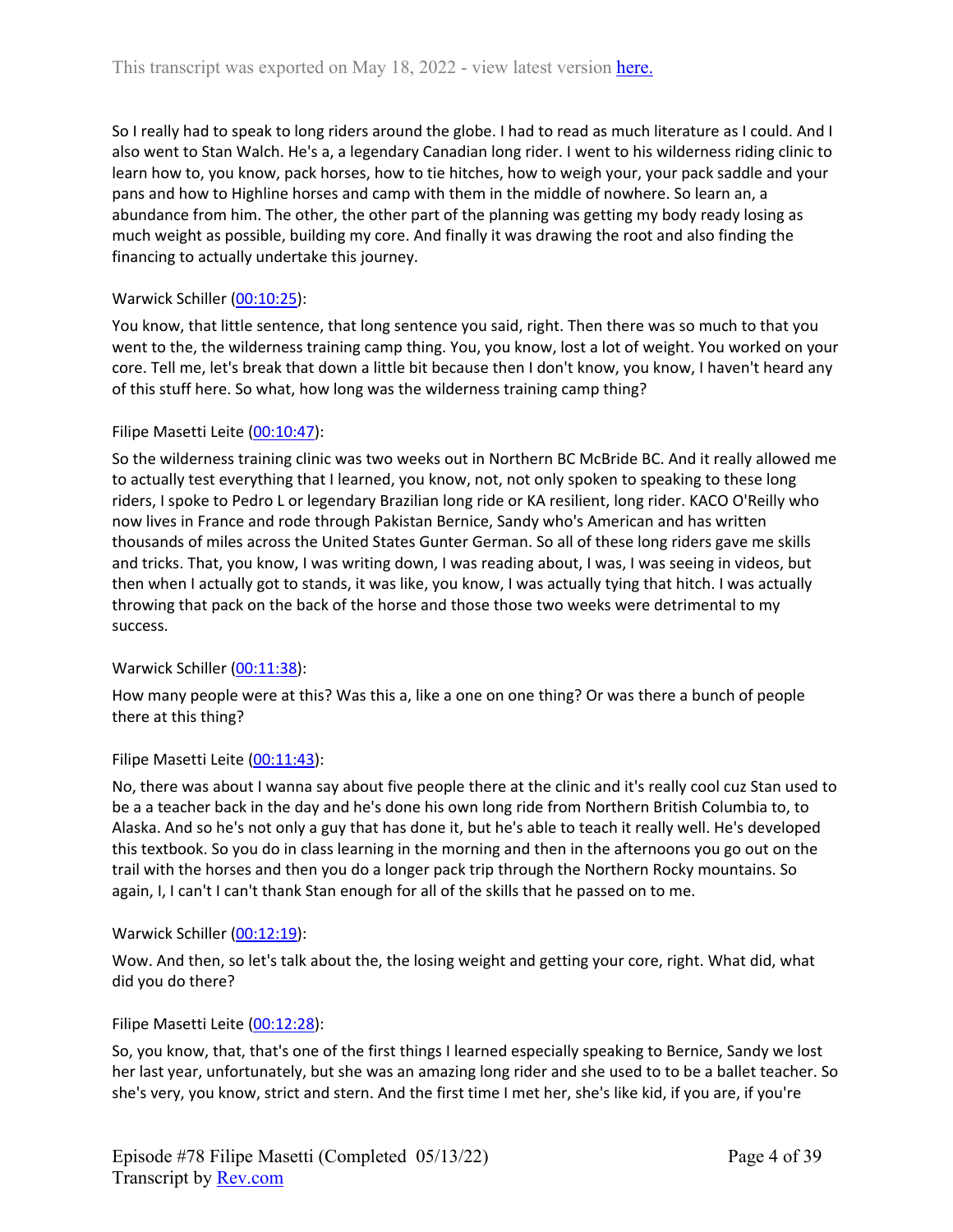expecting your horses to carry you all those distance, you gotta lose as much weight as you can and should really instill that in me. And it makes sense, you know, have you ever seen an overweight jockey, like you know, if we're asking these animals to carry us I think that the least that we can do when you're out there for eight, 10 hours a day is be as light as possible, you know, long riding, it's all about, you know, having light gear, your pack, saddle needs to be as light as possible.

## Filipe Masetti Leite ([00:13:10](https://www.rev.com/transcript-editor/Edit?token=VtWwDsBS3bPoF2Z-7LDQPzKPUYVGr_PCI9eHS8Tb7NjyBWjboKcS12yAOXuaIidL7NKHZ2RWBYgiyZlhIHdimoMGxr0&loadFrom=DocumentDeeplink&ts=790.4)):

Your riding saddle. I actually developed a saddle using the tree of a barrel saddle. So it's super light. It has the, the seed of a Rainer, but yeah, I lost weight. I worked on my core. I knew I was gonna lose a lot of muscle out there when I was on the journey itself, because you're not able to hit the gym, you know, you're on your horse for a long time. Every day. I tried to walk as much as possible as well to help the animals. But the gym also helped a lot with pushing yourself mentally, you know, sometimes when I was doing reps and, and you feel like your arms can't, you know, lift anymore. And I would start naming our countries, you know, like Guatemala, Honduras, and, and I feel that that was preparation. Not only physically, but mentally as well.

## Warwick Schiller ([00:13:56\)](https://www.rev.com/transcript-editor/Edit?token=zMoZ4kKCaSlH4fgR4XrDM6UdlLYMk-pgFCiMIi60Nm22VemCtpHFYrrl2CkNu27k6BsQ90t8k5luhCM9dDsb16k9CVs&loadFrom=DocumentDeeplink&ts=836.83):

Oh, that's, that's cool. How you keep mentioning the term long rider. And I know there's a long rider's Guild, cuz you told me that before, when we're at dinner, but what constitutes a long rider? Like how far do you have to ride to say I'm a long rider?

## Filipe Masetti Leite ([00:14:10](https://www.rev.com/transcript-editor/Edit?token=68ygVM9lIDOMXTLIG_4IEQngoK1_77cjMNC4uq2PwRvBf65uttG4D4T0iYujhJ5Em7jR2cyzy--0nsEw4KxahlyH5uM&loadFrom=DocumentDeeplink&ts=850.7)):

So a long rider is someone that rides more than a thousand miles consecutively in a single journey. <Laugh> and yeah, it's, it's a long ways and and famous long riders are Marco polo, Charles Darwin aim, Chile the Swiss school teacher who inspired me and there's still people to this day, jumping into the saddle and, and riding off into the unknown.

## Warwick Schiller ([00:14:34\)](https://www.rev.com/transcript-editor/Edit?token=ZNViNbLDt8_CCdcQMALhpg6WIWGM-5kSc-M34bEGnmCutux8g8GUI9xxNDNlo8QZQBoQKKI49OzPLZPhz_7p97mNS1o&loadFrom=DocumentDeeplink&ts=874.14):

Wow. A thousand what'd you say? A thousand miles consecutively. Yep. So people who've done the Mongol Derby are not long riders cause it's a thousand kilometers.

## Filipe Masetti Leite ([00:14:43](https://www.rev.com/transcript-editor/Edit?token=JPuCOLMIlUGyZ1bhXrOhxCskovxiZ59Z4z765wiBtAqa-9SQ9yd7Yf68PI3mi1SeniKVc9V0UyTV3_1hkJcSpNCa5dQ&loadFrom=DocumentDeeplink&ts=883.24)):

Yeah, they would. It's about 1,800 kilometers constitutes a thousand miles.

## Warwick Schiller ([00:14:49\)](https://www.rev.com/transcript-editor/Edit?token=p0DEnlDZohDfj3_ci-KJw-GPuTOvDzd5MRzJiGPqGPvAoUWTj1PJcEAPYIgf8kDTVUeZrjnZnduDtK4JaRhi3NMsIOA&loadFrom=DocumentDeeplink&ts=889.13):

All right. Wowses that's cool. So you had this big war room set up, so you're planning your route, how much, cuz I know you, you knocked on a lot of doors and said, Hey, can I put my horses up for the night? How much planning did you have as far as where you're going to stay? Or did you just ad lib that whole thing the whole way?

## Filipe Masetti Leite ([00:15:09](https://www.rev.com/transcript-editor/Edit?token=Sm7wSDqIrherZ2TDsUFhRdom4r7HWXPhG3Wv4S82VYlwx0CzhD-_407vKxEqoIR14BJ6LRLsaImPzjtlKeJMOVWjstw&loadFrom=DocumentDeeplink&ts=909.72)):

Yeah, definitely. That was all like the first day when I left Calgary July 8th, 2012, I was so scared. I didn't know how the hell I was gonna survive all this. I felt like I had a, a bowling ball lodge in my throat and I had no idea where I was gonna sleep that night. And I rode about 20 miles that first day and knocked on some, you know, strangers door. And, and that was the reality of most of the journey. You just literally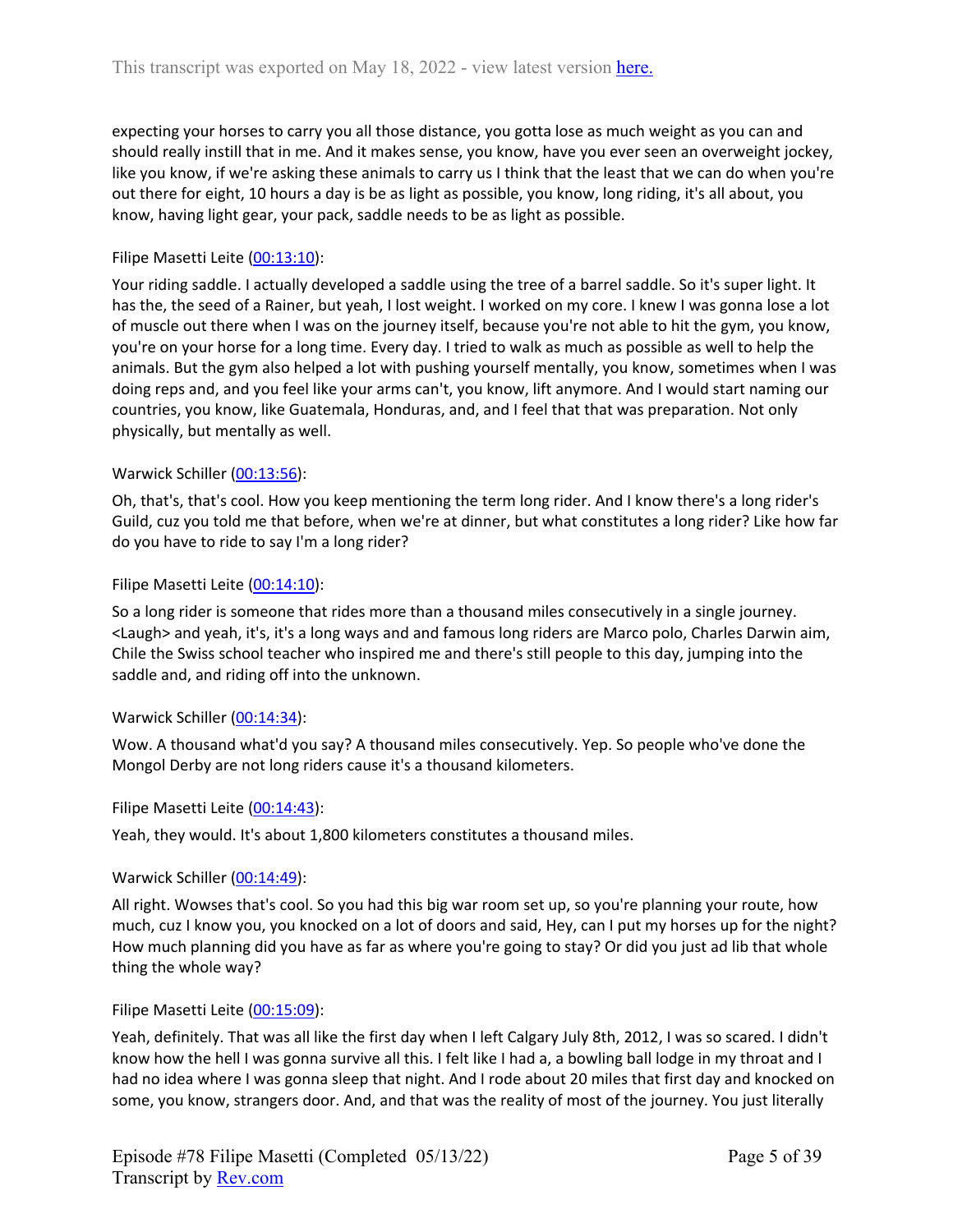first you try to find a house or a ranch or a farm. If there is you knock on the door and ask for help. If there isn't, you look for a place where you can Highline your horses and hopefully find some water and, and some grazing ground and, and then you get up the next day and continue on.

## Filipe Masetti Leite ([00:15:49](https://www.rev.com/transcript-editor/Edit?token=8X4cd9gVi4Fp8WPCm-f8XD5ZZnMGRt5Jj21CBsesfrYKUOBMt4iFOKH4jwLmztfMQPvQ-etwqf4gp8IH9Wc3w_OjdYM&loadFrom=DocumentDeeplink&ts=949.97)):

When I was planning. I, the important thing about drawing the route is knowing what you're gonna get yourself into, you know, from the social economic situation of these countries, you know, like in Mexico and du Guatemala, these countries are in war due to the drug traffic. So I had to know that I had to plan for that geography, you know, am I gonna be crossing deserts? Is it mountain? Is what kind of riding will I be doing? Is it through cities? So I drew out an actual route before I left using physical maps and Google maps. But then once you actually started the journey, it's the people that end up guiding you, you know, because you'll know the best 20 mile route for me to take from your ranch to the next place. You might know someone down the road that you're gonna call up and they're gonna take me in. So the local people end up drawing your route.

## Warwick Schiller ([00:16:37\)](https://www.rev.com/transcript-editor/Edit?token=2DHDgWIwMh8HJnfY10hHwieMBXM7L52QnbZHgcrTGirGlcoGz8SGEvWuE7Ty__pEwffy7OTHQ8u9oskCjJO0WDwu1jg&loadFrom=DocumentDeeplink&ts=997.07):

Okay. That makes a lot of sense. So tell us about your first day, cuz that's, that's like the slap in the face, like <laugh>, you know, that first 20 miles, how was that?

#### Filipe Masetti Leite ([00:16:46](https://www.rev.com/transcript-editor/Edit?token=ML1HUs4R64Y_wp0DMg9RwerUtPydWnVwADmMEotVE9XNXXE37YZ_iAu10BHUhlPsaMOe5c_QAuz77UEnSCOP0djiRQ0&loadFrom=DocumentDeeplink&ts=1006.49)):

Oh, that was terrible. Like it was just so I was like, when did I get myself into I had to do everything, you know, like I was leaving from the Calgary stamp, PE the largest rodeo in Canada, you know, the media were there filming me. There was media outlets from Brazil, from Canada, from the us. So I not only had to be the long rider, I had to be the pub publicist. I was filming everything. So I had to be the journalist. I, I documented everything for a production company outta Nashville. And when I get about five miles outta Calgary, I realize that all my water is tied up in the pack saddle. I'm like, oh my God, I'm such an idiot. It's like a hundred degrees mid July in Canada. I'm like, if I have no water and I I'm just leaving, how, how am I gonna survive Mexico?

#### Filipe Masetti Leite ([00:17:31](https://www.rev.com/transcript-editor/Edit?token=D3pH9wntK-mctw1pkvYlj_0LaxLK-_HuQL0tpm6o1cxONkVJ6Ytu_N2RKSw7Uta8Hmb-13AaC4-_zxmDhhugzreX1Hk&loadFrom=DocumentDeeplink&ts=1051.15)):

So, and then, you know, by the end of the day, that that feeling of not wanting to ask for help, you know, it's so not normal for us, you know, today to knock on someone's door and ask for help, especially when you have like two horses with you. And I was just so embarrassed and, and it was I'd really fight myself internally. The first house I went to, there was no one there. So I'm like, oh my God, I had worked up all this courage for an hour, you know, talking to myself and then all of a sudden it's like, no, one's off. Then I had to work myself up again and go to the next house. And, but luckily, you know, this journey, one of the biggest lessons I've learned is how kind humanity is, how amazing our fellow humans are. And you know, that first family took me in and, and then the rest was history. That second day got a little easier and we continued. So

Warwick Schiller ([00:18:18\)](https://www.rev.com/transcript-editor/Edit?token=_EDTBxaf4DdGmYsLuRLj69bhRiyLL8Px8IRhnn-0gUeJycUzimpG-AjZoQwglYsuRrc9vVYPQAE5gJvRrFUvMMqvGlc&loadFrom=DocumentDeeplink&ts=1098.34):

Did you did you average about 20 miles a day? Is that what you were doing?

Filipe Masetti Leite ([00:18:22](https://www.rev.com/transcript-editor/Edit?token=DoZ4p1-AwFEUvCIobrgIVa23FyyfMYml5eY9jediWW0SHJRKwCVSN_-4uHi5i3FKqlk31v_WNowJjWo_ydK3wrfxJOo&loadFrom=DocumentDeeplink&ts=1102.67)):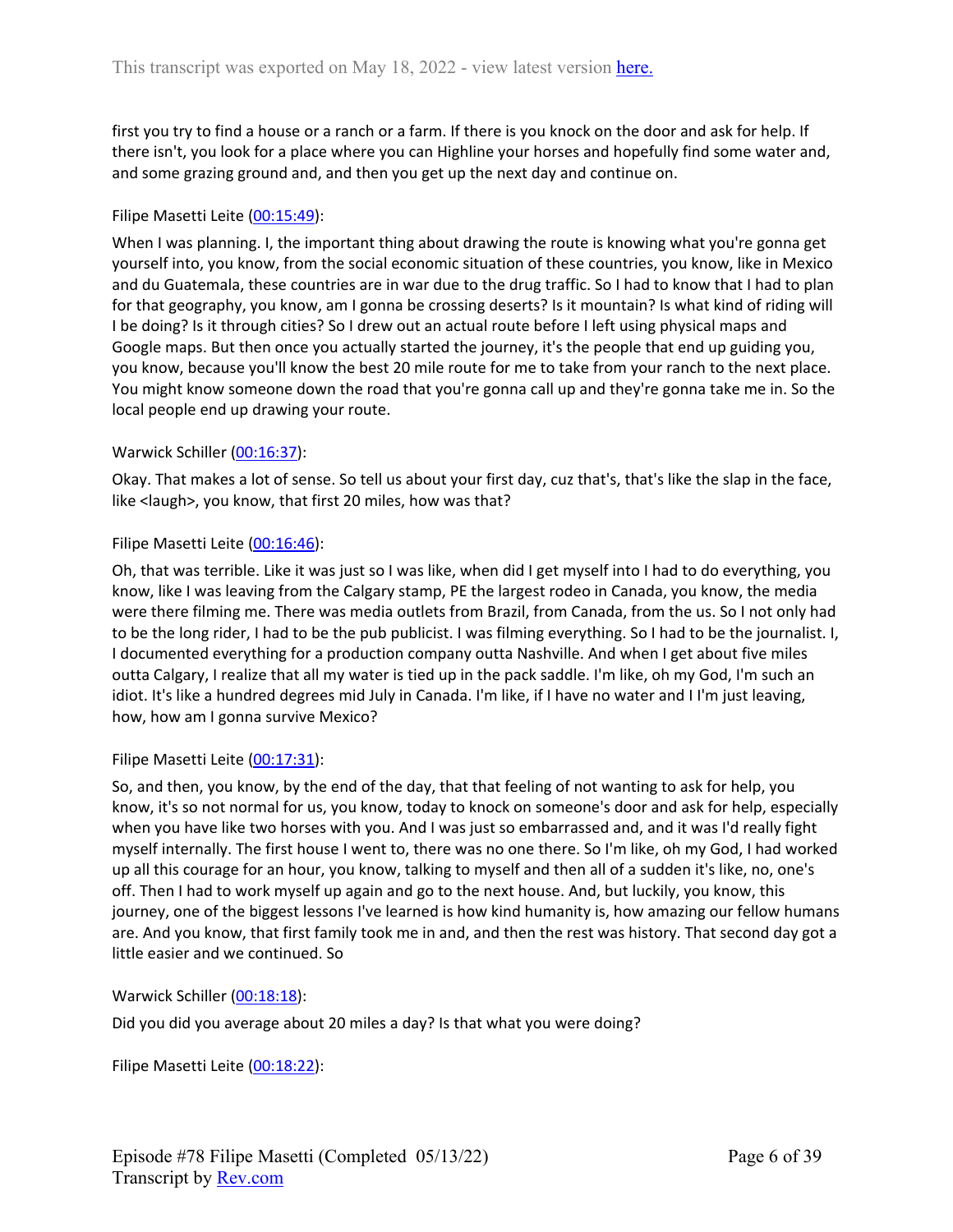Yeah. That's about what you do. That's another lesson I learned from these long riders is 20 miles is a sweet spot. Not only for the horses, but for the rider as well. And you ride about three to four days, rest two ride fi ride five, rest three. You really have to go your horse's pace here and, and everything has to slow down, which you usually do in a car in an hour is gonna take you a week. And that's just the name of the game when you're long riding.

Warwick Schiller ([00:18:47\)](https://www.rev.com/transcript-editor/Edit?token=URwScmp5LhuaGOaWlnHulJQM3dWEz9Qn1ajxE4-gK1W13W_Yq0kLM476cWoGWIuGzmXlAXqhCuUHPP2cI80dAbgdrGE&loadFrom=DocumentDeeplink&ts=1127.359):

So tell me that again. What did you say? Ride three, rest two.

#### Filipe Masetti Leite ([00:18:50](https://www.rev.com/transcript-editor/Edit?token=bJJac1JbJzGXrZt_c61dntIfvPu1XEfepJ--CYdvwpIJqWddIliJMrqcz5giicTOEmHEFtNuW-HId0c_F4Be4U87niE&loadFrom=DocumentDeeplink&ts=1130.9)):

Yep. Ride three, rest two, ride five, rest three. You, you rest a lot. Like people don't realize that they think that you're just gonna get on a horse and ride continuously to finish, but and you know, horses, right? They, they fonder, they, they there's things that happen. And you gotta just, if they're hurt, you gotta wait, stop, wait till they're better. Because without your horse, you're not riding a single kilometer, so you're always gotta be watching out. If they begin to thinkable, losing weight, you stop, you find alfalfa, you find grain. You found them up before you continue

Warwick Schiller ([00:19:24\)](https://www.rev.com/transcript-editor/Edit?token=jFWbVVI1BFfVMjMtcfKmz102dhPhxxO4j3rfAr0KXWVF1h4qzywTN27eYC8a8GhkTl0pZqEEdPCxwXvleXx9gZPacdw&loadFrom=DocumentDeeplink&ts=1164.66):

And you rode one on lead one. Is that right? You

#### Filipe Masetti Leite ([00:19:28](https://www.rev.com/transcript-editor/Edit?token=J0c6Oops3j8Ro9HGleroAgc2srtvRt8IUrza4LaY5lqQbbcBTS7ZBYRloRKbl3uW2nU5WjmTsJrWs4vPvzoKSedy-cY&loadFrom=DocumentDeeplink&ts=1168.04)):

Had two horses. Yep. So I, yeah, I started with two quarter horses that were donated for the journey both from Montana and I would ride one and the second would take the packs saddle. And then when I got to the Southern part of the us, I was given a Mustang and then I had three horses for the rest of the way to Brazil, which, which helped tremendously because I was able to alternate one horse, always walked with nothing on its back and then one would be, have me on and then the other one would have the back. So that really helped. It was hard at times because you know, it's another animal to feed. It's another animal to find water. Sometimes that'd be next to roads. So now we have three horses. If the ditch is tight that became, you know, really dangerous, but it helps with the riding.

## Warwick Schiller ([00:20:12\)](https://www.rev.com/transcript-editor/Edit?token=dpvHycoCNKHjEYDP3ptvnuR1QyvrawkHL_1ya4fqi_jUIRrv9PLSwKsrSMStOTRNv2jhS8Mq5N5s5poKPIRUoEuVsZg&loadFrom=DocumentDeeplink&ts=1212.67):

I bet. So let's, let's talk. Okay. So you, you had said that, and you, you told me even went to dinner that time, that you approached different people to different media companies to, to help fund this thing. And so you filmed the whole thing. What, how was the, tell me about the, the filmmaking process as far as did you just do it on a phone? Did you have GoPro? What did you, what sort of cameras did you use?

#### Filipe Masetti Leite ([00:20:38](https://www.rev.com/transcript-editor/Edit?token=TqM9KD9EEvgFBXJtYGRPq6FSFAuXtiJsCCeIDmkLNjr6sii-hBtuCP-_J3Ol2RkMXo9hL6VP1EKBkXndbz2TB0B_FyA&loadFrom=DocumentDeeplink&ts=1238.92)):

Yeah, so that I, I figured early on because I didn't have any money to actually go on the ride is that I was gonna have to find a way to, to pay for this, you know, this, my dream. But so I reached out to hundreds of, of production companies around the world and, you know, they were all like, oh, it's too long, it's impossible. You're gonna die. You're never gonna be able to do this until finally a production company outta Nashville bought the project for me to film it. And they gave me all the equipment as well. So I had two cannon cameras. I had two GoPros. I had my phone as well. And the cameras would shoot with two cards, a and B. So once a month I would FedEx the footage to them. And I would FedEx cards a and keep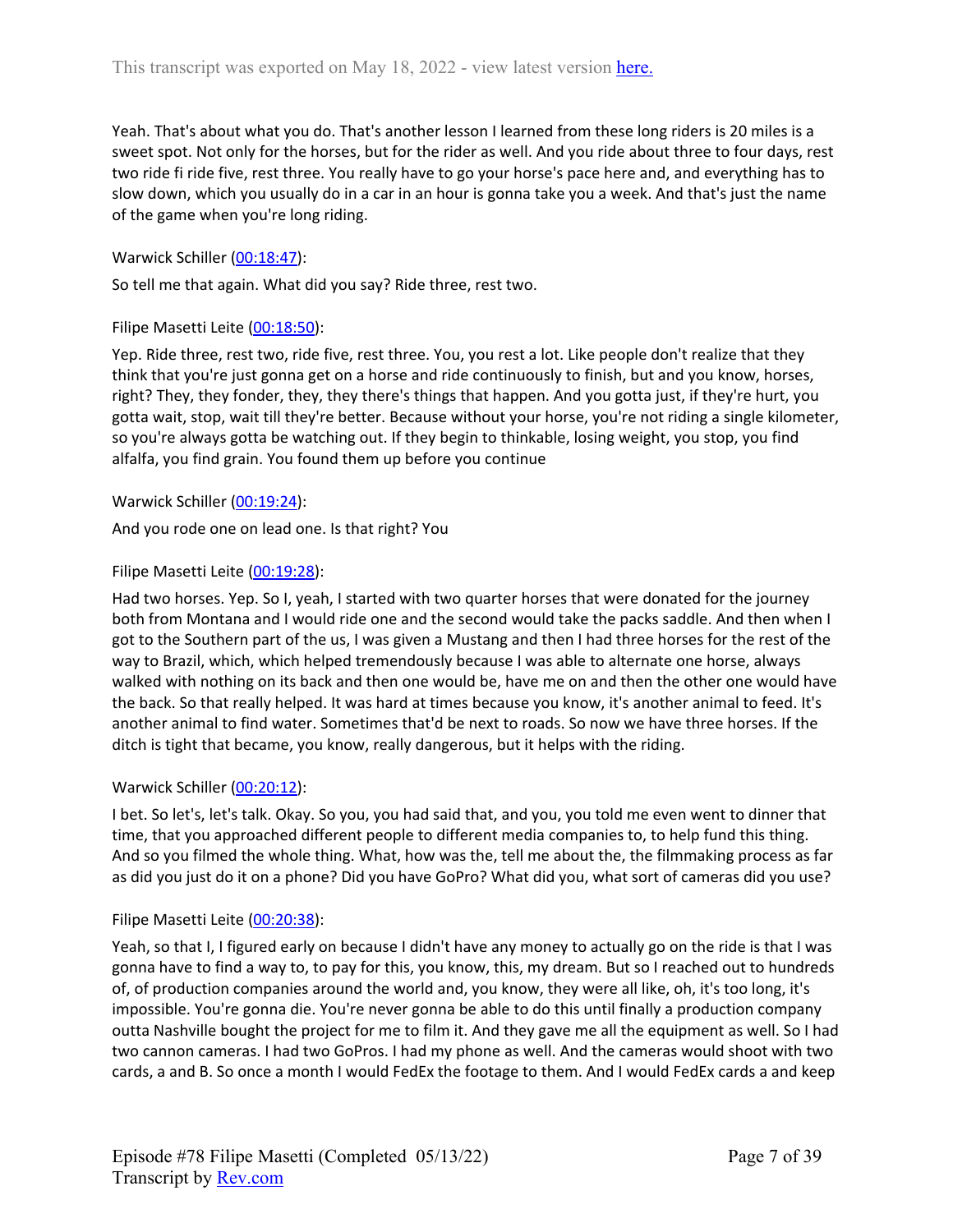B just in case we didn't lose anything. And then once they told me all, it's backed up on our computers, I would be able to, to film with the other cards.

Warwick Schiller ([00:21:30\)](https://www.rev.com/transcript-editor/Edit?token=glpV8t6lf-UFscJC2rLc45a1K2kUGNo9yY4i1P1IbiDSlVYMD4_1g3GykK_pZ869pXAP5sitKm3raoxglTLXgqplPAM&loadFrom=DocumentDeeplink&ts=1290.27):

And so they've, they've now made a, a movie about this and it's been, you've been taking it around the the film festivals. How's that going?

Filipe Masetti Leite ([00:21:40](https://www.rev.com/transcript-editor/Edit?token=1RM6rkX_ZzJPmxmuXBn8C91UaIyNYl1Ny_pIkz-JeFxlQm7eGy08d3W3DGRAuibm9lTUArH9qlV2FOcaoY4o26tvWhw&loadFrom=DocumentDeeplink&ts=1300.71)):

Oh, it's going so well. You know, it's it was a dream come true. Like when I started filming, it was 10 years ago, you know, like I said, no one believed in it. Like it was just, it was like, no, one's gonna wanna watch this. It's gonna be too long. You're gonna die anyways. You're never gonna make it. And so our first film festival was the Beaufort international film festival. And when I got to see that film with an audience and, and see their reaction, you know, people were crying and people were laughing. We got a standing ovation at the end. We ended up winning the, the audience award for best film with a festival. It was just like, you know, it's one of those moments where your life, where you'll, you'll never forget it. Like I remember being a 20, some year old kid working two jobs and planning this thing and, and pressing the record button and saying, I'm gonna ride a horse from candidate to Brazil.

#### Filipe Masetti Leite ([00:22:27](https://www.rev.com/transcript-editor/Edit?token=I662LcX2xsoELk0JXayvrH4JMDuDrYPyAPjBpdut4eq6d6hayZtG0ZJBL-P9vMnzaTgdlesO1g7GUV3w2qqAhU2jBqM&loadFrom=DocumentDeeplink&ts=1347.2)):

And, and then there, I was watching it and, and just take the opportunity while we're on here. I know you have so many, so many listeners all over the us. We got into one of the best festivals in Hollywood. It's called dances with films. We're gonna be there June 16th at the iconic Chinese theaters in Hollywood. Really? yeah. So I'm just so excited. Wanna invite you as well. 7:00 PM, June 16th, Hollywood baby, the long rider. I'm just over the moon about it, and I'm hoping to find a horse to arrive on horseback and and yeah, I'm so excited.

Warwick Schiller ([00:23:01\)](https://www.rev.com/transcript-editor/Edit?token=LMGZ7FwQMobIeWxrjDYGkwDYFK3wPr6Px4cKC-p8oa4ylCd3VJQ7tuOYUzaFRE3uZ2XM0NJPf-Nrd0lJPNSueXGv60s&loadFrom=DocumentDeeplink&ts=1381.05):

Oh, if you need help finding a horse in California, I'll I can help you out.

Filipe Masetti Leite ([00:23:05](https://www.rev.com/transcript-editor/Edit?token=3aoAW2XNr7HAVSmPWSt_ceUkcBFI55EOY-VIlO4ztX12bfu_McNNYfI6MXeaHwLBwS7kCNAMit_a_a59iymjHLqp8VA&loadFrom=DocumentDeeplink&ts=1385.71)):

Darn. Let's talk about this after.

Warwick Schiller ([00:23:08\)](https://www.rev.com/transcript-editor/Edit?token=LQtTp523hmeWMYoGo3sT5VBwmuQg0iwNz0AyRmLh9l5myh50XBl5fd52WjrtnhIGcPysnPSA_UGZ7KiBkvVNr52uejs&loadFrom=DocumentDeeplink&ts=1388.07):

Okay. We will. That's that's cool. I'll have to ch I'm just wanting to, I wanna stop the podcast and go and ask Robin, Hey, what are we doing on June 16th?

Filipe Masetti Leite ([00:23:15](https://www.rev.com/transcript-editor/Edit?token=XP2DFd-ejczDpN9SwFR92Lldj_7ivADNT0pI5vvF9stbIWa0UGdlxWZMCHGlhF9b8yhsDdfqvNxFn5tUJ4MqPTf24Hc&loadFrom=DocumentDeeplink&ts=1395.39)):

Oh, I hope you're around. It would be more for you to be there.

Warwick Schiller ([00:23:18\)](https://www.rev.com/transcript-editor/Edit?token=5u0eLyB11IAkmUQ9pC_kg7sKZGfV39AHi5QfEUZ5goaVQCtusjH-6BiM7dcf8XDsGhrR_HZh6oMFtLF8F_wBQM6OeoU&loadFrom=DocumentDeeplink&ts=1398.28):

That'd be super fun. And what, what other film festivals have you had at?

Filipe Masetti Leite ([00:23:24](https://www.rev.com/transcript-editor/Edit?token=N1ANW7cudb3Sv9Q8p2mgA9W2esNwppBE7GABeueoYxL7L5c9Ia2VWdg6OSpbNsZByXxMpUaS-dbiPSljPLT87RadeDQ&loadFrom=DocumentDeeplink&ts=1404.56)):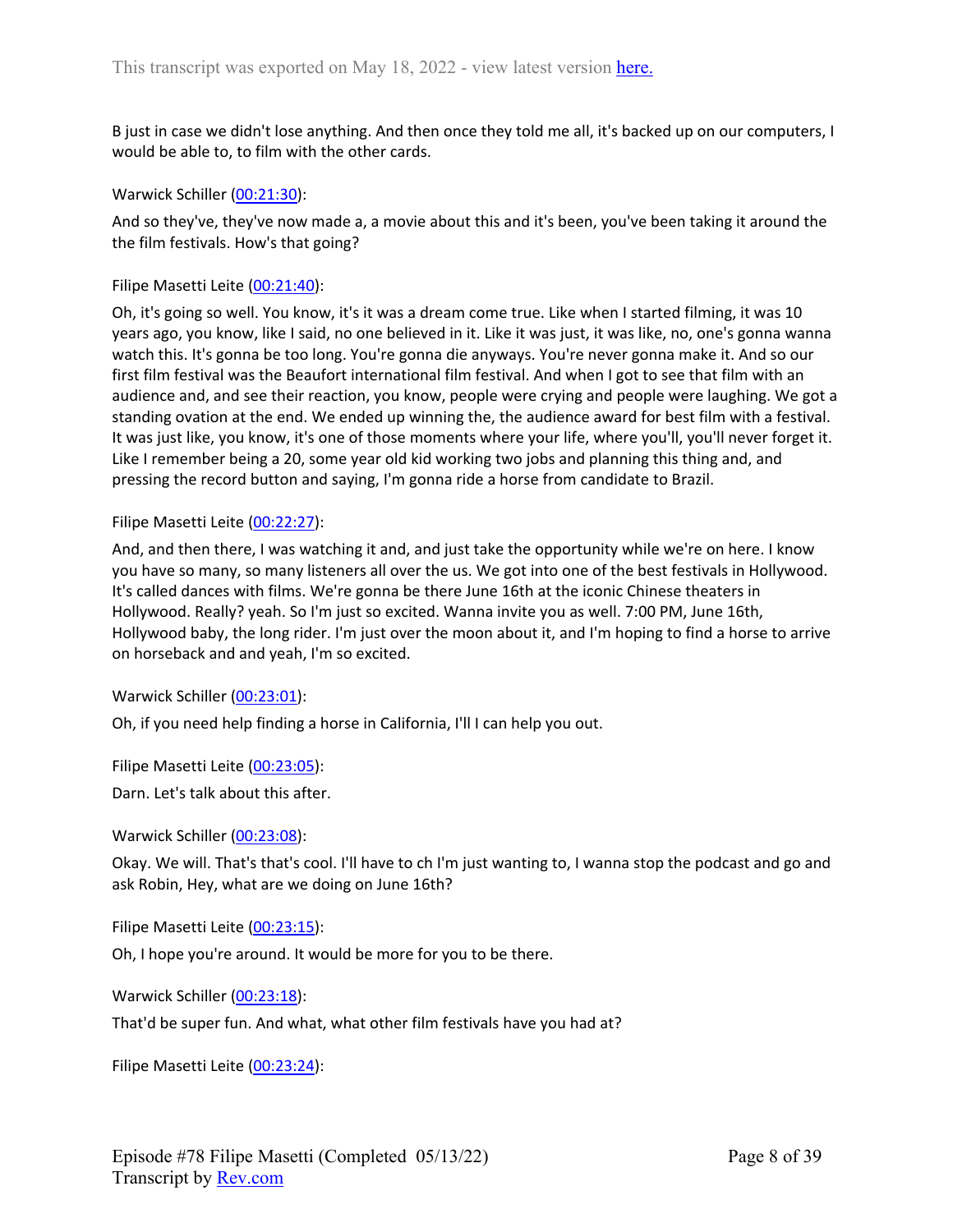So we just we just came back from Edmonton this weekend. That was an awesome it's Canada's longest running documentary festival. We went to sunscreen in our, in Florida won the best documentary award there. We'll be heading to Mumbai India. Now we have Wyoming Brazil. We have one in Washington state. We've, we've had a really amazing reaction to the film. You know, you, you apply to these festivals and just to get in is already a tremendous honor because they're getting like thousands of, of of, of films and, and, you know, and we're actually winning awards. And again, this is just a tiny film. Like this is a guy everyone always asks again, who filmed the documentary. I filmed it. I'm the director of photography. So you can imagine how tough it was, you know, when, when horses are falling into holes or when bullets are flying around me, when I'm in the desert, I, I'm not only having to, to keep my animals and myself alive. I'm also having to take out the camera and film everything. So, you know, to be competing against these, these, you know, million dollar productions with like a 30 person crew and, and just little Felipe out there, and to be able to take, be taken awards home is, is tremendous. And I gotta take thank of the director, Sean SU stern here from Canada, NC two media, the production company that believed in me from the beginning mythic productions and, and everyone involved in the film. It it's, it's been tremendous.

Warwick Schiller ([00:24:47\)](https://www.rev.com/transcript-editor/Edit?token=OMxfFqUIhkQ9hFYaYYhvwE8TSKZoG2gKXckwFQ0nBJnH3Rs1vDoz7EINT8QF6jzKthRGcuYbw71NSRSP3ae1SzcGhrk&loadFrom=DocumentDeeplink&ts=1487.27):

When, when is it gonna be released like publicly?

## Filipe Masetti Leite ([00:24:52](https://www.rev.com/transcript-editor/Edit?token=WI2lOrlQRwxl23IakrpmunQMO3814ORtN4uMx_Bhukch3NxqoGaL5pz9E5rupCNu0IGo49jX4lv_LA5hi_FhDK0WV1M&loadFrom=DocumentDeeplink&ts=1492.59)):

So it'll be released in the end of the year. We sold it in Canada to super channel and Amazon prime. And now after we go through the festival run, we'll sell the global, right? So it'll come out in one of the streaming services by the end of 2022, it's called the long rider.

## Warwick Schiller ([00:25:09\)](https://www.rev.com/transcript-editor/Edit?token=IZfvbAIijIFzFJrIptCahKbeJvD4gav-Yia7F8JIKMD1O0xEHQXDtiR68aaCajEYTtPkx7mtFkc-41ZVZ7jP5Ah0nxI&loadFrom=DocumentDeeplink&ts=1509.46):

So it's gonna go straight to streaming services. It's not gonna be in theaters.

## Filipe Masetti Leite ([00:25:12](https://www.rev.com/transcript-editor/Edit?token=_zogJ8OgZ4PzU0m8JJjvSfkQcHQ7-pMwLiwnnLAVgXbKH8z1QVOW9qVbyBLymNC9YAV_Mlo7HfuaD_yl050XC-ftkmI&loadFrom=DocumentDeeplink&ts=1512.9)):

It will, it will also be in theaters. It will be in theaters in the, here in Canada, this summer and in the us probably around September. So I'll announce that

## Warwick Schiller ([00:25:22\)](https://www.rev.com/transcript-editor/Edit?token=khN4yePf2POw0w4mlq6_GZiNr9t6uE3CX578oGmJku4rXemJAmIOND-yu2xx6fy1euTrzZLpdKByvCpFMFKn9pycWdg&loadFrom=DocumentDeeplink&ts=1522.57):

So cool. I'm excited. So cool. Hopefully I get to, I'd love to sit in the big screen. Hopefully I get to see it in, in the Chinese theater in July, but on June. Sorry, I just gotta figure out where I'm gonna be, cuz I never know where I'm gonna be. I'm all over the place. <Laugh> so you just mentioned something funny indigo, like yeah. You know, when, when horses are, you know, I've gotta try to do all the filming when a horse is stepping in a hole and the bullets are flying and you just kind of grazed over that, like, oh yeah. When the bullets are flying, oh, another thing you said, oh, it's gonna be in Mumbai India. Are you going to India for the, for the festival?

## Filipe Masetti Leite ([00:25:53](https://www.rev.com/transcript-editor/Edit?token=lXw546BAYe50DjHUbd1BhW5eRNYxcES4oO2tvktsKWEzY9ZKS7KNKl4uMs2Yr3h_NKUxXpasWthFK8_VPktGQJJj_hM&loadFrom=DocumentDeeplink&ts=1553.01)):

You know, I, I'm not sure. Yeah. We're trying to figure out scheduling because I, I have to go back to Brazil to do some some motivational speaking and trying to figure out if I can go from Sao Paulo straight there, but I really hope so. I've never been to India and I love to travel. I'm very, obviously, you know,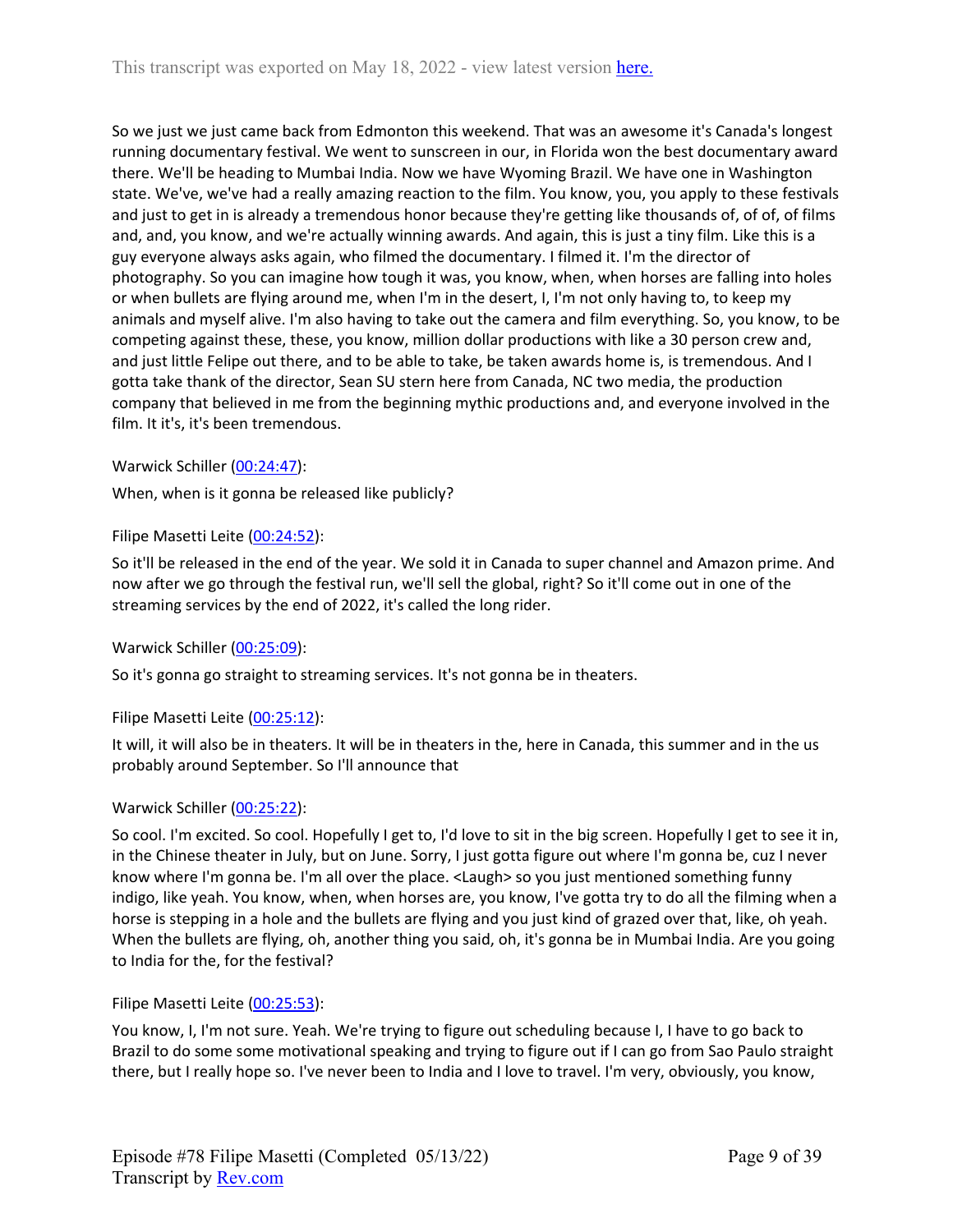there's some nomadic gene in my in my system. So yeah, I, I would absolutely love to go to India. Have you ever been

## Warwick Schiller ([00:26:16\)](https://www.rev.com/transcript-editor/Edit?token=HKiqI9kXiwj4HfjbzYAI7D4o72-lLBvkySVTQTmfyrdvqdFMYS0UnfxA5aH-lXrNnZ1M5Ik_mdWeWvfY1IJp5Htv-VY&loadFrom=DocumentDeeplink&ts=1576.47):

No, I've I've I want India's on my bucket list. Like it's a place I it's a place. I, I really want to go and, and go and visit. So let's get back to your journey here, cuz I want to hear some of the stories about things that happened along the way. And I wonder if you can relate the story about the ashes. I just thought that was amazing.

## Filipe Masetti Leite ([00:26:42](https://www.rev.com/transcript-editor/Edit?token=aVElvKi0oer2dmBqvZby8WX0ig5j2MEHhZPY9-v23q9WEFUvMgwQeLveDu0W1ws9zWGdX7ALIW_Sl-CkxRQDT0MnnJE&loadFrom=DocumentDeeplink&ts=1602.609)):

Yeah. It's always the one that hits home to people, especially in the documentary. Like it's crazy, you know, so I get to this guy's house in Craig, Colorado. I'm pretty early on in the journey, still in the nor Northern us. And his name is Peter Lisker and like so many, you know, I've met hundreds, if not thousands of people that took me in, I rode more than 25,000 kilometers from Alaska to AHU and 30 kilometers a day. So you can imagine how many homes I went into and this guy at the end of my stay there, he was kind of acting weird and I'm like, oh my God, did I do something? You know, you're always like blaming yourself. Why was I rude? Did I say something wrong? And he goes, Philippe, I'm gonna ask you something and feel free to say no, but I really believe in the universe, I believe in destiny.

## Filipe Masetti Leite ([00:27:30](https://www.rev.com/transcript-editor/Edit?token=TWbS2Xuq73zdJ6ZkkvElB4OBkGmUZ4xZGjRkCRVTvvlTaFDQhr1P2ZEm3GcqC_zxJMt6PIDdPc92TyTk0XE81fWdZlU&loadFrom=DocumentDeeplink&ts=1650.56)):

And I'm not sure why you ended up on my doorstep. You know, you could have asked for help three doors down or three ranches up, but I feel like God brought you to my doorstep. I would like to ask you to take my sister with you on this journey. And I'm like so confused. And I look at him and he says, my sister, Naomi passed away just a few months ago and she loved horses. She was an adventure. And I feel like, you know, the universe, God brought you to my doorstep to take Naomi on one last ride. And I also, you know, I'm a big believer in faith and I was like, oh my God, for sure. So he gives me the ashes and I take it with me and a month goes by and I get really tired to a place called Cuba, New Mexico.

## Filipe Masetti Leite ([00:28:14](https://www.rev.com/transcript-editor/Edit?token=JSjlI3xo7E0PrD5aHZMXBHTs2HrpnPIyMEdjqYO1QDcx5reHMS1wEajNrff21MG-ec3f5pL9P60HaAd5axlC-nd3hUY&loadFrom=DocumentDeeplink&ts=1694.59)):

And I ended up putting the pans, the boxes from the pack saddle in with the horses. I was like, I'll take it out tomorrow. I'm so tired. So I put them in a corral, put the boxes in and wake up at 6:00 AM. When I unzip my tent and look out Frenchie, one of the quarter horses I was riding, it was like, just like a kid. He just did things that he shouldn't be doing at all the times. He had knocked over the ARDS, the ashes had spilled out and now he was eating Naomi's ashes. And I'm like, oh my God. So I jump over the fence, get Frenchie off the ashes, say a hill Mary apologized to Naomi. Well, Frenchie got hit by a truck in Southern Mexico. And as you know, as you know, the horse folks listening to the, this podcast know when a horse is hit by, by a vehicle that either dies right away or you have to put it down, you know, and Frenchie survived miraculously.

## Filipe Masetti Leite ([00:29:07](https://www.rev.com/transcript-editor/Edit?token=xJdUWrbCEJ7XQwFqQr5iYtluW-gZ3PTKAga9BAnLp-ROcrsuEiz3cIw_pLAGsJqZsyc4S4e8rzrIFSm3FGpsX1Cors4&loadFrom=DocumentDeeplink&ts=1747.84)):

And there were so many moments on this journey where I thought I was gonna die, or I thought I was gonna lose one of my animals. And somehow some way the universe conspired in our favor. And we came out alive on the other side that I started to believe that it wasn't destiny to take Naomi on one last ride, but have her come with me as a guardian angel. And I felt her presence throughout this entire journey and her protection. And when I got to Brazil, I still had the ashes with me and I poured it into my hand and thanked her and prayed for her. And in the pastor where I retired, my kids, Frenchy, bruiser,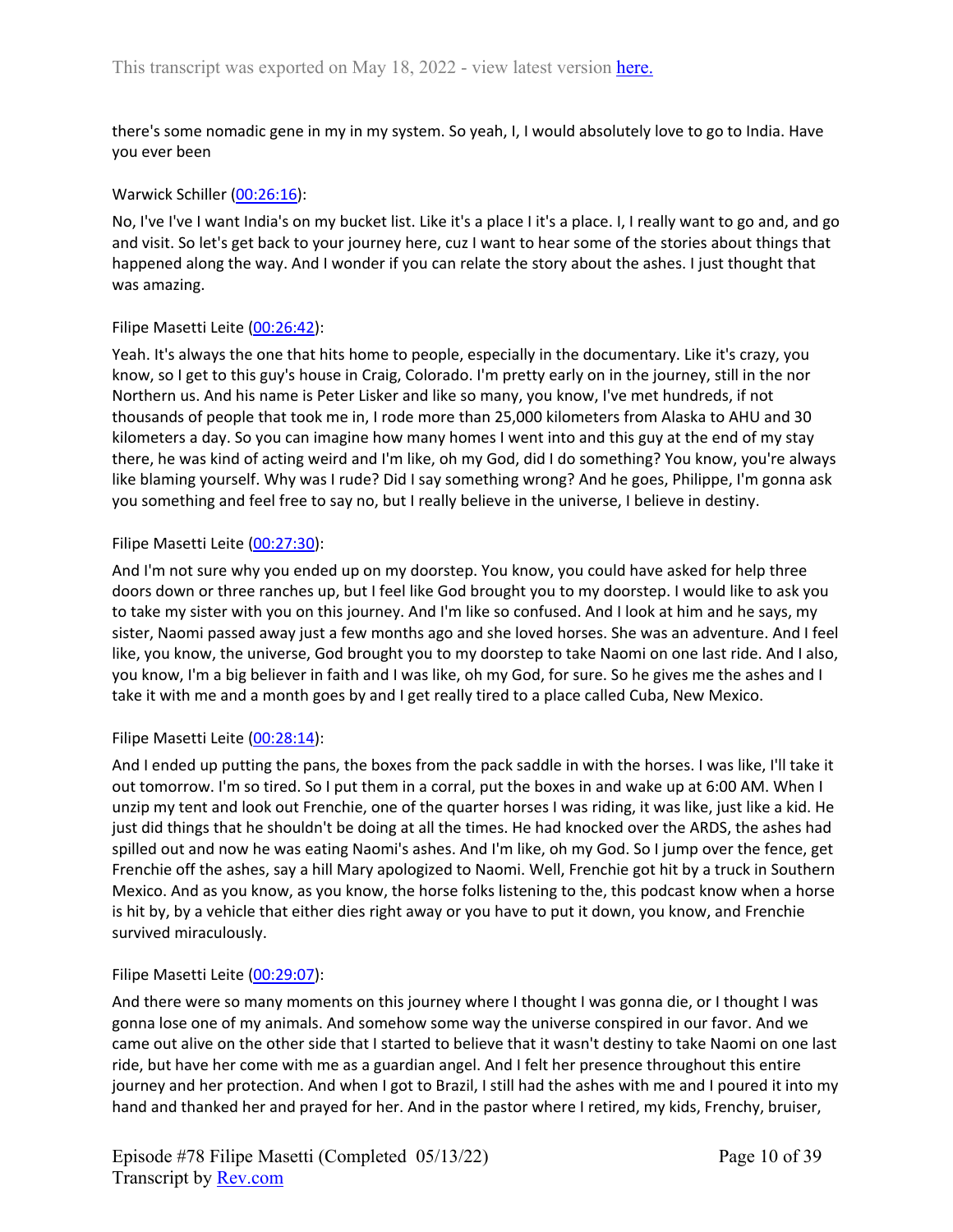and dude I spread her ashes and, and asked for her to continue protecting these animals for the rest of the eternity.

### Warwick Schiller ([00:29:51\)](https://www.rev.com/transcript-editor/Edit?token=GnQrEb-aK9luNNV-NRHoWGqWV961XhJebgx1X1pupO7zKoc6OBYf5op5B074t_yXHOWlDD_qRDRUlCpdeixaPpPBLo4&loadFrom=DocumentDeeplink&ts=1791.46):

Wow. You know, I thought that AF cuz I've heard the story before. I thought it wouldn't affect me as like it did the first time. But yeah, that was, that was just as good the second time as it was the first time. So tell us how, tell us the states you went through, so you from Alberta acrossed into Montana, did you?

#### Filipe Masetti Leite ([00:30:10](https://www.rev.com/transcript-editor/Edit?token=jfft_UKBwC7X6G7uIfLCpFvufwoEZtYGgs5AJgkYUWG8rLCM0ND5YjNYLQ54PipcClrgae3X7SSZicwOwfGp_k0Mmmc&loadFrom=DocumentDeeplink&ts=1810.27)):

Yep. Montana. I got, I I'm blessed, you know, work because I love the United States. And as a cowboy, you know, I don't know if you can relate to this because you were also not from the us, but you know, I'm from Brazil. So Cowboys come from America. Right. And I used to watch all the old Westerners with my dad and I watched Cheyenne and I watched you know, all these huge rodeos and, and for me to cross that region where I crossed was just a dream come true. I went into Montana, glacier national park, and then from Montana, I crossed into Yellowstone national park went into Wyoming and came out in Cody, Wyoming where they have a rodeo every day in the summer. Almost didn't leave there because a cowboy from Texas Len me is roping horse. So I was tied down roping every night. Then from Wyoming, I cross into Colorado, Colorado into New Mexico, New Mexico, Texas, and then from Texas into the Chihuahua desert

#### Warwick Schiller ([00:31:08\)](https://www.rev.com/transcript-editor/Edit?token=AeKw2_k-rQH-621ucX62D5XZzsGQkbixJGBwRRmMnm3pHiYT0y-VB3JO9mDhPruv2i1Nv7SobCqQpuaGBTErfdvqX40&loadFrom=DocumentDeeplink&ts=1868.58):

Into the Chihuahua desert in Mexico. So how was it crossing the, the border cuz you had some, you had some interesting border crossings. I know you tell me that,

## Filipe Masetti Leite ([00:31:16](https://www.rev.com/transcript-editor/Edit?token=MOj4c6IMhTMcrnQ0cH3DIUPhIzM35lVBMZzNYcX_VpTJsk9zEFx8-Q4br6yO_kFsgVQIS7fNp0myqQHrk_sp1u20LUE&loadFrom=DocumentDeeplink&ts=1876.34)):

Ah, I hate borders. I hate borders. You know, these imaginary lines drawn by men long ago. Just nonsensical and I have a story with, with immigration. Like my parents came to Canada when I was nine years old. As I said in the beginning of this podcast, my dad had a work permit and after 10 years that work PERMA, God denied. And my dad hired a lawyer and got some bad advice and ended up applying for humanitarian reasons from within Canada that took two years in which it got denied again. And we got 15 days to leave the country. You know, I had a horse, I had a life here. I, I never imagined it was never my plans to go back to Brazil and we had to pack up all our things and go back to Brazil. So that's one of the themes of the documentary. You know, we talk about immigration and borders and yeah, like that first border the candidate to the us was super easy. Have all your papers in order you're in. But then from us to get into Mexico, it took weeks. A person can only a foreigner can only import two horses into Canada. So my Mustang dude had to be ridden illegally over the real Grande.

Warwick Schiller ([00:32:23\)](https://www.rev.com/transcript-editor/Edit?token=tknkxWFCsHJXmhZn5oo1B833uriStRSf8IkgJwjZvRDtDRXV3mks5yqROcyT8T71PvyhlbqnFQp35BuM9iCrBUDV-l4&loadFrom=DocumentDeeplink&ts=1943.85):

You mean in the Mexico?

Filipe Masetti Leite ([00:32:25](https://www.rev.com/transcript-editor/Edit?token=Q5c8_5FSTLg9TbfmJ1J8JlLQe7C8Xmw5RN5sJrsHGKyvkrIlUy__72gumHYNEiZXCsUMkC2X_8q_bWWkNq_NdEUyvKQ&loadFrom=DocumentDeeplink&ts=1945.55)):

In the Mexico? Yes, sir. Okay. Yeah. And AI, it was just a bureaucratic nightmare. And then after that it just kept getting worse and worse and worse. Every border I got into,

Warwick Schiller ([00:32:34\)](https://www.rev.com/transcript-editor/Edit?token=lR9mpuOHjwxXKc7KoupUZbSsVK6mD710X0SBiBsgEWWUAL4cNqlRFaLbcYniCIsbOVxrmFIQoa4haigjLqcS_k3wfP8&loadFrom=DocumentDeeplink&ts=1954.02):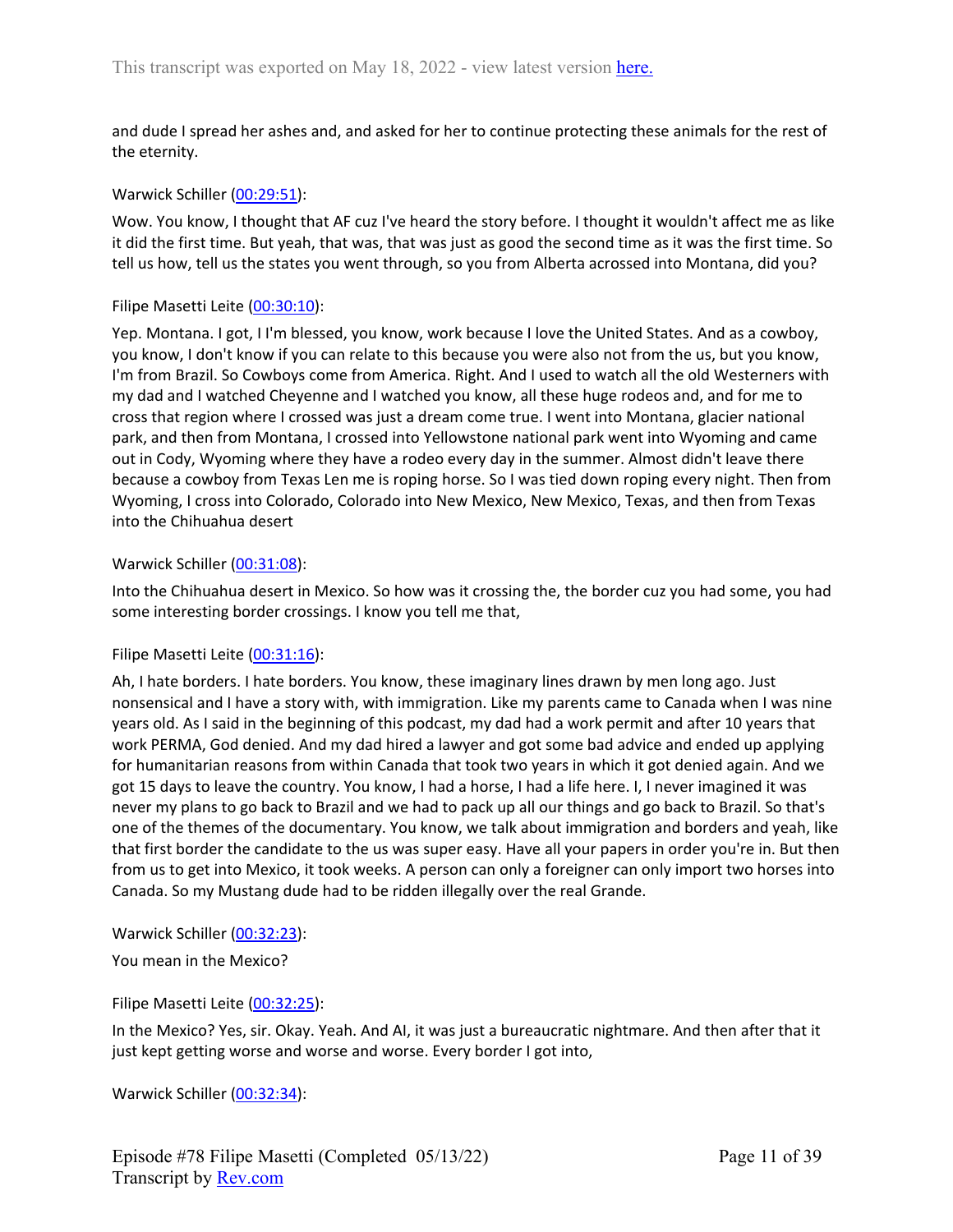You know, it's funny, you're talking about Canadian immigration. I I've had some trouble at the border there. I went to, I was presenting it at a horse expo and I can't remember if it was the one in red deer, Alberta, or it was Chile way, British Columbia one of the other. But anyway, we had, you know, we had two types of government paperwork filled out to say that I'm a speaker at a horse expo. And I, you know, so all the I are dotted and the T's acrossed and we're going through immigration there and they wanna, they wanna look at my computer. So they get my computer at the start going through my emails. The guy says where's your phone? And I pull my phone out and give it to him. And I said, but it's dead. And he goes, well, we'll have to wait till it charges. And so they plug it in and wait for the phone to charge and you know, they're going through everything going through Facebook the whole bit. And about this time my American wife leans across the table and she says, I feel like my rights are being violated. And he leans across the table, knows to knows with her. And he says, and what rights do you think you have

Filipe Masetti Leite ([00:33:38](https://www.rev.com/transcript-editor/Edit?token=4w3P0Apf6TetxdJt0JtnaDbv4zvvOg_iBCIwYcBSv8lkKwj3WAGvcoYBHCDvuhaFVwIi7vZvqpGHNdKp7qKBNzpGD_4&loadFrom=DocumentDeeplink&ts=2018.16)):

Welcome to candidate?

## Warwick Schiller ([00:33:40\)](https://www.rev.com/transcript-editor/Edit?token=DcyYpVVPlBKn6N3FVJ7q8EuWPgd9RZlYURJzgYo3arjjKj2N3sYWGpmcIgvXPsF_ADZ1K6dKGEXjeHWu-YbyE8pHspg&loadFrom=DocumentDeeplink&ts=2020.13):

Yes. I mean, Canadian, I think Canadians are the most wonderful people, wonderful people in the world. And if there's a bad egg, I think they give them a job in immigration <laugh> cause they're the only, the only nasty Canadians ever met. But I've, I've talked to two different clinicians who have been deported at gunpoint in Canada. One of them, one of them is a, a, a woman. But actually that's, it's the only place I've ever seen Canadian. Immigration's the only place I've ever seen anybody taken away in handcuffs. And I think that's what, when that guy was going through my stuff someone was taken away in handcuffs there. So yeah. Canadians are pretty serious about the immigration.

## Filipe Masetti Leite ([00:34:19](https://www.rev.com/transcript-editor/Edit?token=J--hIEPBtoaEwwx_dKJh5huqPsBb31HnUL-rMgaZ2BLt1eVv6dYWpwRZ-9smOtwSentgk_sKK7FCxdgJODJ1dUYlbvU&loadFrom=DocumentDeeplink&ts=2059.18)):

Yeah. It's pretty crazy. You wouldn't think so. Right? Cause there's a reputation of a very welcoming country, you know, they need immigrants, but yeah, those those men and women dressing those Navy blue suits, they can be really mean.

## Warwick Schiller ([00:34:31\)](https://www.rev.com/transcript-editor/Edit?token=EOkL26qlqjpQ-UARVu_FzygWjTPRGu2b-47eyS3nrQZShBg8BzC4KsLJEOcM2rf9kF06D4IzNFzvdw_uz2NQAJKlfww&loadFrom=DocumentDeeplink&ts=2071.57):

Yeah, they can. Okay. So Christ into Mexico. So you had to ride, so by this time you picked up the Mustang, you had to ride, take your two and have someone else take the other one.

## Filipe Masetti Leite ([00:34:43](https://www.rev.com/transcript-editor/Edit?token=rzCcHxkXlE78oyaM6yL2ovoPmXhrddZQNbAn73ZJv2aarBKHBjf88PcLfnPAy9u3Jj_fuy_yGJLbSiMJ1iztNJ4FDrY&loadFrom=DocumentDeeplink&ts=2083.17)):

Yeah. So this it was funny. I had to pay this kid. His name was Jesus. So I just put, do, do the Mustang into Jesus's hands. And <laugh> he rode him across the real Grande and in like 15 minutes, he's like, yep. Dude is in Mexico. And then the other two quarter horses that I was doing legally, it was paperwork and money and bureaucracy. And basically after a couple weeks we managed to get him in. And this was a really cool, you know, special part of the trip because I inherited this dream from my old man, right. My dad used to read the story to me every night and he loved the story of am Chifley. And my dad met me in OGA, the first town there on the border. And we crossed a Chihuahua desert together. The first stretch, seven days, just my dad and I in the middle of this desert, where 90% of the drugs coming into Canada and the us cross are completely controlled by the drug traffic. And we're pitching the tent in the middle of nowhere. My dad snores like a grizzly bear. So obviously I'm not sleeping cuz everyone can hear us. And it's 30 kilometer radius outside the tank. But you know, who gets to experience an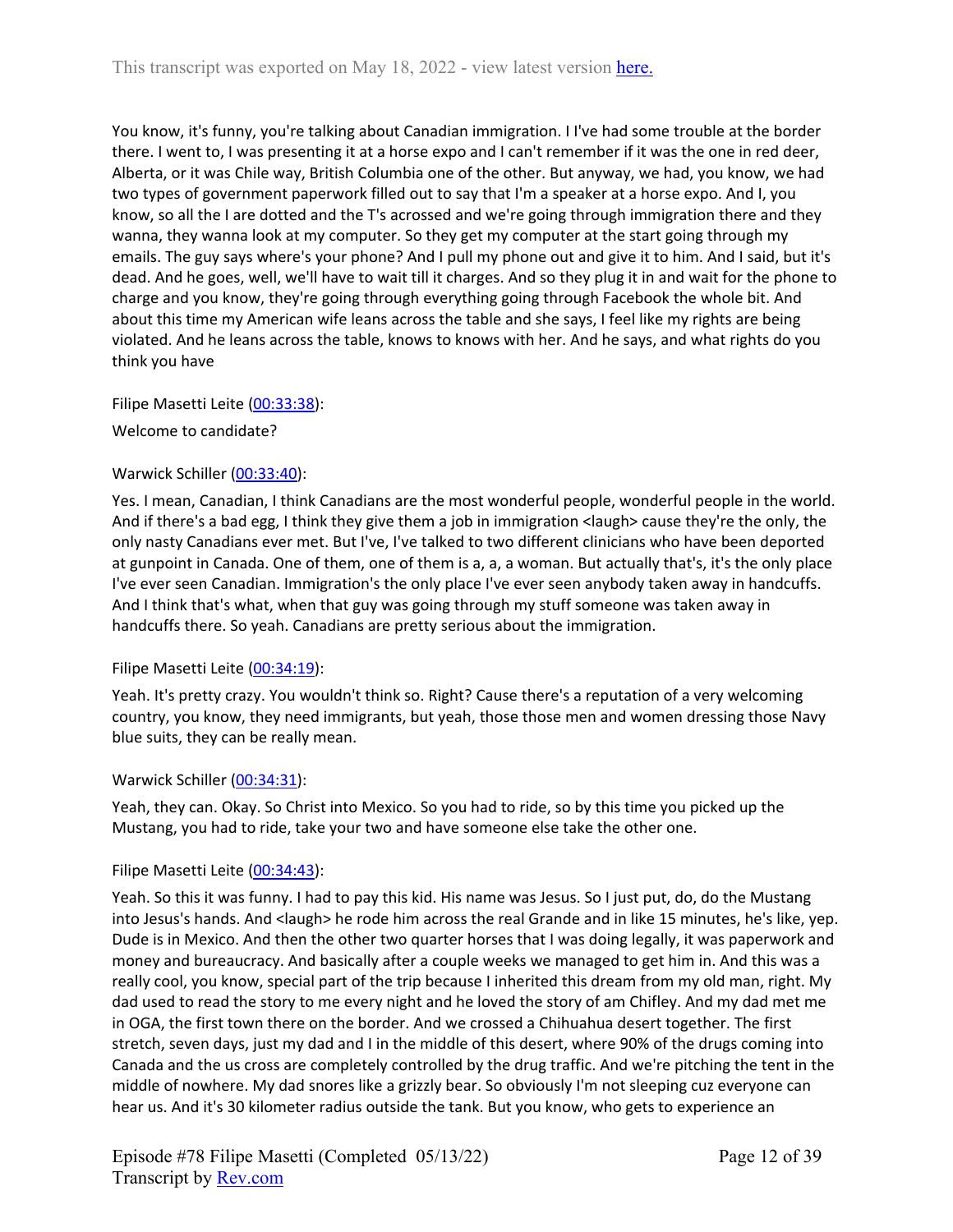adventure like that next to their old man. So that was one of the most special parts of the journey for me.

### Warwick Schiller ([00:35:52\)](https://www.rev.com/transcript-editor/Edit?token=TynWINuBXMX8ZhZMgwyEE3seA7haI3ocuK8Irkl4ORJvscxrxXAlhy5juJ2Pu_jgF_jcZJ7WyOXUddPxTlQoyWiM-f4&loadFrom=DocumentDeeplink&ts=2152.739):

That's very cool. So tell us about, I know in the book, there's a, there's a part about a, a a cartel the head of a cartel he's that you're coming and invite to his house. What country was that in?

### Filipe Masetti Leite ([00:36:08](https://www.rev.com/transcript-editor/Edit?token=i06-YhdU1rb38lg0jsqu0Is80JTavl4stgsSjMJ_2FH-tt6SSUs8LvYjhF3K04p4Ye3ImZHe8eJs3Z31P8SY4vpWI0o&loadFrom=DocumentDeeplink&ts=2168.739)):

So that was crossing from Guatemala into Honduras. Very dangerous part of the world. Honduras was the most dangerous country in the America is one of the most dangerous in the world due to the amount of debts per capita. And because of all the problems I encountered, the further south I get at the borders, I ended up crossing almost all of them illegally. There's, you know, there's the physical, real border. And then right next to it, there's always a little path where they cross anything and everything you want. And in order not to eat bullets because not part of the world, they don't ask questions. They shoot first a rancher in Guatemala who was very worried about my safety, put me into touch with the drug Lord on the Guatemala side, he put me in touch with the endurance boss.

#### Filipe Masetti Leite ([00:36:52](https://www.rev.com/transcript-editor/Edit?token=JOLZh7f2FewYcOYhrXk73_jOj4wmxWddWyDZc7vL_XNZA28ehJ7c0ScEZdvM494dpgouXMO3uyIMzessKFVO1Y2wHyA&loadFrom=DocumentDeeplink&ts=2212.739)):

And I wrote in to a episode of narcs, literally, like I'll never forget, like it was this crazy mound to climb. It was the rainy season. So it was muddy and these rocks and I'm fighting my way up. It's 45 degrees humid in the middle of a jungle. The horses can't breathe. Like there's sweating profusely. They can't get their footing. So I have to walk one horse up 200 meters, go back, get the second horse, walk him up 200 meters, go back, get the third horse, walk him up 200 meters. I'm doing this all day. And when I finally get to the other side and Honduras the drug load's waiting for me and this hole in the wall bar. And when I get there, he's like, oh shit, haste you've arrived. And you know, you haven't talked all day and like your voice doesn't come out.

#### Filipe Masetti Leite ([00:37:34](https://www.rev.com/transcript-editor/Edit?token=Y6sbhPqgxEwKzQvlX5CBCIp9ad-DC5yU9Dxg4PagZQ_Kjauzs1zZte1bw64x2xX0UYwtbexV2T891300A8qa5NGS25c&loadFrom=DocumentDeeplink&ts=2254.28)):

I'm like, ah, sugar. And he tosses me a beer and it's a blue, can I, I look at it, it's called S lifesaver. I'm like, who is writing the script? And I just like, I just Chu it and I just chugged his beer. And he is like, oh, you're thirsty eight. I'm like, no, man, I'm, I'm shooting my pants. Like, I'm so scared. I didn't tell him that. But I was so scared. And then yeah, he had a petting zoo in his mansion. He had a freaking mansion, a compound and on the top of his mountain in the middle of nowhere everyone heavily armed AK 40 sevens kids as young as nine years old carrying pistols. And but he treated me extremely well. You know, he was so kind to me, I couldn't look into his eyes. It was like everyone that you talked to has a spark in their eye. These people had like matte black eyes. Like you could, you could see how much evil they harbored inside. But it's just, it's a huge contradiction, you know, a man that is, that is so evil treated me so well. And it was all thanks to the horse. The horse is a common language. The horse makes brothers outta men who come from different countries and different realities and, and the horse was the glue that always brought people and made even the worst of people kind around me.

## Warwick Schiller ([00:38:46\)](https://www.rev.com/transcript-editor/Edit?token=IKNGEitv12oh-COilJnO9AuyI0lYqT4ixs5Q7CkcZ3_jQqbBjpJ-qXiUenUgFwJUzKH6r_bgujiO2m3uxVvys9EBV98&loadFrom=DocumentDeeplink&ts=2326.5):

And so you stayed, didn't you say you stayed with him for a couple days?

Filipe Masetti Leite ([00:38:50](https://www.rev.com/transcript-editor/Edit?token=1K_oSPgJS9RyrEYs_XtfhBMcHfc5O2WFIcBaDLPBhi765HA47y3HOKuUsGAIlOG06vqDW0OBXRW1HNPbSv_Wjoty9jo&loadFrom=DocumentDeeplink&ts=2330.239)):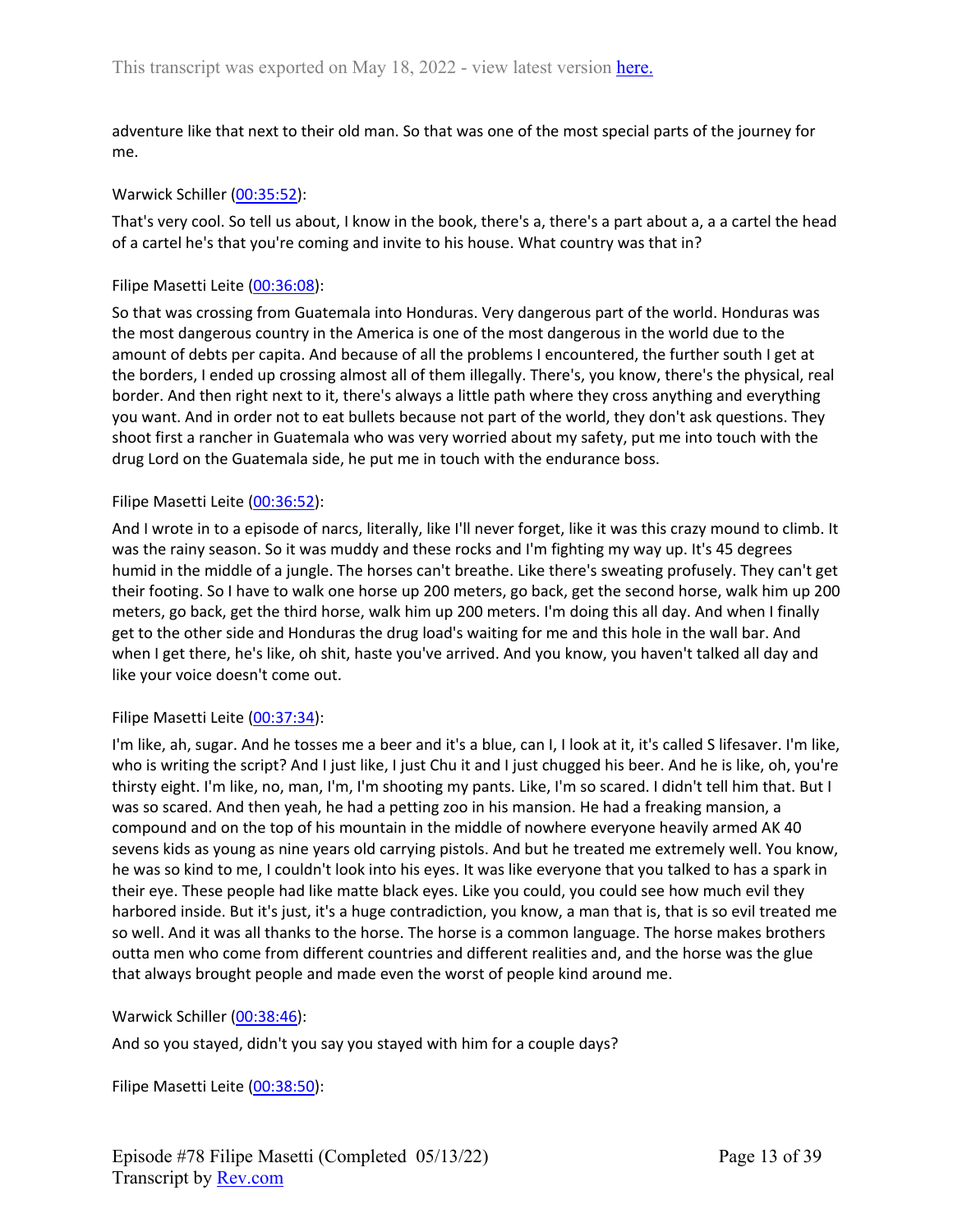Yeah. I stayed with him for three days and then they rode out with me to kind of keep me safe to that Northern region of Honduras.

Warwick Schiller ([00:38:56\)](https://www.rev.com/transcript-editor/Edit?token=PIydd_6xRemaYD_HxQMbfUryrP23JW8oxTFMIJLinmXyV-0xsnxX-UoZGDGFjz3egxFeuCP7KLTzOuYoYP_2qRSIR5E&loadFrom=DocumentDeeplink&ts=2336.57):

So what, what do you do, what do you do in a drug loads house for three days?

Filipe Masetti Leite ([00:39:02](https://www.rev.com/transcript-editor/Edit?token=sw6_IerpEu8PVhNi0TzBEuGNC6pnN_F6hmacp-Hg_EId_pY5un7QxH_uaoTJjWhQj2yxHrgAcgNcTYmYqG4WwTLKQ2s&loadFrom=DocumentDeeplink&ts=2342.27)):

He, he drank a lot. He was an alcoholic. He would start drinking at like 10:00 AM. He shook real bad but just hung out with his kids. His kids were awesome. His wife is super nice. Talk about life, go to see his cattle. He took me to see the hospital he had built for his community. He was very proud of where he came from. You know, he told me about how he was extremely poor and, and hungry as a child and started transporting you know, this product with mules, the same way that I was riding south. He was walking north packing mules and just kind of grew in the business. And today he is the boss but just like a normal family, you know? And, and that's one of the cool and most important experiences that I, that I've had on this journey is that when you sit, sit down with people at the dinner table, whether they're drug Lords or judges or politicians, and, you know, independent of their color of skin, religion, social, economic background, we're all inherently the same. You know, we all just wanna love and be loved. We all want the best for our families. And, and I gotta see that in, in 12 nations by the end of the trip.

Warwick Schiller ([00:40:07\)](https://www.rev.com/transcript-editor/Edit?token=JunE2Uajo2SoKlVmDQt2nMPe-PWGH94qrr_Y4dBq4Kc1J4By4uA2LvS_WJXGt4oYWJ83i2yKa_gDAMs-3PbR2MSjrPA&loadFrom=DocumentDeeplink&ts=2407.12):

So it, you know, it was a pretty normal family apart from the AK 40 sevens and the petting zoo

Filipe Masetti Leite ([00:40:12](https://www.rev.com/transcript-editor/Edit?token=zEZuozViFDNenBA52IJLTkXfY7xJy3JNezUZ6KcUrix5DW1t01ZKtFHJ09L6f8Lk0W4kI1ZvUzwSdooIwkpM4MsO_g4&loadFrom=DocumentDeeplink&ts=2412.53)):

<Laugh> yeah, exactly. The tiger, the tiger and the heavier chilly,

Warwick Schiller ([00:40:16\)](https://www.rev.com/transcript-editor/Edit?token=FyZ2iHzb42KKlNq4Q9ZpWOxE8_rvetzpZLSxK_z6BGhWZZW6Nyli5FASwEyEz2jCl6gnu4iQqpo8Ul-G2hArzMzEpYI&loadFrom=DocumentDeeplink&ts=2416.53):

Like, you know, what did he have in his petting zoo?

Filipe Masetti Leite ([00:40:19](https://www.rev.com/transcript-editor/Edit?token=IDw_F2LqroaUzB0Se-z1p-otBySGyjKwpOpDHnEJ0lxKjUwPXQ66xNIEfvi31T9O_n-xfjC5tzyLZ9kW555pqhlVZoE&loadFrom=DocumentDeeplink&ts=2419.3)):

He had a tiger. He had monkeys, he had deer, he had exotic birds. They very, like, it's an Eagle thing, right? Like they love to show off how much they have, you know, their guns are all have these beautiful plates on them made outta gold and silver and their vehicles are always super nice. They have many nice vehicles and, and he had like a table that was an exact replica of Jesus' last meal that he had spent like thousands of dollars to make and transport up there, chandeliers everywhere in his house. Like it was a real mansion very tall walls, all around it. And, and the craziest thing, like the, the craziest story, which really showed me his power was the first day I arrived. He threw like a little party, a little barbecue in his compound. And there was about, I don't know, 30, 40 people there were drinking, you know, we're eating meat. I'm like, where am I right now? <Laugh> like, my mind's just having, you know, my mind is blown. And every time he had a Blackberry and every time his cell phone was about to die, he'd be like, who has battery in their blackberries? And people would like nervously fumble out their phones and show 'em how much battery they had. And he would pick best one and make them take other battery and put it into his phone and give them his battery. And I was like, wow, that's so crazy.

## Warwick Schiller ([00:41:37\)](https://www.rev.com/transcript-editor/Edit?token=TvgCPN1xcZqQ2asm3UgI1911zlBmc_oKKpp16oSIxo1lHUpclDiMmToaR5EdQtCxFiiiVrZYFrYv3ORX2XDzzJhCw0M&loadFrom=DocumentDeeplink&ts=2497.26):

Did you, did you ever relax in those three days or were you like this guy could just snap any minute?

Episode #78 Filipe Masetti (Completed 05/13/22) Transcript by [Rev.com](https://www.rev.com/)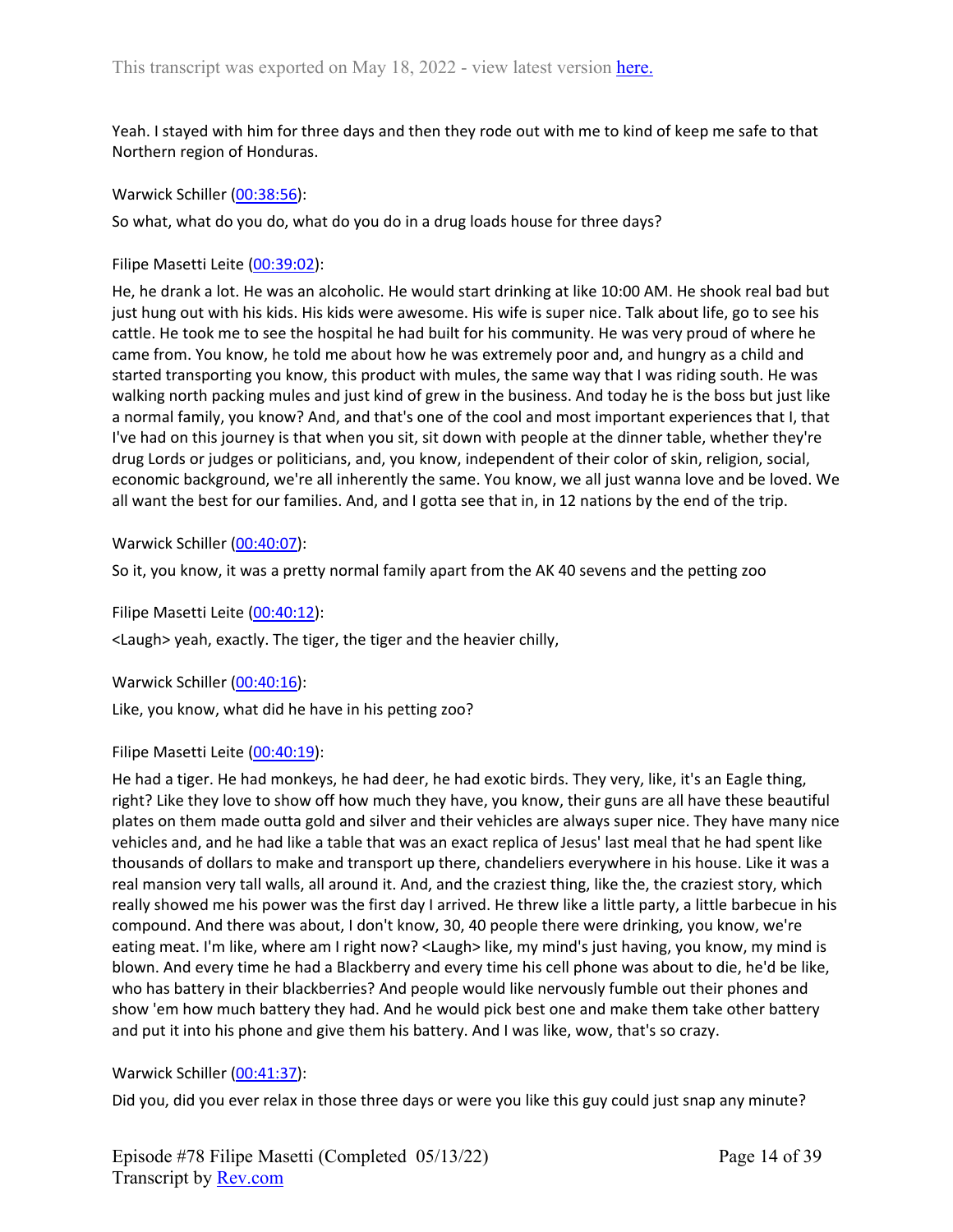## Filipe Masetti Leite ([00:41:44](https://www.rev.com/transcript-editor/Edit?token=hW0neXfNUEeF5eVYL3eiX8NAlJcsLlfwk19KFOsvhT1SpW8SBIiQs0CO5bFgWOlr9KTSqYytu6NNO0N6PU8LO6gDbB8&loadFrom=DocumentDeeplink&ts=2504.34)):

No. I mean, part of me as a journalist, you know, it was just like, oh my God, who gets this opportunity and who gets to to experience this? Like that was tremendous. But at the same time, yeah, I was never, never felt safe. You know, if the army came in I was dead. If the other cartel came in, I was dead. If they, for some reason turned on me and didn't like me anymore, you know, I couldn't have been dead. So yeah, you don't relax with those three days.

Warwick Schiller ([00:42:12\)](https://www.rev.com/transcript-editor/Edit?token=BxH4UxN_YC5X7Z1oTPktqq910EpI2XrbQP1LLB12ohdeyDiIyWNQGF5HvQWpYGXaNo5jeZS3oZCwtaKqFe49svoMvkU&loadFrom=DocumentDeeplink&ts=2532.27):

That's, that's scary. And that was in Honduras.

Filipe Masetti Leite ([00:42:17](https://www.rev.com/transcript-editor/Edit?token=kSebRH-jUsTJswJ22pGELLUpQk0RevVV9bJwMkSFo5X1f0JHfu5ww5-Y_hg7qmKHEuzXpTtODxOygtdXtCeiVSREoZA&loadFrom=DocumentDeeplink&ts=2537.33)):

That was in Honduras. Yeah. Northern Honduras. The border between Guatemala and Honduras.

#### Warwick Schiller ([00:42:22\)](https://www.rev.com/transcript-editor/Edit?token=diiToI6iWBa4dFN_wBRMuvNdMoxwKy_CGz7y5JOG5E50lAFuyyDlbDW5O0owQsSWuM7lD4bzpE8uJFL1HMLZH9EbSyI&loadFrom=DocumentDeeplink&ts=2542.81):

You, you told I dunno if I read in the book or heard another podcast, or you told me you know, people, there was some publicity about this, so people knew you were coming ahead of time and, and didn't you say in Mexico that you had like a thousand people rode with you and they had a mariachi band on the back of a truck or something.

#### Filipe Masetti Leite ([00:42:37](https://www.rev.com/transcript-editor/Edit?token=fVc9isX1BZMzjSqLE5C4fAzEv-j0rX_1yk0id0H5c_G22qqDHcafmm17dL9uUB0l5GYZvNFHlZeWs8ZFcrk_pegISUU&loadFrom=DocumentDeeplink&ts=2557.82)):

Oh yeah. That was two different times. So yeah, no one celebrated my journey. Like the Mexicans one day, 1000 horsemen and women saddle their horses and rode with me all day. You know, some days it'd be seven. Some days it'd be 10 people, but they just loved what I was doing. And they wanted to get on their horse and ride with me. And, and some of the best horsemen I met one day, a, a mayor hired a mariachi band, made them play the back of a truck all day. Another mayor. This is the craziest story of all. I'm not gonna finish the story. So everyone listening out there long ride home, not the name, the book you'll find the end of the story. I get to a town. The mayor throws me a party that lasts three days, mariachi band, after mariachi band, like one finishes. The other one comes on. Everyone is drinking and copious amounts of alcohol. And the first night he takes me into his house and he says, Felipe, I'm very proud of you. You're like a son to me, what you're doing is extraordinary. I wanna give you a present. And he walks me down this really dark hallway. And when he get to the last door, he opens it. There's a naked woman inside. And he goes, Carla, do whatever Felipe wants and shuts the door.

Warwick Schiller ([00:43:45\)](https://www.rev.com/transcript-editor/Edit?token=PHbwm-eubxCA7Ibcf8HlQ8NbY41sKdmVMrLuj4L4mtc1kwPA_1ZPB_5wayVi7xZVkTfEwwNZwkhA2-Ucg7Sz73BXeGw&loadFrom=DocumentDeeplink&ts=2625.36):

And you guys will have to read the book to find out what happened.

Filipe Masetti Leite ([00:43:48](https://www.rev.com/transcript-editor/Edit?token=j1_GlXD22NhIBsSrWJQ7Rd02N2-hih9AFA2B8LvjcnefEgKvmnheDPcdhCqYZtAVaYrpqlP4Qfl1S62t42amvwuHK0g&loadFrom=DocumentDeeplink&ts=2628.8)):

It's not what you guys are thinking. So make sure you read the book.

## Warwick Schiller ([00:43:51\)](https://www.rev.com/transcript-editor/Edit?token=fPIzZ6s4FsGx9ve1Bs86qRJFV_QSZ3mPMwM2_NV1Z60pXud1ScBVxQ4KA8FYnbE1cmIxGNFi-MisFnSyURtY0qst1mU&loadFrom=DocumentDeeplink&ts=2631.36):

Yeah. I, I, I have read that part of the book. I was just flipping through it and I, I gotta find out because you, I think on the podcast, I, the gauge podcast to listen to you, you said that you gotta read the book and I was flipping through it and I saw that and I thought, yeah. And then when I read, when I read that, I, I, I knew that's how it was gonna end out, but <laugh>. Yeah. So, so you've what comes after Honduras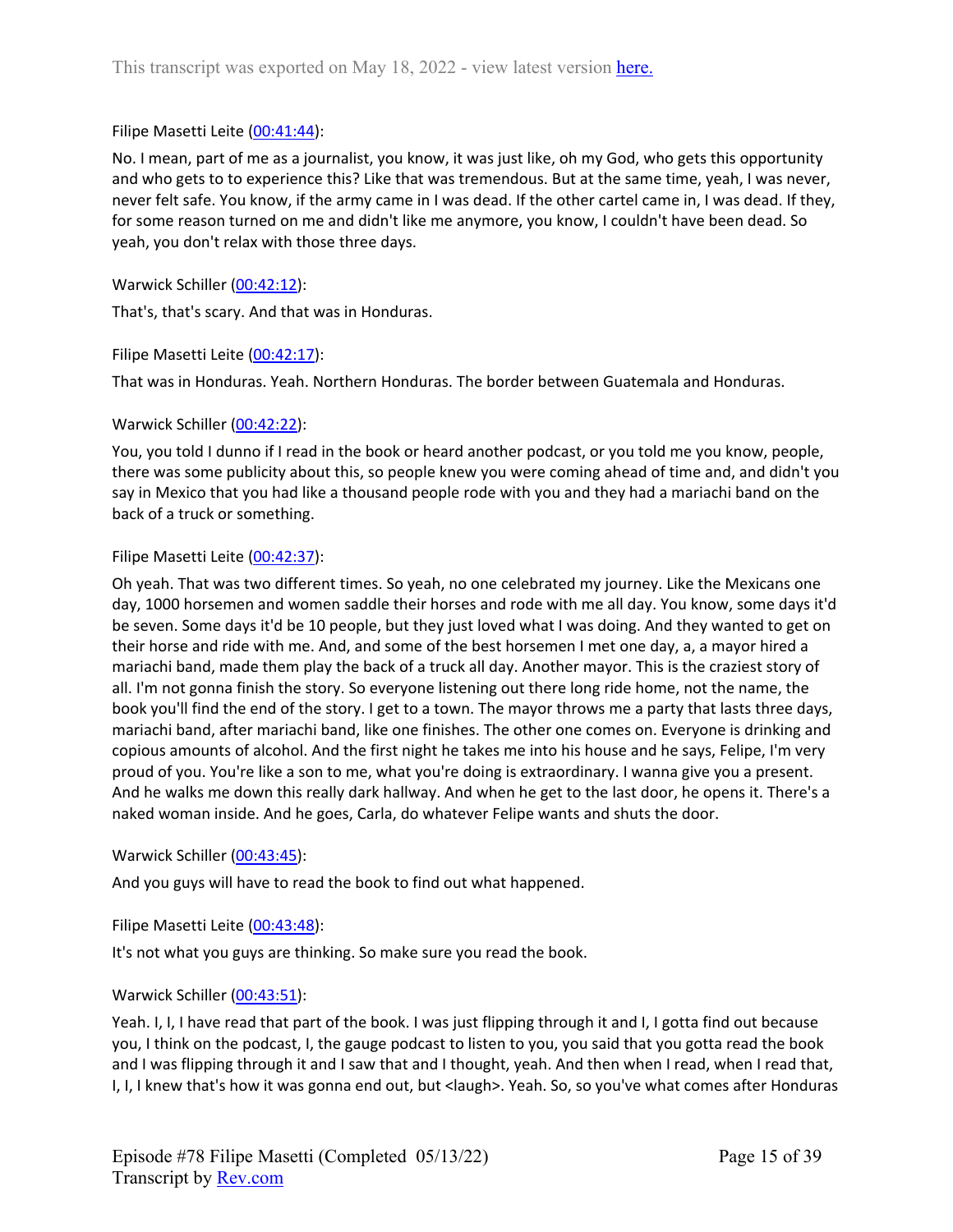Filipe Masetti Leite ([00:44:16](https://www.rev.com/transcript-editor/Edit?token=iQ1B1N89alFp4hOrgq4-JlM-8gUEkFLL49uujQYiNT4w9UerHJAtkVAQHH5livoFr_82RE4y30FYsKHoh26thpAN8mc&loadFrom=DocumentDeeplink&ts=2656.739)): From Honduras, we crossed into Nicaragua.

Warwick Schiller ([00:44:19\)](https://www.rev.com/transcript-editor/Edit?token=Z4Y47BBz7HcgJoy-JLvHdumDtthWXoY7Y3aFsdUwCY9dMBWKVR5LtkFWswZe01SvPdxhFQeorjWiAeFh8CKcJ9n410E&loadFrom=DocumentDeeplink&ts=2659.95):

Oh my goodness. What was that like? That's drug cartel central.

Filipe Masetti Leite ([00:44:24](https://www.rev.com/transcript-editor/Edit?token=9PYaiwzUlPm-B-Pb0uc4Sp-ACKH9QTVKFwhn3633RLhkIYLPWmZAiA2bufVyfnrZFkUQcGrsvihPYIsK6AFMFZfJBiE&loadFrom=DocumentDeeplink&ts=2664.37)):

Yeah. Well, on Guatemala and under is, were the worst. Like in, in Guatemala, I saw two people shot dead. Guy had stolen a rooster in a, in a chicken. Second guy worked in the drug traffic in the capital of Hondura Lupa. I was staying in the home of a guy that tried to kill his wife with five gunshots. I was the only person staying there. But Nicaragua, although it is a huge corridor for the drug traffic, it's a little calmer. And it was beautiful. It was very special to me because my mom flew up. She came to ride with me. So she says, my mom has no horse experience. Right. So she's like, if your father rode for three months through Mexico, I'm gonna ride for a week. I'm like, mom, you're gonna die. She's like, no, no, I'm gonna ride.

## Filipe Masetti Leite ([00:45:07](https://www.rev.com/transcript-editor/Edit?token=S4o8_cv6YvfKxOCCIIA5-xBWjlnR2m6MYxTeEUc2uEKRwDcxvWswxyTx1enztPIpPUizgnekt7bJlVjkc6GViLKkvmA&loadFrom=DocumentDeeplink&ts=2707.07)):

So I'm like, go fine. So we get on the horse. First thing she says is like, this is how slow you travel. My mom thought I was like galloping through the America. Right. < laugh> and by the end of that first day, like when we got to the last 15 kilometers, she wanted to get off the horse. I'm like, mom, you can't, if you get off now, you're gonna, you're not gonna make it. Like you need to, you know, just go through the pain. It's gonna be okay. And we guess the end of the day, it just melts on the ground. I'm like, mom, we got another four days you wanted to ride for a week. She's like sleeping. I can't, I'm dying. She's like just one day. I'm like, I know. So I had planned this like whole beach trip for us after I knew it was only anyone day. And we went to San Juan Del, a beautiful beach location. If everyone listening here, if you ever want go to a, a gorgeous beach that has some of those beautiful sunsets in the world, Nicaragua San Juan Del Sue, and my mom and I spent a couple days there. It was her birthday. It was my birthday. So it was, it was really magical.

## Warwick Schiller ([00:46:03\)](https://www.rev.com/transcript-editor/Edit?token=cFtuA5Lk2C7b8n8i8BjQuxpiYL9M9dUkfQ8JO7ZDfG1zAZsNfmMZx5pjpRUeK81nmXog6uoc9twO_7mSc02PqFic59g&loadFrom=DocumentDeeplink&ts=2763.92):

That sounds amazing. And what's, it's pardon? My south American lack of geography. What's after Nicaragua.

## Filipe Masetti Leite ([00:46:13](https://www.rev.com/transcript-editor/Edit?token=taOvuOleTDHQAgM294DcbxDoK788LuY8JRrMBY_gVOskCjXQCTj5OT2ee-rZMBZV-jE6E3blHTu-AZ_YM_RfyqOlSko&loadFrom=DocumentDeeplink&ts=2773.64)):

So after Nicaragua, we went into Costa Rica. Oh, beautiful country as well. Yeah. First time that the horses saw the ocean, I thought they were gonna love it. They were like, so scared of the waves. They thought it was lava. So that was pretty funny. And but yeah, just so many animals and you know, we'd be riding monkeys, jumping from tree to tree and exotic birds. And it was a gorgeous part of the world to ride through.

## Warwick Schiller ([00:46:37\)](https://www.rev.com/transcript-editor/Edit?token=BTh6Fh4v8HhsFxsWRx3oKwo4pKGPwE2yU9Qvvm6T56x1t1Tzg_4ZZ1jtJqEbxgIDxJ2c9FVi08VecPaC6GPobK-63BI&loadFrom=DocumentDeeplink&ts=2797.92):

Wow. Is this, and so you ended up when you ended up in Brazil, you timed it to end up there at the big festival in rodeo Bartos is that correct?

Filipe Masetti Leite ([00:46:48](https://www.rev.com/transcript-editor/Edit?token=j9F-10T1Liybevd7ECCr7c02sls5NFWcAnVSJ4mvs23frSMiQxP7serUlaGzQo2ubKsHn59gZsfeec-PHVUiLY1fW6Y&loadFrom=DocumentDeeplink&ts=2808.239)):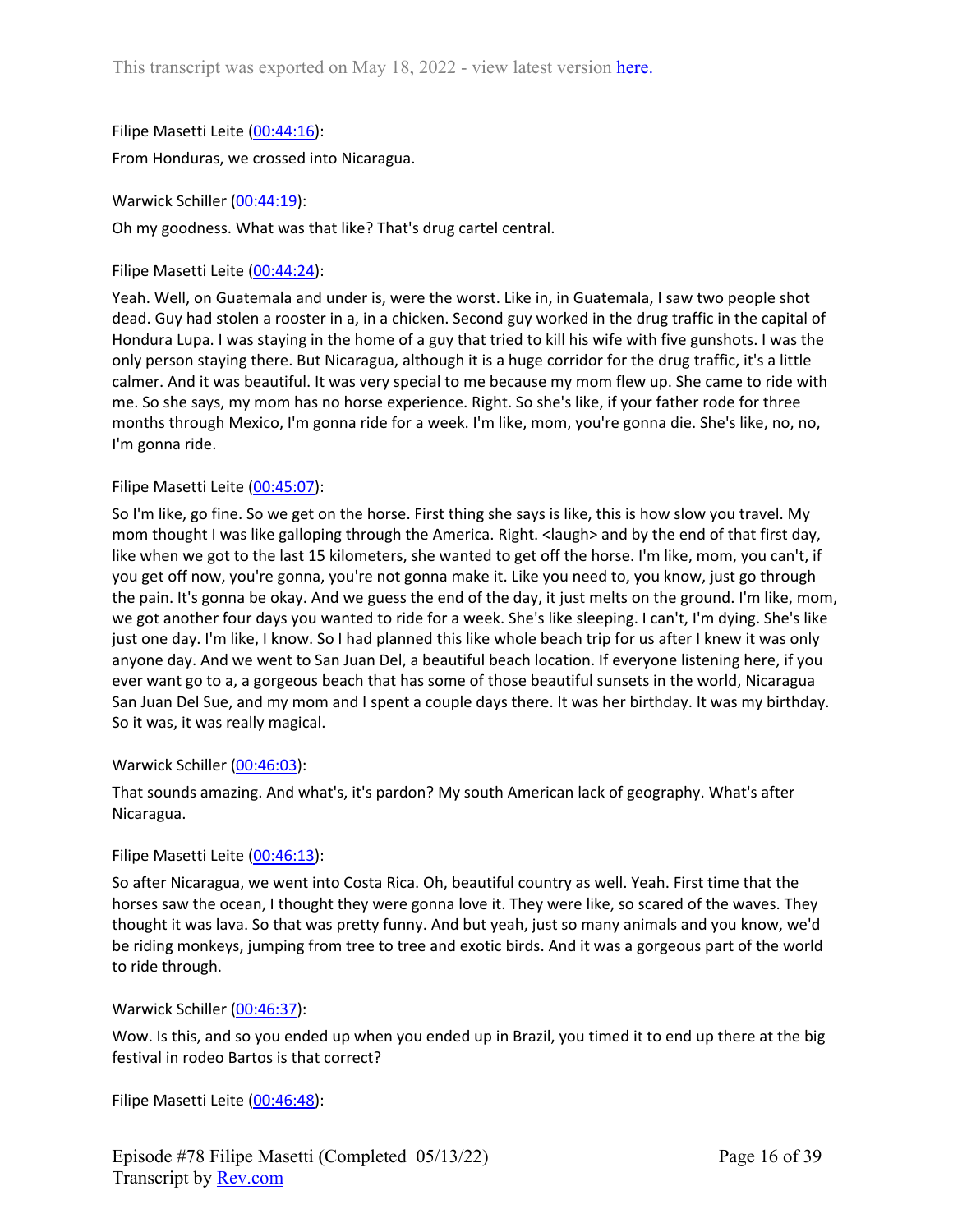Yeah, exactly. And that's something that like, people ask me all the time. It's like, how did you arrive? You know, like when you're riding 10,000 miles, it's 800, three days. How did you arrive the day? You said you would, you know, for the first Saturday of the event. And I have no idea, like that's the moments where I'm like, there's, there's gotta be a God, you know, there's gotta be something greater because you know, horses like anything and everything can happen when you're riding, like in your ranch. You know what I mean? Nevermind crossing towns and cities. And that last stretch took me five days from Heto this small town to Bartos and those five days alone, you know, a million things could have happened. And, but we ended up arriving on the Saturday of the largest rodeo, Latin America, 40,000 people in the stands, a helicopter hovering us, filming everything. I'm there with my kids, you know, doing what everyone said was impossible a couple years earlier. And it was one of the greatest moments of my life. I felt like my, you know, momentarily, my, my spirit left my body and I was seeing everything from very far away. My family was there. My, my 90 year old grandmother, people that had been important to the journey. It was a life changing moment.

# Warwick Schiller ([00:48:01\)](https://www.rev.com/transcript-editor/Edit?token=v-nQYNm82aEw98XTBM-_0BtPL2_R65XQBIk16ibUvd0wU6XLrwkxiWpEJ6QNMaA6RCVw4rnUv1C7qEdr2FCf4Lu-yGw&loadFrom=DocumentDeeplink&ts=2881.94):

Well, let's talk about that because you, you have, you know, you have this life changing moment. Well, you have this life changing journey really that, you know, that 803 days. And from there, when you, you go back to Canada from there?

## Filipe Masetti Leite ([00:48:19](https://www.rev.com/transcript-editor/Edit?token=Ogz4i5FDytB__szYqyKV8cM-fJy2DZPG9xbyHJkuFtIxSAQSL1qmEbh4CwyTI-Wb9dP8lS1yM8tyU6MhwFZo-3_h1_c&loadFrom=DocumentDeeplink&ts=2899.331)):

No. So I stayed in Brazil from there. I stayed in Brazil,

Warwick Schiller ([00:48:22\)](https://www.rev.com/transcript-editor/Edit?token=UODPnrRihVDodQSGbtYPl2m1L5BRGm0KnSGUzjUSwKRKoyrYT3gD-XMmPeGJqyKWBmSmiHqRYvTqvS3GO6oHULp9bUY&loadFrom=DocumentDeeplink&ts=2902.19):

But didn't it all kind of come crashing down on you afterwards.

## Filipe Masetti Leite ([00:48:26](https://www.rev.com/transcript-editor/Edit?token=3WlFfuYV9bK1OXGC8GycqQtujiHIkaN0UlZEMT4OeltUuB-W-RcGWvsRmDKPAO2mxZkjzLMp5AQhMVdYuDTlCagGC8Y&loadFrom=DocumentDeeplink&ts=2906.57)):

Oh yeah. I came down real hard. So let me, so yeah, so I, I do this, you know, lifelong dream, I accomplish it. I get to this, the homecoming party that, you know, with 40,000 people, they take me to see my statue after they build a statue of the horses and I am more than five beaters tall. And then I ride to my home. I retired the horses, spread Naomi ashes. And, and that's when my life fell apart. Like I never would've imagined what was gonna happen the next six months, you know, a huge vacuum was created. I w I lost purpose. Ultimately, you know, I had, I'd fought for this dream for so long. I, I, it was so hard to, to undertake it. I'd seen. So much, you know, it's literally like going to war what I've done. And, and when I returned to my home and was separated from the herd I had symptoms of PTSD, you know, I had depression, anxiety, reoccurring nightmares.

## Filipe Masetti Leite ([00:49:22](https://www.rev.com/transcript-editor/Edit?token=_7J6D6SyVnAy74KjVKd8Pz-DYxvWQhLObc8ljfCEsgf_oKn58dJ6kERWo00djAmjAazGSWDGCX66aLI5nvKE0_xu_c8&loadFrom=DocumentDeeplink&ts=2962.35)):

I, everywhere I went, people would say, oh, this is the guy that rode the horse from Canada to Brazil. And I didn't want to be that guy. Like I lost my identity. I felt like. And and then I went to do a talk at a children's cancer hospital in Brazil. And it was like, God was shaking me, you know, like I had to go in there and I, I saw those kids, you know, a lot of them had lost their hair, many had lost limbs and, and they were fighting for their lives with a smile on their faces. And, and it was like, I was just shaking at that moment. And I was like, man, like I I've done this tremendous thing. I just, I need to get out of this funk. And, and and that's when I started planning my second long ride from Brazil to LAUA to raise funds for that hospital and, and and help those kids.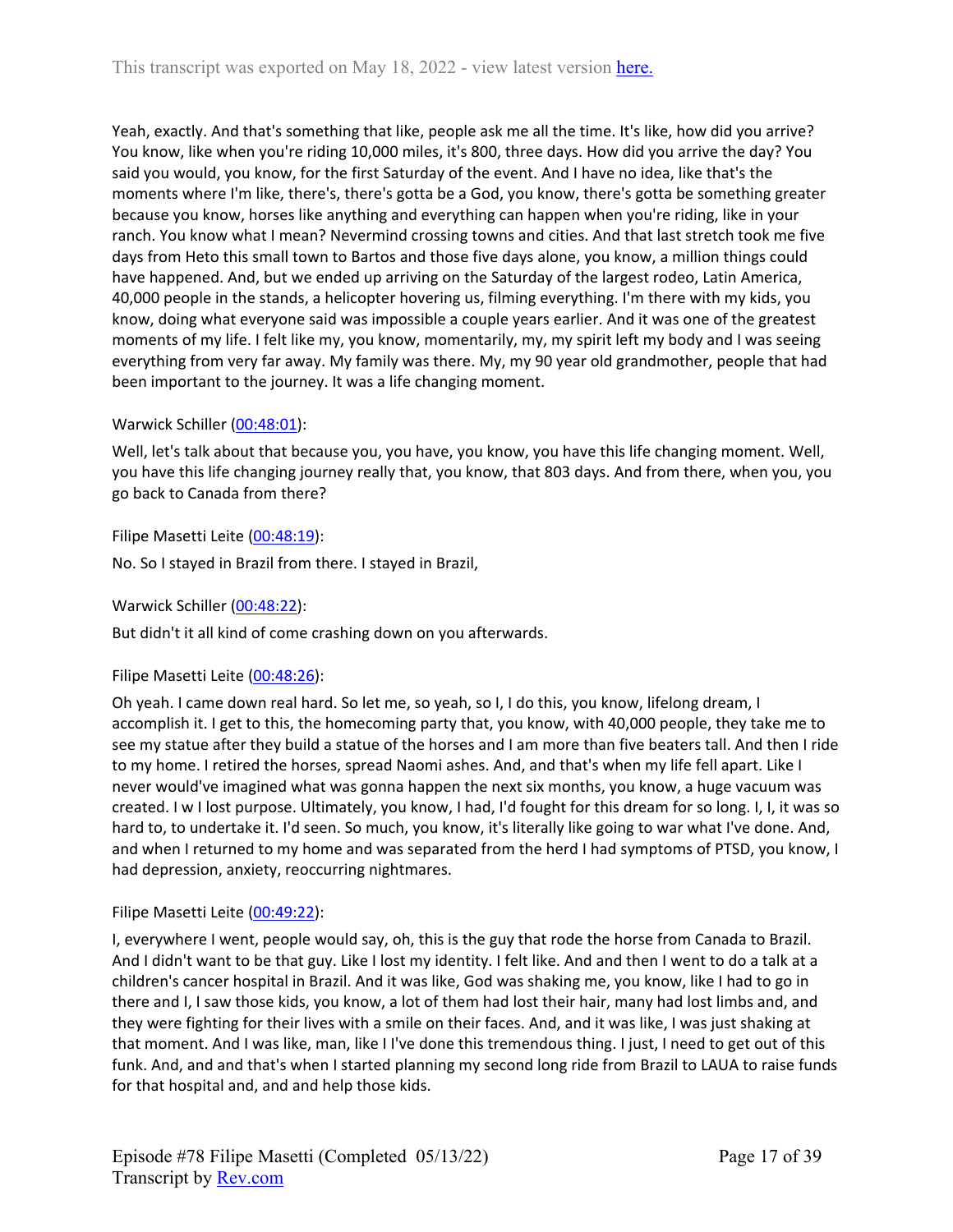## Filipe Masetti Leite ([00:50:07](https://www.rev.com/transcript-editor/Edit?token=ZeMD0e4xpHXpIKWn2XX8mF34Ny4-ZCSJ7NHDoc9AjSs0t9HTnQ5qTH_Dd_j1CXEhUCQeJ-rtt0nsPwCd8190PtXGKBs&loadFrom=DocumentDeeplink&ts=3007.489)):

And, but I see how dangerous it is today. You know, during that period, I, one day I just started drinking a lot, like a lot of people do. And and one day I crashed my truck almost died, you know, I made mistake of, of getting in it drunk. And and I couldn't talk to people, you know, that's the other thing, like, I, I felt embarrassed. I felt ashamed. I felt like no one would understand I'm a cowboy, you know, we're Cowboys. We don't, we don't talk about these things. So today for anyone that's listening to this podcast right now, if you're going through something like that in your life know that you, you can't, and you shouldn't go through it alone, people will understand people will support you through this. So please speak to people because looking back on my life, I, I realized how dangerous that could have been, you know, and, and I just really felt ashamed. So talk to people.

## Warwick Schiller ([00:50:56\)](https://www.rev.com/transcript-editor/Edit?token=2jd0mC96zRmY7ng1Jo-D70dd_4ZBCQ6kJ1f0Bgr_KtPCm26tre2Kmw-OULpUddINkWLIA4w5ZtOeqAtt9Ebin2RgwmU&loadFrom=DocumentDeeplink&ts=3056.91):

Yeah. That's, you know, I've talked about a lot on the podcast before, but when you, when you're ashamed of certain things and you think I couldn't talk to anybody about it, you find that when you do talk to people about it, instead of getting judgment, you kind of get, yeah, me too. I, I, I get where you're coming from.

## Filipe Masetti Leite ([00:51:13](https://www.rev.com/transcript-editor/Edit?token=SG8Q07wx2XZ_v4eAuoc1vobQcIws-Q9N8Cf5gA9IDfn1WxV_TQDF-JAS3GMhy-EV6dmZcp2imZxClWlY3WW9Q6ZydBw&loadFrom=DocumentDeeplink&ts=3073.1)):

Yes, sir. Yes, sir. And then you can lean on these people, you know, because they've been through, you know, what you've been through and you realize you're not alone. Everyone goes through it, you know, you could be looking at someone's life and say, look how perfect it is. You know, like, or even my life at that moment, people didn't even know because, you know, I was all over television. I was about to release my first book. I had a statue of like, who could have imagined I was going through this this extremely hard moment. So like you said, when you talk to people and open up, you realize that it's not just you, you know, everyone goes through it.

## Warwick Schiller ([00:51:46\)](https://www.rev.com/transcript-editor/Edit?token=LHpK7eKvthvghz0M3fa-qRUhceNjFMcnFTGonaXyQUcTTxgpe1wPqwwbmIh2JBGX-0BFH5maaIohY0xUL8qPlN-UNVg&loadFrom=DocumentDeeplink&ts=3106.64):

Yeah. And it also, I think, you know, like this was a lifelong dream of yours and you achieved it and then afterwards you went into a deep depression. Did, was that, was that because you achieved that thing and then you kind of have that you know, that realization that, oh, I think I, I thought I'd feel different. One hundred percent. Yeah.

## Filipe Masetti Leite ([00:52:17](https://www.rev.com/transcript-editor/Edit?token=7kd42TvrzNqBQrBlqXszP4YlLzB69Z0hlaXk_AjungwOc3_Qd7Lom24xzgV9-oORiw91o7XXxL7Age6ZEMoyBvDtP3E&loadFrom=DocumentDeeplink&ts=3137.52)):

One hundred percent. Yeah. You feel like like you're gonna, you're gonna become someone different. I think in a way, you know what I mean? Like you're gonna grow a third eye or get the sixth cents or, you know, like it's really crazy. And later, like I, no one prepared me for this. I had no idea, you know, and, and later watching a documentary that MI Michael Phelps did on on Olympic athletes, not comparing myself at all to Olympic athletes, but they could, they go through a lot of the same things. You know, you work your entire life for something you, and then you achieve it, whether it's a gold medal or a bronze, or just to be there, right. Just to represent your country. And a lot of them go through the ion after, because you lose purpose. You know what I mean? Like you forget to think about anything else.

## Filipe Masetti Leite ([00:52:56](https://www.rev.com/transcript-editor/Edit?token=Jo3ENuBMVrjR8GZcpaM_d9_LSpadLiY-ckMWVDhg0YzH59OuCJiELlMg0QKwsvWgWzxuXh5F6GHSXjYDBL1tsxqWmhA&loadFrom=DocumentDeeplink&ts=3176.63)):

You focus so much on that goal. And you think that that goal is the almighty end and it's not, you know, that moment gave me perspective on, it's not the end of the road, it's the journey, you know? And I was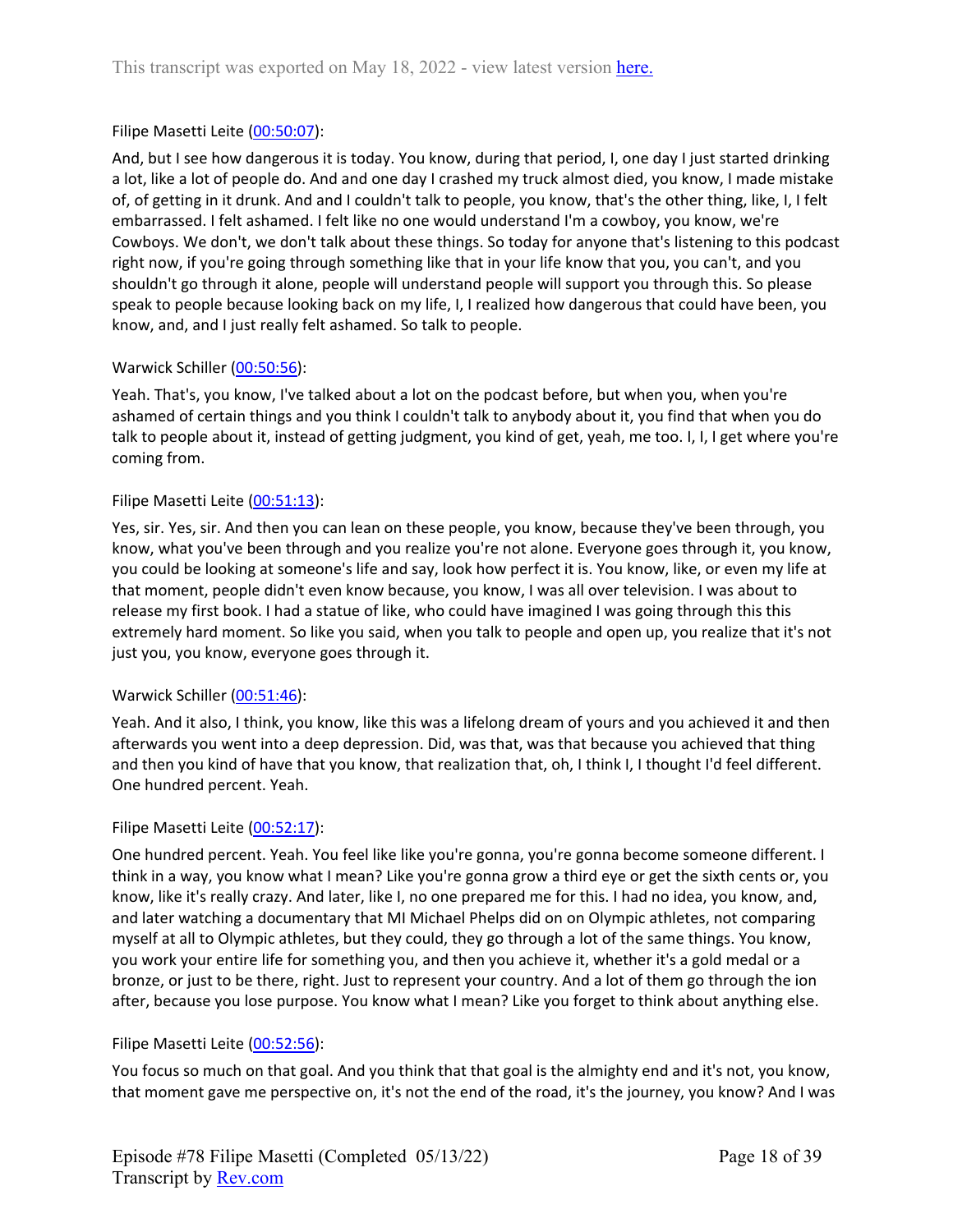always just so focused on getting to mys, getting to mys, I need to get there. I need to get there. That, that was a huge teaching moment for me, that it's just right now, it's today, it's having this awesome conversation with this amazing horse trainer and, and, and it's going back and, and giving my, my fiance a hug and having lunch with her and seeing my friends tonight and, and not worrying about tomorrow or the next day. And definitely not, you know, worrying about the past. All we have is right now today, the present and how we act right now is gonna dictate the outcome of our future.

## Filipe Masetti Leite ([00:53:41](https://www.rev.com/transcript-editor/Edit?token=z0mD7LJxmgbx4dWJSSdZdmLz0DLShDazd1H3_5EHS-PZIqldqFFYE_ZTq3Ae9VTah2MNMGo3nW7tmZhIgptCBzARgJg&loadFrom=DocumentDeeplink&ts=3221.66)):

And I find a lot of times as well, we really get caught up in the past and things that have happened to us. So again, you know, like this, this, this experience changed me as a person, but that moment hitting that rock bottom was probably one of the biggest life lessons to me. I think that we, as, as people we learn when we're suffering, you know, and things are good, they help us continue, but we don't learn any important lessons, but when you're suffering, I think we learn the most important lessons. And, and that was a huge lesson for me.

#### Warwick Schiller ([00:54:11\)](https://www.rev.com/transcript-editor/Edit?token=ykCyqg_O9zms2tlHDQd6atZb5EMlDxuN93I8MEXVaBVOg3jqWJXJAXVrDLucCHFmWAXduHkePcGZHlet2PvRwKPM89g&loadFrom=DocumentDeeplink&ts=3251.66):

So let's talk about your, your second journey. So from Brazil, and then you went all the way down to Argentina, is that correct?

Filipe Masetti Leite ([00:54:24](https://www.rev.com/transcript-editor/Edit?token=_9H9Y8WByC9BIYUArCmSyLmk2OBz5YzP3KhBuqdW_DCfShySlWDJEtr6MoOm32K_g-nhhJCUy6LbfmJ-l6uRj9apIG4&loadFrom=DocumentDeeplink&ts=3264.59)):

Yeah. OUA Argentina, the southernmost city on the planet known as the end of the world.

Warwick Schiller ([00:54:31\)](https://www.rev.com/transcript-editor/Edit?token=VuaG-hFZSuMkz-rMhwlE7PQFzHhkIaLep6tlw0wHIX3svwKCAYCC2ogXchJCIaVyNqmUsYs4UTs7jIS8LB7cUtWJh-I&loadFrom=DocumentDeeplink&ts=3271.61):

Wow. This, what is the, I know in your book, it says you went to, it's a Spanish name. Yeah.

Filipe Masetti Leite ([00:54:39](https://www.rev.com/transcript-editor/Edit?token=ieKTdZuy_g923bGgVZ-w84DdmTKAjDzW4DPpqvq7T82bOr_LquoblNkM0F-1jdgtmpZlKOsVhVIoryp6VN1VUgsf3JI&loadFrom=DocumentDeeplink&ts=3279.89)): Flaggo

Warwick Schiller ([00:54:40\)](https://www.rev.com/transcript-editor/Edit?token=Ngj0ohOY4nEW4NTydQjlr66_Sgm1A18tZu7wYsluhV0-js5q0zn3gNewP35DcTX7xCbMm9mjunJlOhT6ChckZCinL2Y&loadFrom=DocumentDeeplink&ts=3280.23): Yes. The land of fire. What is that?

Filipe Masetti Leite ([00:54:43](https://www.rev.com/transcript-editor/Edit?token=2NC1z_5vprXSbcIoS1bTGkVPRSLDX--PZGhSvCGWvTfezYnUkUY8c9-Kb2OwFX4aZq1f7SSANVAD-gqGZ6aGGF9164U&loadFrom=DocumentDeeplink&ts=3283.16)):

So that is a small island just south of mainland Argentina really close to Antarctica. And that's where this, this small town called OOI is, and it's known as the land of fire because it's so cold there that when settlers first arrived, all of the indigenous people that lived on the island, they had to keep their fires going 24 hours a day throughout the entire winter, like, they'd never let the fires out. So when you were coming in on a ship it looked like the island was glowing with all these different bonfires everywhere. That's why it's known as, as the land of fire.

Warwick Schiller ([00:55:18\)](https://www.rev.com/transcript-editor/Edit?token=GDEOtmIUj4FP22wlZWZjamb3V6ichfdFiK3-5aP60aBhSp1RojpusAFeA73dOBzjOMgrz2U5ehlIPwjqGd0F75rtbDA&loadFrom=DocumentDeeplink&ts=3318.04):

Wow. So how long did, how long after your Canada to Brazil journey, did you undertake the second one?

Filipe Masetti Leite ([00:55:27](https://www.rev.com/transcript-editor/Edit?token=c7cI2jHAkriDzkQ8phO_BlGB5rFusVGMMjE-Xv6CT7zZZF4REcRV91kjv49Ga_2KYpYkkRh4C8qJXkJE3dUAJqZQ2b4&loadFrom=DocumentDeeplink&ts=3327.16)):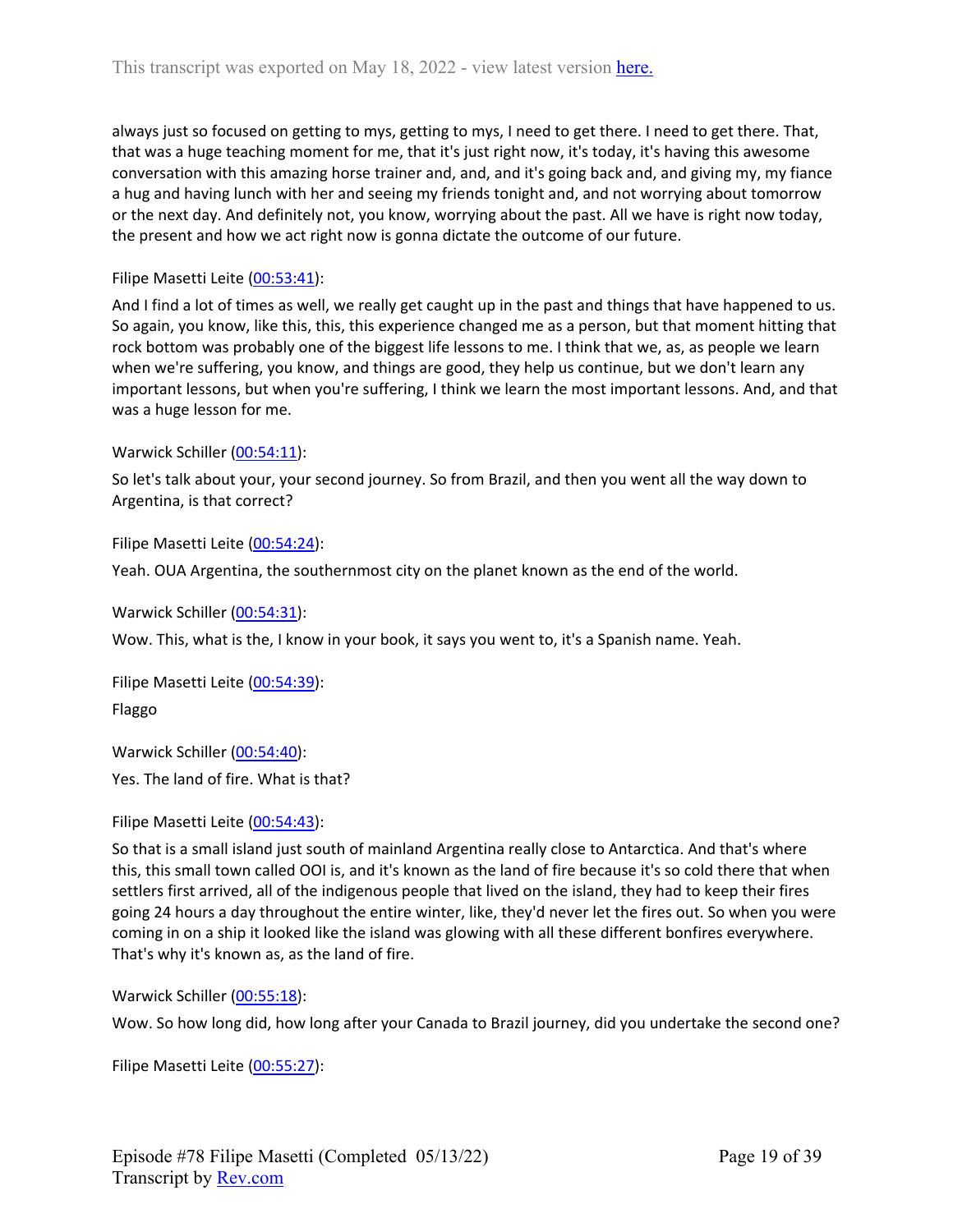About a year after I finished the first journey. So I went to that hospital planned the second journey for a couple months and, and then set off.

Warwick Schiller ([00:55:36\)](https://www.rev.com/transcript-editor/Edit?token=N2vmMpKna4xI4kumE6yf8z7AzyAEOKM3W718ATcyQnEiRPJi5CXiAzFm9E142r5Iv1Q6paHHsO2JzPVle_lG7IMBaEg&loadFrom=DocumentDeeplink&ts=3336.89):

Did you, did you use the same horses or did you get different horses?

Filipe Masetti Leite ([00:55:40](https://www.rev.com/transcript-editor/Edit?token=yBnlpEnKBSif9oxzElk9q-3YkizWdlBwsvvmC8Yw5sRbpfsjwto0Zk66ycdGiOWO_sB_8SGEDoptt78un-ZJk_6t5Vo&loadFrom=DocumentDeeplink&ts=3340.48)):

No. So because of the borders and because everything Frenchy and bruiser and dude had been through, you know, they're literally like my children. I, I didn't wanna take 'em outta their pasture and my family's home. So I retired them. And then the second journey I did each country with its own horse. So I did bruise Brazil with two quarter horse MAs. When I got to the border with Uruguay, I sent the mayors back to their owners, found two new MAs in Uruguay across that country, send them back. And then when I got to Argentina, how cool is this? The so net family who started the CRE breed in Latin America and Emilio. So net was a vet who lent aim Chile, man Gato in 1925, the horses and the guy who inspired me, that family lent the two horses I rode through Argentina. And CDOs is the same lineage of man and Gato.

#### Filipe Masetti Leite ([00:56:30](https://www.rev.com/transcript-editor/Edit?token=xkuDV7lXeLo3Lg8ohPnDdQA00pGG8ssLpSirF3woDohIRF-dvwBlxp0tDCITc9dD06JtI-nyegHVHT1A7b5bVvnQWLc&loadFrom=DocumentDeeplink&ts=3390.86)):

And I started from their ranch in BU where the horses bones are buried and were aim Chile's ashes reside. So that was just so crazy. Like, you know, and it's one of those moments where you like, I'm on the right path. Like I never imagined I would be riding through Argentina. My dream is to go from Canada to Brazil. And then there, I, I am like in the middle of this second journey trying to pick myself up and bring myself together, you know? And then the universe just gives me this gift. So that was super cool.

## Warwick Schiller ([00:57:03\)](https://www.rev.com/transcript-editor/Edit?token=NGiLY6DNuvXqXqZV2Jbpr5IYIPIywXAXhIc6uU9n-dS82OUVgiCmPbV9vD1sroXmXyhTsdPyLHf8qek8CngTbyImoBQ&loadFrom=DocumentDeeplink&ts=3423.739):

So let me, let's talk about Argentina, because if you're going from BU airs down to the bottom, you are basically going through the Andes, aren't you?

#### Filipe Masetti Leite ([00:57:12](https://www.rev.com/transcript-editor/Edit?token=b4VKGjNdPNLkVCuf4JTOKvqWy52UOZLqoaeV7-jckiE4IzMYB926MbIUZmVCOEu_NfgIK7l6JXrV4zB2gBH7ORFIUSA&loadFrom=DocumentDeeplink&ts=3432.34)):

Oh, yeah. Across the Andes. Several times spent months in Argentina, across it from north to south, I spent seven months in Patagonia. I always say for people that haven't been to Patagonia, if heaven and hell could coexist in perfect harmony that place would be Patagonia. It's some of the most beautiful lighting I've ever seen in my life. The snow capped on these you know, just the colors of the rivers and the lakes. They're like blue, just like Jasper and, and and in Canada, for those that have seen those national parks so just a beautiful ride and the Argentina people, you know, the go, they love horses. So just like in Mexico, they really celebrate my journey.

#### Warwick Schiller ([00:57:56\)](https://www.rev.com/transcript-editor/Edit?token=gwBk7rNQyQ6C56Mj0CiH-jROqyWsfyFSwMzetIXCFQ91_6Z0ZjWu5g9_zYiOeIk9gjKEbcJUs7ewq-rVdoYN9KB7aLk&loadFrom=DocumentDeeplink&ts=3476.42):

And is that where you met Clara? Yeah. You gotta tell us that story.

## Filipe Masetti Leite ([00:58:00](https://www.rev.com/transcript-editor/Edit?token=537RMsQiHbzRJ-EziRYL1wemj7VXdsBGoD5Ock0lljwwP-aXnOViXSyRJruRHK1VyeAbjiRr1z2YUhIHmw0JCNo31eo&loadFrom=DocumentDeeplink&ts=3480.64)):

Yeah. That's the greatest story of my life, you know, so I get to I'm, I'm in Argentina, I'm in Northern Argentina, still, still, and I meet this lady and she gives me a bracelet, a woman's bracelet before I leave her house. And I'm like, so confused. I'm like, why is this woman giving you a woman's bracelet? And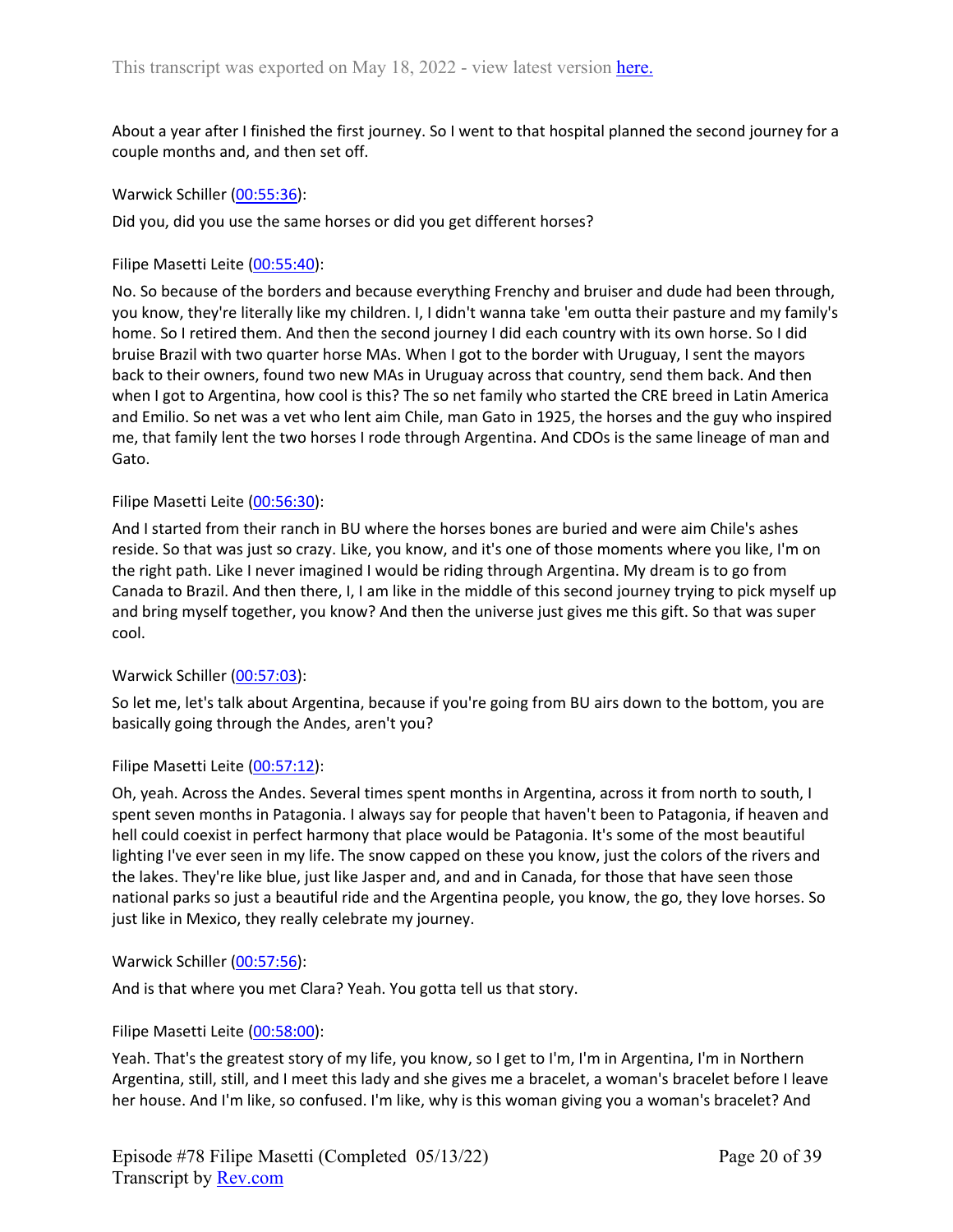she's like, Felipe, this is for you to give to your soulmate. She's like, you're gonna meet your soulmates on this journey. I'm like, lady, are you blind? Like, look at me. I, my clothes is ripped up. I have a beard, I smell bad. Like I'm riding a horse across, you know, Argentina, if I can't meet a, a woman in my house, you think I'm gonna meet a woman like in this? And she goes, no, take it. So I take the bracelet and sure enough a couple months go by, I get to this little town called elbow sun.

# Filipe Masetti Leite ([00:58:45](https://www.rev.com/transcript-editor/Edit?token=Zk7RdS8fJJ9IC90oxfnW8otRx9vhhRH94aWq3EuIdlEKHP0FG0djrMgkl5Z0xiMlX2M9pRtp5V0mXmz2-ONj9bvvzOM&loadFrom=DocumentDeeplink&ts=3525.21)):

And a couple days earlier, I was riding with a friend of mine and I had met a park ranger. And he said, Hey, I live in a town a couple days from here. When you guys get there, I'm gonna host show my house. I have two stepdaughters. My wife's gonna love you guys. They love horses and we don't think anything of it. And we continue south. And when we get to this town called Elbo sun, there's this huge billboard outside of town that says welcome to elbow sun this weekend, the beer festival andt. And I are like, yes, we never got anywhere when there there's anything going on. Right. You're always late on horseback. So we're so excited. We're talking about this festival, how gonna be tons of girls there, it's gonna be all call. We're gonna have the time for our lives.

## Filipe Masetti Leite ([00:59:24](https://www.rev.com/transcript-editor/Edit?token=KE29KwE9J1TmJcxJx9BKWWe0d7CR8ZmZYIMzn2NQ3xlj2xBtrEXX8ZGYG0ONgUufqGurcnWnZuPjsgJyqVwvFdml23A&loadFrom=DocumentDeeplink&ts=3564.82)):

And sure enough, when we get to the rodeo grounds where we're gonna rest the horses, there's the park ranger and tell, and I look at each other, we're like, oh no, he's here. We're gonna have to go to his house and tell stories to the family all night. We're not gonna be able at the beer festival. So we quickly revised this planned. We're like, okay. So we'll tell him that we gotta shoe the horses tonight. You know, we gotta find shoes and we gotta find nails and we can't go to his house. But we'll go tomorrow. Thank you very much, but we'll go tomorrow. Deal, deal, deal. So we ride up and when I get to the park ranger and I turn the corner, I see Clara my fiance today. And it was literally like love at first sight. And this guy goes, boys, welcome to my town.

## Filipe Masetti Leite ([01:00:06](https://www.rev.com/transcript-editor/Edit?token=ebdlWJ3Nrxi3-TGe771riWb2ecvTNiUPBAMkfaVeDTxBWjhSy8f9M6Zyx2CDgvXkagvszirixHvkHPq1YJF1B1xwcP8&loadFrom=DocumentDeeplink&ts=3606.52)):

You know we're here. These are my stepdaughters. We'd like to invite you to eat pizzas at our house tonight. And I look at him, I'm like pizzas. I love pizza. And TA's like, look at him, me being like, what, what happened to the plan? I'm like, screw the plan, bro. I'm going after this girl. And yeah, I fell in love with her and she was really real tough, real hard to get. I gave her the bracelet. She gave it back to me. She thought I had like a box of like mating China bracelets. I was handing out from Canada to Argentina and but you know, Cowboys and the harder they buck, the harder we, we wanna ride them. So I, I just fell in love with her and I, I just kept working at it, working at it. And eventually she realized that I was being truthful and, and that she came out to ride with me a few weeks later. And then she was there in AUA when I arrived. And, and she actually went on this last long ride with me. We had a support vehicle from Alaska to Calgary. She was by my side. And, and when I got to the Calgary stampede and finished the Americas in 2020, I, I asked her hand and, and marriage

# Warwick Schiller ([01:01:06\)](https://www.rev.com/transcript-editor/Edit?token=l5GtBUfYHCEIG6csZRpLlBsdg5zvewTeXIfqGmt3Tii92ml38dkVhWuV_XCK6_zcI3WDNecMOEyXz-1kkiEs1IHZlgY&loadFrom=DocumentDeeplink&ts=3666.26):

That's, you know, that's a great story. And, and I, I can see why it would be love at first sight. She's absolutely beautiful inside and out. Like, there's a light that there's a light that shines outta her. That's yeah. She's, she's amazing. So you just, so you just talked about the, the, the third journey you did. So you went from, is it Fairbanks, Alaska?

Filipe Masetti Leite ([01:01:25](https://www.rev.com/transcript-editor/Edit?token=59WM0WCM5zqbGeIYikuPSz7jSEBTCXO5R_6N7KkrE_CN1soTg3ICZDk1vD6GXUzJ34bG-2x61Zjmb1QVTa-vEsjay2o&loadFrom=DocumentDeeplink&ts=3685.84)):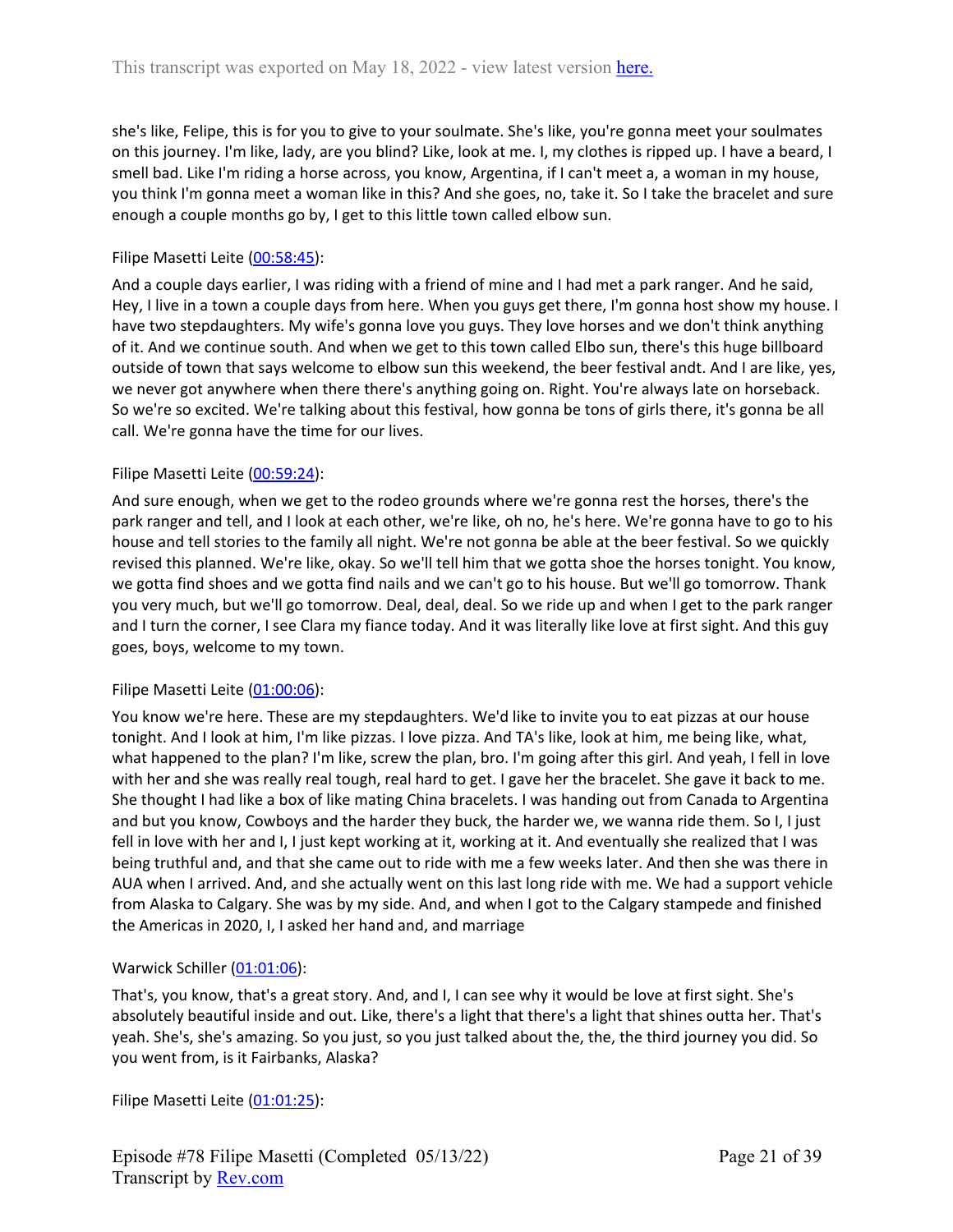Yep. Fairbanks Alaska to the Calgary stampede. I started that journey in 2019 with two wild horses from the O sous Indian band in the GaN valley of Canada. They're like Mustangs. They have in the us, they called them Wildes or wild horses in Canada. And that was a very hard journey as well. It was the shortest of the three. But it was just through some of the toughest terrain in the world, you know, like the Northern part of Alaska, and then the Yukon and Northern BC. It's just, there's so much Musk egg up there, you know, as soon as you get out of the Alaska highway, so there's no ranches, there's no farms, there's no nothing. You just literally ride, you know, 500 miles get to a town, right. Another 500 miles of nothing gets to the next town and plagued with grizzly bears. I was crossing like three bears a day. Got snow in the middle of summer in the Northern Rockies. The mosquitoes are like the size of helicopters and they just wanna just eat you alive. But I had Clara there with me. We had a support vehicle for this stretch. So we were able to carry hay and water and feed for the horses. So that ended up helping tremendously.

Warwick Schiller ([01:02:41\)](https://www.rev.com/transcript-editor/Edit?token=CJipdZlp0r31xB_oHirORmVQKLVCKoBYeuCyuq5ZoiUDVfMDD4uOrDLG-qIjL62DE6ixQGl4kc1-1KKvD03RgIOMeuY&loadFrom=DocumentDeeplink&ts=3761.59):

You said a minute ago, something about Musk egg. Is that what you said?

Filipe Masetti Leite ([01:02:46](https://www.rev.com/transcript-editor/Edit?token=xlj0qV4HTUcACNZWb0hLie9X67FNiJaKhNL4FZ4uW1334E105JfUU4mVVjWh-s5gX4o53iGCk0KwcgncovlPJctrRvE&loadFrom=DocumentDeeplink&ts=3766.24)): Yeah.

Warwick Schiller ([01:02:46\)](https://www.rev.com/transcript-editor/Edit?token=8AoOyRcJcvjJGeZzYo3KuQrcRb30G3GK0UOqe7-0ZeR_j1Vd5wj6Sk1sVu8nIAH6BtYihjd9RGymZfHDh5Vn3XvQj1U&loadFrom=DocumentDeeplink&ts=3766.68):

What is that?

Filipe Masetti Leite ([01:02:47](https://www.rev.com/transcript-editor/Edit?token=Fkl2xpC-0ODTtinFRrG0CYUu9B9n0bclpybUF6Mj3ZmRgGBvMv-IiSZ8X9fP2ENJ96b0Z69L37plLRy_mIwwR9N924k&loadFrom=DocumentDeeplink&ts=3767.96)):

So Musk egg is like that really boggy drain. Like it's pretty marsh. It's like a marsh. Oh, you know, when you, you walk through it and it looks like you're walking on a water bed, cuz there's just so much water. And if you put a horse through, it's just bogged, the horse will just sink and you know, eat it alive. That's all it is up there. There's just so much water, so much marsh.

Warwick Schiller ([01:03:07\)](https://www.rev.com/transcript-editor/Edit?token=lCShyDbqpY1inmQirEo3Qt8HM-eNdPNHMlGJaX-OXU4tYvfN1XHiKe5npbAs2Jb7J6VFKHdvstcuj1vyXxUwrgZc_nI&loadFrom=DocumentDeeplink&ts=3787.97):

And so did you have to, can you go around it or you gotta go through it?

Filipe Masetti Leite ([01:03:11](https://www.rev.com/transcript-editor/Edit?token=ayaVzPWIIWBIhpeAZWYNaKWvOiHbf5mDna3ZedstGUc0NBoL6tgMYdwnmGNs_GHPWNBPClSh7yjcrdCpLR7q1xof83g&loadFrom=DocumentDeeplink&ts=3791.93)):

No. So they build the Alaska highway using like tons of, of, they would cut down trees at first, they would put these logs, then they would just dump a tremendous amount of rocks on top and dirt and more rocks. So literally the only place they could ride was follow this Alaska highway. And as soon as you get like five meters off the highway, you're sinking. So you'd have to stay pretty close to, which was another challenge. Cause I'm on these wild horses and there's transport trucks flying by next to us. And a lot of close calls, a lot of mounds, you know, switch backs and not a lot of space on the road. So that ended up making it super hard as well.

Warwick Schiller ([01:03:50\)](https://www.rev.com/transcript-editor/Edit?token=G0FJW1mUiv0wnSVDdVlbiHUhg_saj3nfRaSf2xqZFEg_WosgQwA79Wq-mzOU5_WnF4T8PedGZFlRZhdaAHNqTYcQY5Q&loadFrom=DocumentDeeplink&ts=3830.97):

And that is, that highway goes all the way down

Filipe Masetti Leite ([01:03:57](https://www.rev.com/transcript-editor/Edit?token=42sJJDDQ3lDPvkjU-e9Adcv7Zq0tpYTCglZMgnnMN1L8eoT26UhN0Sb4A8qNMoguuAhx5HsK7ETbqt2LCyZ0Xjkn6CE&loadFrom=DocumentDeeplink&ts=3837.09)):

To, yeah. That highway goes from Dawson Creek Canada, all the way up to to Alaska, to Fairbanks.

Episode #78 Filipe Masetti (Completed 05/13/22) Transcript by [Rev.com](https://www.rev.com/)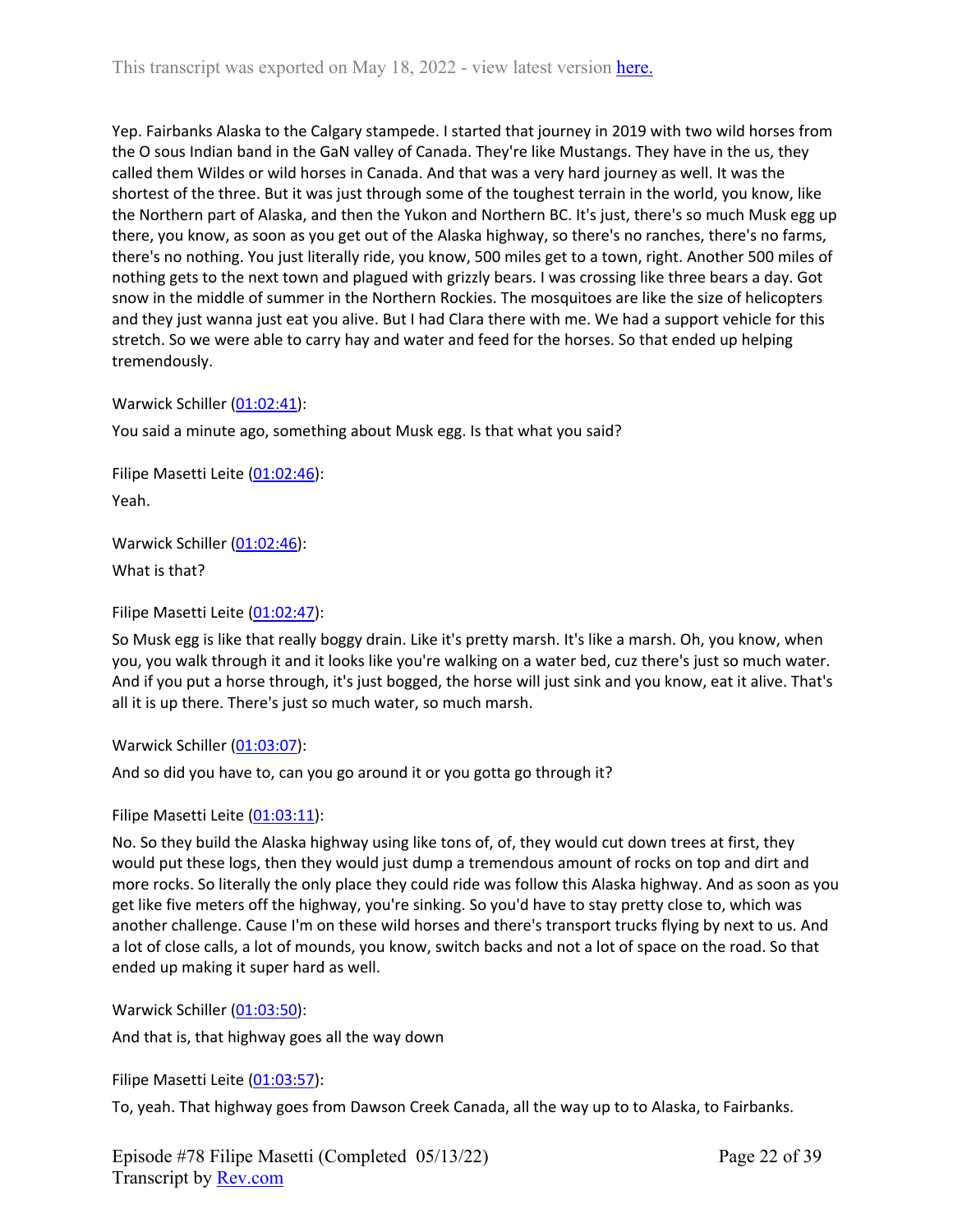# Warwick Schiller ([01:04:07\)](https://www.rev.com/transcript-editor/Edit?token=3tFLp8b2auj0qmOLVtd7iGO9OQsuZUtfXNuv8pzv62dpIsRQsiJv8hZ-PF9_jtxbTuAJSvu-mmXtQ900D67C94eHdsk&loadFrom=DocumentDeeplink&ts=3847.12):

And so you went all the way down through that and then down into British Columbia and then the then across to Alberta, is that how you went?

## Filipe Masetti Leite ([01:04:14](https://www.rev.com/transcript-editor/Edit?token=7duYN7R0LS4RJ9UPCpIRA_jEBzHTI0asfGEctTflui51ytzP2TSHf99SMm6G73E8upz0WmI3FVGpjtZwykcPI8Xbc2k&loadFrom=DocumentDeeplink&ts=3854.16)):

Yeah, that's exactly it through Northern British Columbia, the Northern Rockies up onto grand Prairie Alberta and then south towards the Calgary sane. Another huge hurdle that we faced on this last journey was, you know what, everyone has just gone through this pandemic. Nearly ended my ride. You know, I was chosen to be the Calgary stampede grand Marshall, which was like the biggest honor of my life. And and then they canceled the rodeo for the first time in a hundred years and canceled my parade. I'm like where, where, where, but I was like, you know what, I'm gonna keep going. And thank God I did because when I arrived, things were kind of starting to open up and the president managed to get the city to allow me to ride in with him and Clara and the police. And it was the only event that Calgary St ended up having that year. And I was given the keys to the city by the mayor. I was white hated by the mayor of Calgary. And it was a really cool experience.

## Warwick Schiller ([01:05:14\)](https://www.rev.com/transcript-editor/Edit?token=5pcb3XuGArsccuSAfHI65oZBhkxanpHwFiXpEJvNwneenr-_RmLriSnOwGBkeX84hbet742ALACl2BWtZc-iAVNAbFg&loadFrom=DocumentDeeplink&ts=3914.88):

Wow. That is so cool. I'm just at the I'm just while you're talking here, I'm just looking at a map on my computer and they're like, holy cow, I'm doing it. Yeah. I

## Filipe Masetti Leite ([01:05:23](https://www.rev.com/transcript-editor/Edit?token=o_WBroINj3_ANitFPh2ZmKjmSCj-zixtBwKe0GUnMMfeed7X2_IEthB2hLBTW8kan8euk1-P5uTwWyRY1b0NjZL_Irc&loadFrom=DocumentDeeplink&ts=3923.24)):

Encourage, I encourage everyone to do that. That's a, you know, while they listen to this podcast open a map, so you have the dimension of what it, what I've done, you know, to look at Alaska and then look at OUA. And you'll begin to understand, you know, like I always tell people for you to understand what I've done. There's 12 people have walked on the moon more than 5,000 people have summited Everest, but only four men have crossed the Americas on horseback. And I'm young. I'm one of them and the youngest.

# Warwick Schiller ([01:05:53\)](https://www.rev.com/transcript-editor/Edit?token=m_kBdHFcFr-EVXKFTINfKSsvX8d0jk1Ih4WIHkbD4X-NYnWqb1nLuW6iDAbTAe_39z8GvlkrL4-qQR52nMq9ZVcSeYg&loadFrom=DocumentDeeplink&ts=3953.97):

That's amazing. So looking at this map here, I, you didn't mention Columbia. What was Columbia like?

# Filipe Masetti Leite ([01:06:00](https://www.rev.com/transcript-editor/Edit?token=-lcGKPpK2WFlDGEPwrGPwUCiTMsF-yuCZDec9I2tTFpHaqf_5oKUspLnd_k0QT3GlGbkmpsUpq1msLIJGufNf_iafRA&loadFrom=DocumentDeeplink&ts=3960.84)):

So I didn't go through Columbia. When I got to Panama, we ended up having some huge problems with the borders. Like we talked about at the beginning of this podcast and they didn't allow my horses in they had a rule where the horse had to stay six months to a year in the country prior to exportation and importation because my horses had to cross so many countries. We didn't get to, to go into Panama. And that's when, like all the problems began. It almost ended my journey. Then I was looking at, how am I gonna shift these horses to south America? And the Brazilian ministry of agriculture was helping me at the time. And they told me that if we went into Columbia or Venezuela, we couldn't go into Brazil because there was an equine virus there that doesn't exist in Brazil.

# Filipe Masetti Leite ([01:06:45](https://www.rev.com/transcript-editor/Edit?token=wsv5c9TT_qQaY-kCPkUN9ExcQo7EFL_p6lbeNFZw3mBSJiiJNSFAmNZmiSBcU81S7P2RhXabMuWNzdAflzjUlhwun7s&loadFrom=DocumentDeeplink&ts=4005.18)):

So those countries were shot out. We couldn't go into Ecuador because there was no boats or flights that would take us there. The only country we could get into was Lima, Peru, the capital of Peru, but a horse had never been exported from Costa Rica to Peru. So I ended up having to raise \$16,000. I ended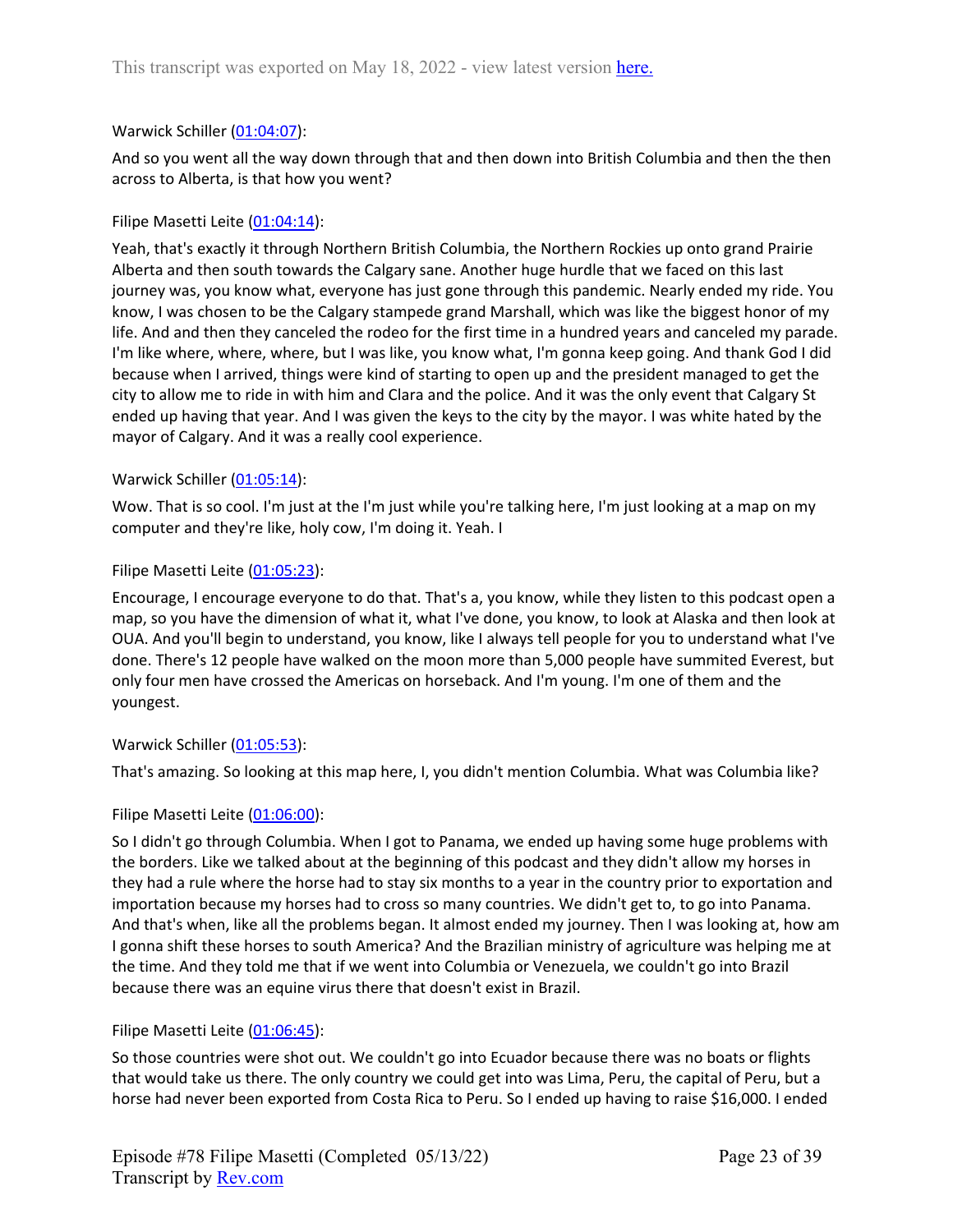up being stopped there for so many days. I almost pulled my hair out my head. I almost left the horses behind and got new horses to finish the trip. But they were like my kids at this point, right. We had been traveling for more than a year. There was this like, I'm like, how am I gonna, how am I gonna leave my kids behind? You know? So I fought, I raised the funds, did all the paperwork, everything I needed. And we ended up going to Lima, Peru, and then continuing the journey from there, from Peru to Bolivia, from Bolivia to Brazil.

Warwick Schiller ([01:07:33\)](https://www.rev.com/transcript-editor/Edit?token=3asnIO4KF3n1eHG0pKtDcuXjlytJFo8GFRDvnJvrlmtoLSCmW4Tt1Q0KsXEjdV6FTYiZ-Z-tLWS1JTZUwsTILpIk96Y&loadFrom=DocumentDeeplink&ts=4053.26):

So Costa, so you were in Costa Rica and that's where you shipped them down to, to Lima per

Filipe Masetti Leite ([01:07:38](https://www.rev.com/transcript-editor/Edit?token=y0h9IJLDkoq0wmKQk-DT6K920qniALI80r06KCzI41Jo59YS3NtYIZa-X87or6NrEg1g23Y7ZgE9Hs4S5O9zXhuQWZQ&loadFrom=DocumentDeeplink&ts=4058.36)):

Yeah. To Lima, Peru.

Warwick Schiller ([01:07:40\)](https://www.rev.com/transcript-editor/Edit?token=kStlSqi5RtfpU8WHZtxbzSxw_zG7-mxm-7yplyRCwZKMYPJApm0lpFXzW2GloeQoWJRc31oKkddLBe-aFG39Pz0rYFo&loadFrom=DocumentDeeplink&ts=4060.04):

Okay. Cause I was looking at the mappy and I'm like, Columbia, you didn't say anything about Columbia. That's gotta be crazier than, you know, it's,

## Filipe Masetti Leite ([01:07:46](https://www.rev.com/transcript-editor/Edit?token=DpQDz3W5JhqRQjdyEl4AsE6B0awiOoFBawPAJGdPVW6huVLlOLrPzN9JTaNn55iCIzxUi-jh069iWH6Wm2pAl6w1WaM&loadFrom=DocumentDeeplink&ts=4066.92)):

It was my dream. That was one of my favorite countries to go through. And unfortunately due to this bureaucracy, we weren't able to, but I'd love to go back. It's it's an amazing country. It's, it's really gotten cleaned up from the eighties and nineties when we hear about all the drug cartels and all that, it's, it's super safe now, which is unfortunate because you know, there's still a demand. So they all just moved to Mexico and central America. And that's why we're, we're seeing what we're seeing in those regions of the world. But I would love to go to Columbia and a huge horse culture as well. The Paso is very the gated horses are very big there.

## Warwick Schiller ([01:08:18\)](https://www.rev.com/transcript-editor/Edit?token=E2UKa878VDlg2qpjajDKzc8S-txDbLapJ7YPbORF2mSpxqJuc-f6ka4iAqVnj7h0bLJ5JnBPrLY35DZVaTecmBa_gB4&loadFrom=DocumentDeeplink&ts=4098.56):

Oh really? Okay. Well, I might get to some of these questions before we get too much further, cuz I'm just excited about what your answers might be if that's all alright with you.

Filipe Masetti Leite ([01:08:30](https://www.rev.com/transcript-editor/Edit?token=AP_AgvHQofCjBzaCxoAcfl3Khc4B3uACcHIoAQNwgBoIBQv9PPf-NkQbhG_zPArXk51C-45xr0qc670tivVGlvT6dTM&loadFrom=DocumentDeeplink&ts=4110.939)): Yeah, for sure.

Warwick Schiller ([01:08:31\)](https://www.rev.com/transcript-editor/Edit?token=zZYQCS3RsyXc_av8d8KPRho8OJSiYGUk9qFe4KH1Jm93gnh7f6URUs1Yqz1ldBZWOM6CDF6bGCeL63qUTcULlTNaARI&loadFrom=DocumentDeeplink&ts=4111.9):

Okay. So your first question that you chose was if you could spread a message, what would it say? Like if you could spread a message to the whole world, what would it say? Or your favorite quote, whichever one you whichever one you like.

## Filipe Masetti Leite ([01:08:47](https://www.rev.com/transcript-editor/Edit?token=XyU756nByPKxmDzPXiStgxA-LaTs3kUbY0T7poIw06JpUaQbXxRkwhZH9qOuj8flGnmzV6BgiYlHvn9hyT-usLUsips&loadFrom=DocumentDeeplink&ts=4127.55)):

So I'll, I'll say both my favorite quote and it has to do with my answer is John Wayne quote, that goes courage is being scared, half the death, but settling up anyway. And that's something I hear all the time from people. Oh my God, you're so courageous. And you know, how did you do this? You're so brave. And, and it's like, what my dad used to tell me when I was a little kid, you know fear is a monster that in habits our mind, and if we don't push it aside, we do nothing with our lives. You know, it's it's an instinct, it's a survival instinct that has built from years and years and years of survival with a fittest. I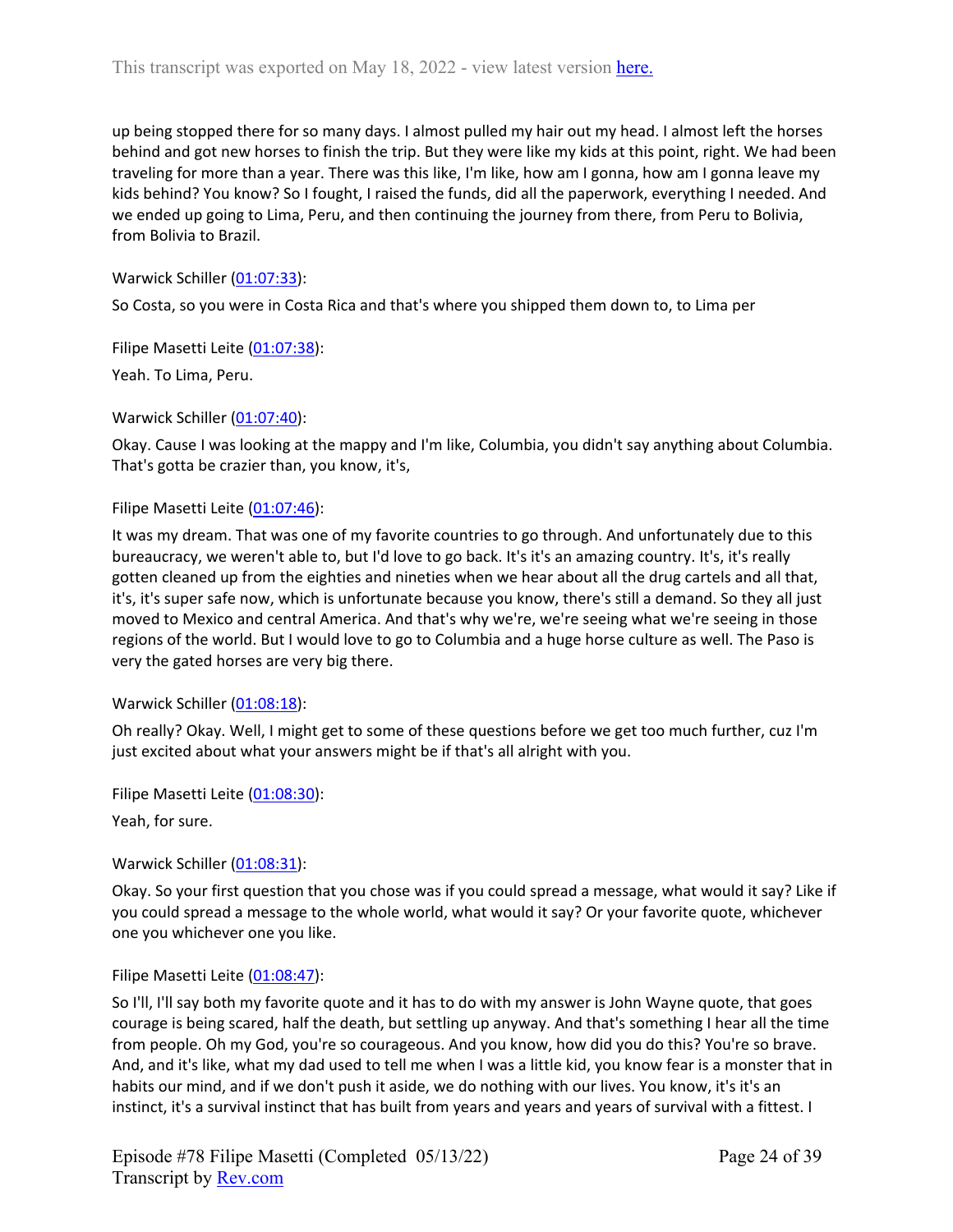love studying the brain. And, and I know today that literally, it's just trying to keep me safe from when we live in caves and, and there was bears and tigers out there that were gonna eat us.

## Filipe Masetti Leite ([01:09:28](https://www.rev.com/transcript-editor/Edit?token=2wD5YzN6rh7pYL9-TfZCCXeg1tSt6VXVAV8nbTvgJRhRVPgCr_nmwJlIctDPd8JfRdJZlMf3d1gQi8W9QzqZoVJNHHQ&loadFrom=DocumentDeeplink&ts=4168.23)):

It's a part of our central nervous system. And I find that a lot of people don't take that first step because of those little voices in their head, you know, you can't do it. You're not strong enough. You're gonna die. Everything that I was fighting before I took that. So what I'd like to tell people is that yes, you can't, you know, it takes an unforgivable amount of work. It takes focus. It takes strategic planning, determination, but absolutely nothing is impossible when you're willing to work for it. When you're willing to saddle those horses and ride 20 miles a day, you can cross continents, luck doesn't exist. You know, we always have a tendency to look at other people and say, oh, well, if I was a millionaire, I'd be able to do that as well. And you know, that's the way for us to be like, well, that's why I can't do it. Stop doing that, write it down, start planning your dream and live it. Because if there's one thing I learned in this life is that this opportunity goes by really quick.

## Warwick Schiller ([01:10:25\)](https://www.rev.com/transcript-editor/Edit?token=UojX9BEbExS9BZsIZDA0DrSak-gcOpqwXbgvjcedvbwhwZoPEf23bGI8a4gInGp3wP2Aq1NKKw3GsefP8w3Y68apozI&loadFrom=DocumentDeeplink&ts=4225.33):

Great, great message. So what next question you chose was what do you feel is your true purpose in the world?

## Filipe Masetti Leite ([01:10:33](https://www.rev.com/transcript-editor/Edit?token=JZarq6Q2l5bhGUIzCo9Q4e-2YlucM9XU4EoOVVZVugASYgiDsm0tNJ_XGbFeSESP0hibOlc7gMZjJLzjP8N1uHaIqMQ&loadFrom=DocumentDeeplink&ts=4233.85)):

I think that's it, you know, this, I think shaking people up, cuz when you see my documentary, when you read my book, there's no way you can look me in the eyes and say like, oh I can't do this because X, Y, and Z, cuz I was a kid that had no money. I'm an immigrant from Brazil that got a scholarship to go to school, work two jobs, to pay the bills and work on my project at night. Like I should not be here today telling you my story on this podcast. So I just wanna shake people up and tell them, stop giving me excuses. You can't BS me, just go and do it. Everyone has limitations, fears, and problems, but when you want it bad enough and willing to work for it, you can do whatever the hell you want.

## Warwick Schiller ([01:11:12\)](https://www.rev.com/transcript-editor/Edit?token=ZxZgG-dPKm8pYiffY0xLScD0ilVV1V5lxtAZ00fCnYxFhLEID0z1WxsUSb6nH0Yqb_VQQHro1peeE0cEnFo14_jGIzU&loadFrom=DocumentDeeplink&ts=4272.7):

You know, funny. After we met at the, the horse expo Columbus, Ohio between then and now you've you've listened to a few episodes of the podcast. So before we got on here, I asked you which one you'd listened to. And one of the ones was Heather Swan, who, who held the, held the world record for the world's highest wing suit base jump. And she was she, I mean, you and her are very, very similar in, in you know, like you're planning in your approach to things and, and yeah, listening to her, especially listening to her, you know, she was 40 and not an adventurer. And then after that, did all these amazing things and yeah, it's just a, it's a great way of looking at the world.

## Filipe Masetti Leite ([01:11:57](https://www.rev.com/transcript-editor/Edit?token=OBZuK4UCLzlAb6ZylkhDxw2yj9k_1jcCPNCMozlu6R-wonl6ghleLCQn1_K9VhxlvBMv4dksxqbQWc9cJSwsCMDdTKY&loadFrom=DocumentDeeplink&ts=4317.39)):

I definitely really related to her listening to your podcast and for everyone listening, if you haven't listened to, to that episode, go back and listen to it after this because it's, you're gonna take so much from it. It's such a special episode in her outlook and what she was able to do. And, and another thing I hear a lot, I heard this last night, I had a showing from my film and I hear this all the time is probably what I hear about most. Oh my God, that would've been my dream, but I'm too old. No, you're not too old age is a state of mind look what she was able to do. She was 40, right? When she started training for this. Yeah, she was 40, you know, I know a guy that at the age of 86 went on a thousand mile long ride on a horse, 86 years old.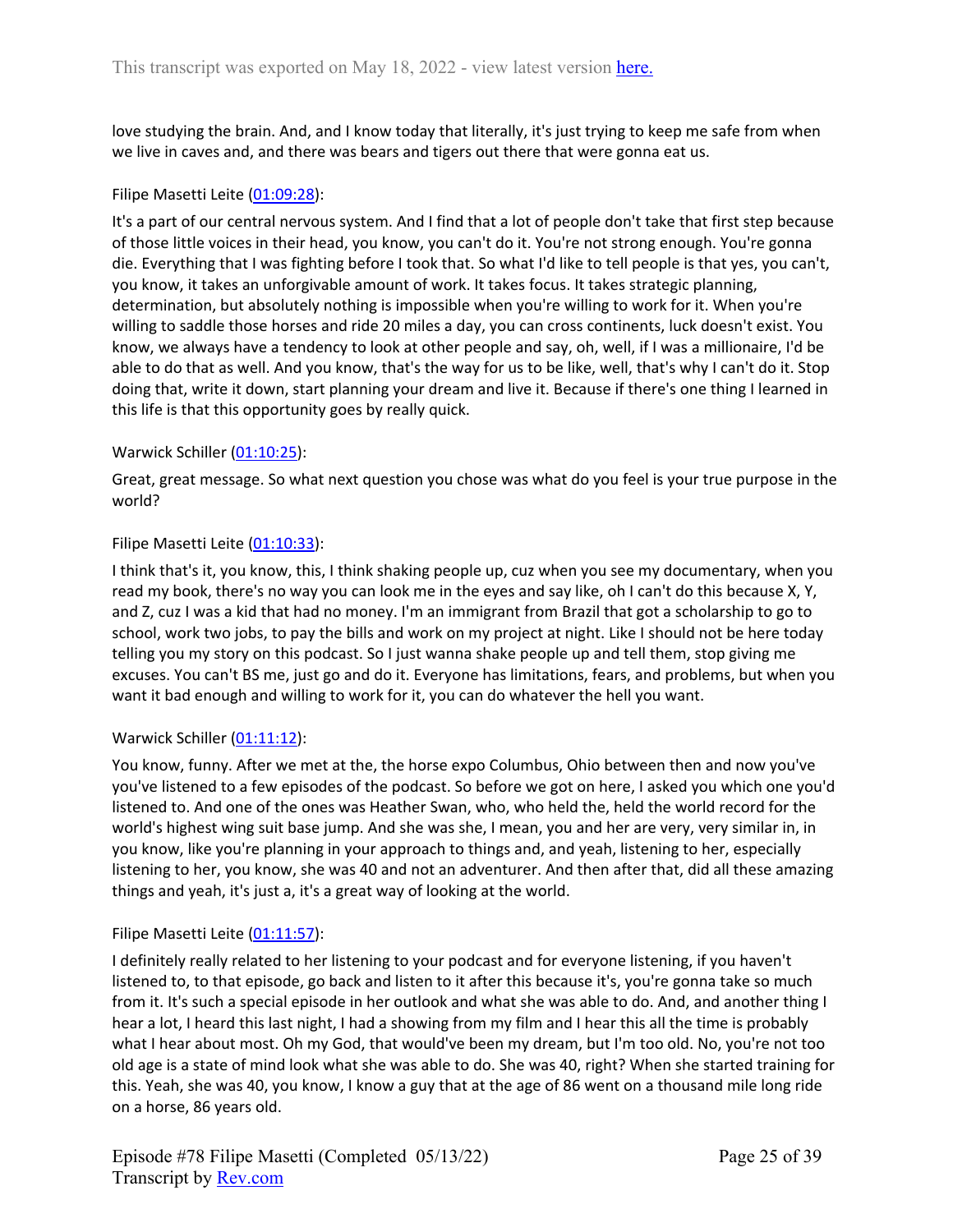## Filipe Masetti Leite ([01:12:35](https://www.rev.com/transcript-editor/Edit?token=eZqND87lbtSNelWjigZQgyN4dZTPErBAdyeXuDb6JWAdJGR1ud7CyiPFEMxfgB5Jqu3RajrQJ4ExtZzPhaMF0ynFX-g&loadFrom=DocumentDeeplink&ts=4355.83)):

So again, we all have excuses that allow us to live this safe, comfy life. But if you truly want it, there's no age. There's no limitation. There is nothing. And just take a second here, Warwick to thank Kadina who put us in touch in Ohio and took us out to dinner. You know, you never know why you're gonna meet people in this life. Like I said, at the beginning of this, I'm a huge believer in destiny and, and everything's already written I'm not sure why I had to meet you. Maybe this will record this podcast. Maybe it's something we don't even know yet, or can't even imagine. And Karina's the same way, but I met her randomly and she put me in touch with you. And today we're here doing this. So how cool is that? You know, life was so awesome.

## Warwick Schiller ([01:13:15\)](https://www.rev.com/transcript-editor/Edit?token=tIDYjzm2RFY7Sn_tTPbJz0fh7rJVqKmi5eOYLBbGYievqR2XmQhOE83LDFLV5y0DqS6wQtgc8zyS-A4mtIn2QBOEXB4&loadFrom=DocumentDeeplink&ts=4395.09):

You know, I'd had several people contact me about having you on the podcast before even went back there. So your, your name was like, your name was on my radar. And what was funny was going into the horse expert that morning. So I'm outside in my rental car and there's a big line to get into the horse expert. And I'm sitting in traffic out there and Catarina happens to be walking along the, the street. And so I I've met her several times before and I roll the window down. I go, Hey, how's it going? And she sounds good. And so I said, hop in and I'll I'll drive in. So she gets in the car with me. I haven't seen her for several years. I go in, get my booth set up, whatever. And then somehow she meets you. And the booth you are in is basically right behind my booth.

## Warwick Schiller ([01:14:02\)](https://www.rev.com/transcript-editor/Edit?token=qYE3O1VaqLq2vMrLrL1WNsEPqyO7nSOzxKfooYJfoIxysWLWRhK2YhlNwoQpUSj8NhZIBZ8r1kG4d0wjzRQjL8zu8oU&loadFrom=DocumentDeeplink&ts=4442.189):

And that place is huge. I mean, you know, there's, there's multiple buildings with, with trade show booth in 'em all over the place and your booth just happened to be behind me. And the lady that I gave a ride to that morning happens to meet you. And she comes around and she goes, you gotta meet this guy. He's blah, blah, blah. And I'm like, hell, I wanna meet him. I've heard all about him. <Laugh> so yeah, it was meant, meant to be. And, and yeah, I I'm I'm with you. I, I don't think, I mean, this podcast is part of the purpose of this meeting, but I think there's more to it. What, what else there is? I don't know, but that's, that's the feeling I get. Okay. Next question for you. And this is a great question for you. What advice would you give someone about to enter your occupation? And when I ask this question on the podcast, I've always got to say, now you need to quantify what your occupation is because, you know, are you a journalist? Are you a long writer? Are you an in a motivational speaker? Are you a filmmaker? So you gotta kind of quantify. Maybe you're all of those. And maybe you've got advice for people doing all, all of those different things.

## Filipe Masetti Leite ([01:15:07](https://www.rev.com/transcript-editor/Edit?token=r591dP6sNrBzjRUjwduME7Mpv2l9Il1Gr-EZuhVDb4O6yHmtZPj_KntmpzcTtCMFTynmeJfAq6qS9d023nvjZL4KWSU&loadFrom=DocumentDeeplink&ts=4507.17)):

So I, I, I, I will encompass all of it. And but Lauren riding, I think you know, if anyone wants to go into it, but this you can use in all those occupations. And number one is patience. Patience is extremely important. You know, we live in an age today where we think things are gonna happen from today to tomorrow. And you study any success story, any success story out there, whether it's from a musician, a horse trainer a journalist, a long rider, and it takes 10,000 hours. It takes 10,000 days. It takes years. You know, it took me 10 years to go from this idea to my finished documentary, you know, and I find that today people give up way too soon. So if you wanna make it and whatever it is, you're doing have patience and wait it out in persistence.

Filipe Masetti Leite ([01:15:59](https://www.rev.com/transcript-editor/Edit?token=KHywi_4Y9qJs37JQxlgX63KAoJNgAD6qx4g8XrmC1IWfcvH54RiNQT_pXyxfDkyPIZBxnSnjh8-Ew4wR-NX6j-Cni1E&loadFrom=DocumentDeeplink&ts=4559.25)):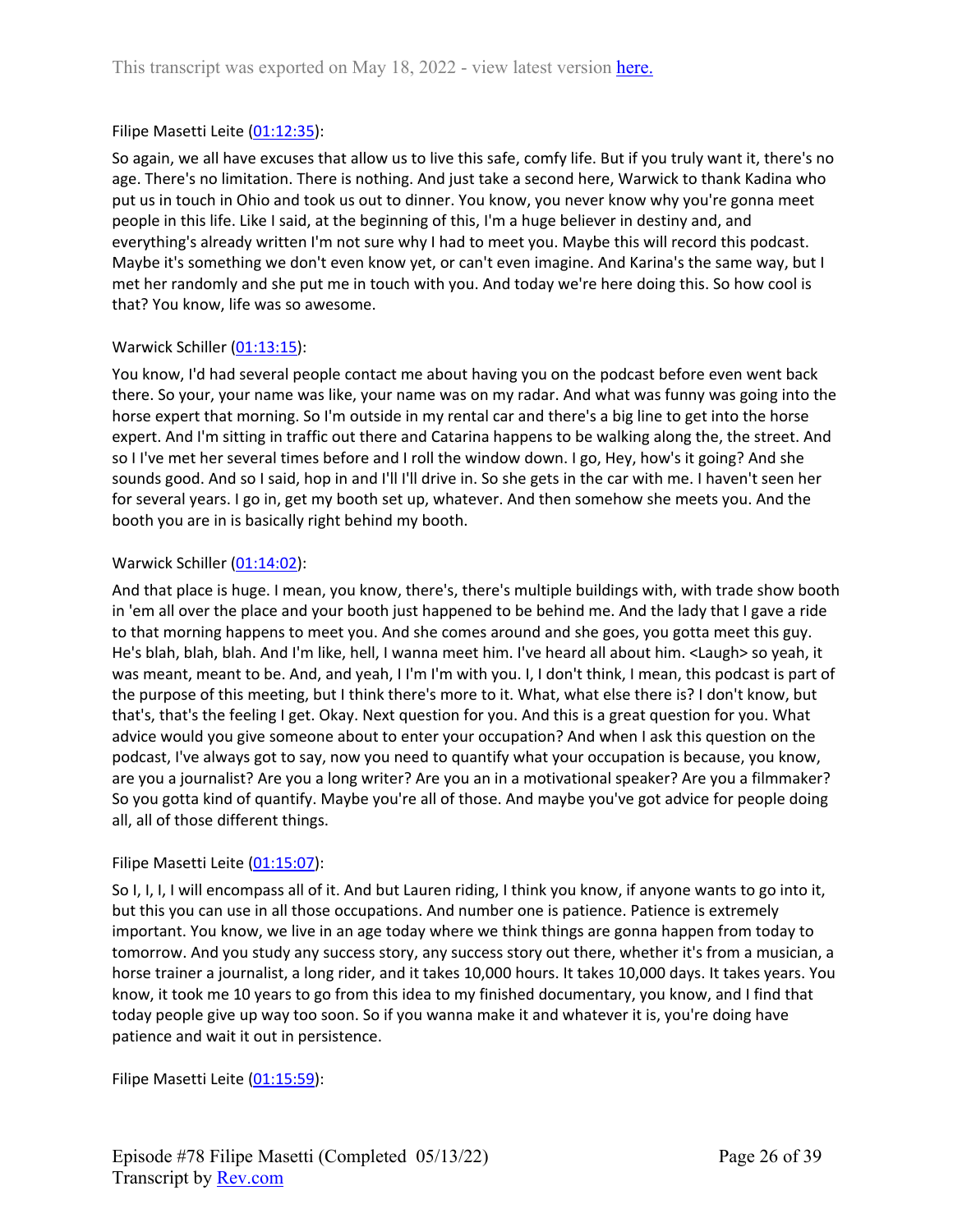And the second is flexibility. You know, you can plan it strategic planning. Like I said, at the beginning of this is the difference between success and failure, but don't have expectations plan for the worst hope for the best, but ultimately take what comes and be flexible, you know? Oh, so what I couldn't get into Panama, I was heartbroken. I couldn't go into Columbia. That was my plan. I had friends there waiting for me. I had contact I'd planned, I'd drawn the route, but all of a sudden, I, I, I encounter, I encountered this huge problem and was I gonna solve about it and cry and let the journey end, or was I gonna throw the plan out the window and find a window, jump through it and draw a new plan. And that's what I did. And ultimately that's why I ended up surviving and, and finding success in my life and my projects. You know, you can't win every battle, but you can sure as hell win the war. And that's what it's all about.

# Warwick Schiller ([01:16:48\)](https://www.rev.com/transcript-editor/Edit?token=hUbPdHGs5Fwsexfhlf8zLBV9UQN6PMVF2fITtvrBkPMNOVnIMnUorR97oHXDdZaCA5UgbV3hw6-veqPKtvfriYKIydg&loadFrom=DocumentDeeplink&ts=4608.97):

That's amazing. Okay. So what, what quality do you admire in a person

## Filipe Masetti Leite ([01:16:54](https://www.rev.com/transcript-editor/Edit?token=Ld6FM1lNc57LOw8eZAceUHyGd6xvLAi3vuCyCX-vAjmmdN_i2E8-Wmm6pSUVtYVbUbzkG6b2rvQuf8Qo1QFk6yBWFIg&loadFrom=DocumentDeeplink&ts=4614.55)):

Humility? Some of the greatest people I've ever met in my life had achieved extraordinary things, but they were humble. And you know, we all go to the same hole. We all go to the same place at the end of this. You know, we don't know what comes in next, but I meet a lot of people that have done absolutely nothing, but have this, like this thing about them, you know, like this, this attitude, like they're better. And like I said, when you go on a journey like this and you have to literally knock on people's doors and ask for help, you see that we're all inherently the same, you know? And that's why it's so upsetting to see what we're seeing right now with Russia and Ukraine. And, but I feel like if Putin had gone on a long ride, you know he might think twice about killing innocent people. And because they're just like his kids and his, his wife and, and his family, you know, they're just, they flag's different. But so what, so yeah, man, I really value humility and, and people that are humble,

## Warwick Schiller ([01:17:53\)](https://www.rev.com/transcript-editor/Edit?token=3I1lwLwM7go4vBtRCn59lJHgU-rlZCmCeOZu2Fub1yikOAmB8_jcFMApmHw9m609m3CpER2TIX1o1VO6c7XGjmsVapA&loadFrom=DocumentDeeplink&ts=4673.31):

You know, something you just said in there made me think of a question. So, you know, every once in a while I'll be somewhere, especially at nighttime, like in nature where the sky is huge and it just, you know, like the, the stars are out and I don't know, it just makes you feel small, like very, very small and insignificant. I bet you had a lot of that in cuz some of the places you would've been the scene, you would've been absolutely amazing, wouldn't it?

## Filipe Masetti Leite ([01:18:21](https://www.rev.com/transcript-editor/Edit?token=uFd_-NptsPMu1wnsDG9OqgmIXF9A1z2ccw-2TWtdKOtg2lWl7mURe4GDDEKV9My-oFKmVAYrs7hFzzPlK-FCj1a_2aU&loadFrom=DocumentDeeplink&ts=4701.42)):

You know what work you might have just touched on the central theme of my story. I think that that's that's very interesting what you just said, because I felt like that all the time, you know, whether it was the, the cities I was crossing at three kilometers an hour, you know, or the mountains or the deserts or those skies, like you're just saying, I saw so many of those of those skies, you know, whether I was sleeping in Yellowstone or Wyoming or the Chihuahua desert or Patagonia and the next town is whatever, a thousand miles away. And yeah, you just, you literally, it hits home that were just a graining, a sand. We're so minute and yeah, that might be one of the most special parts, you know, because I think that grounds you, I think, like I said, that keeps you humble. That makes you understand that we're literally nothing, you know, you just like, even if you live a hundred years, what is that based on the history of, of, of the universe, you know, that's nothing, it's like a little part. So yeah, it just yeah, that's very interesting. You said that,

Warwick Schiller ([01:19:27\)](https://www.rev.com/transcript-editor/Edit?token=87HdwWLgZ1Vr7EpPSbkEmtMI6PJLq9HuBLFXjx-1m5BlblEz9AhxgfC4VzstdU8wtHHiDmoJOtZ_d_bIdefK_zrSZqU&loadFrom=DocumentDeeplink&ts=4767.479):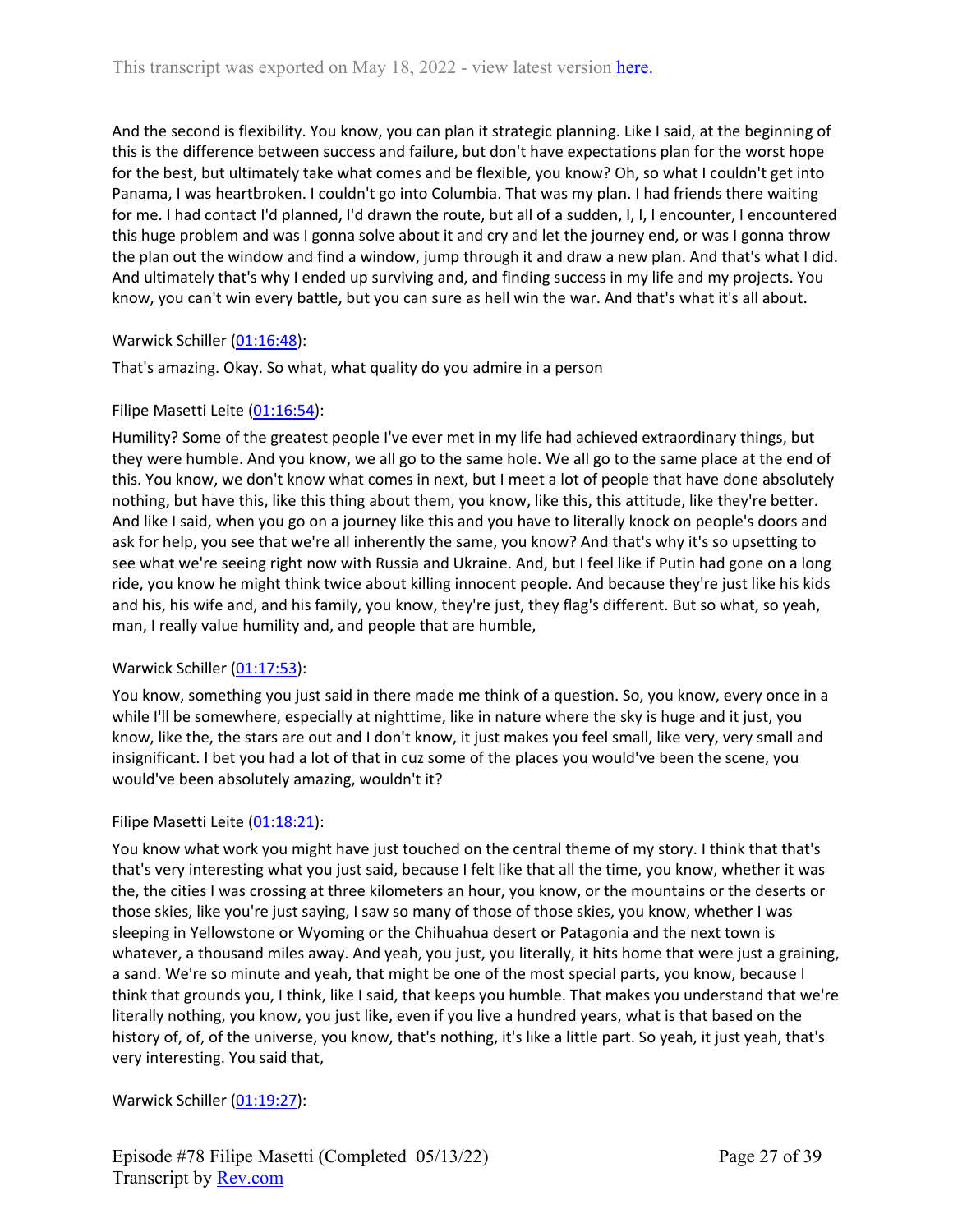Well, you, you were talking about humility and, and there's something about, I think there's just something about being places like that, that make you really feel really small, that, that gives you a lot of humility.

## Filipe Masetti Leite ([01:19:40](https://www.rev.com/transcript-editor/Edit?token=BjWuDIUencUhmiUT9j9Q0fpGA2DiXkTbzyxUJVBstYUgq2C6eXut6ikoqXAgfcPIKhmibbE36m2JXI6dD1hOuLsgCE8&loadFrom=DocumentDeeplink&ts=4780.06)):

I think horses have a tendency to do that as vault to us. You know, it could be the best rider in the world, you know, when you, when you eat, eat sand that one time, you know, you're like God damnit <laugh> <laugh>, they have a really good, a good way of keeping us humble animals and nature. And, and that was ultimately one of the, one of the goals for this journey. You now it was to inspire people. It was to share the realities of the Americas, but ultimately it was for myself to, to reconnect with nature. You know, we live in the world today where we're, so, you know, we're going deeper and deeper into our, our phones and our computers and that's all fine and dandy, but it really scares me for, for our future when kids don't know where their, their food comes from, when, when kids have never touched the dirt and dug their hands into it and, and seen a plant grow and, and having accountability and, and realizing what kind of footprint you have on this earth.

## Filipe Masetti Leite ([01:20:28](https://www.rev.com/transcript-editor/Edit?token=g_AfLIuok7BrS0YpvwwPYlvBC1Jh6Vmz2fsYlLPZs1g0A1JSpdZRz7ld7uURbOs_4Olr0Cvx-PYKG03eosDRk8QC0aA&loadFrom=DocumentDeeplink&ts=4828.34)):

And it really upsets me when, when people put all the blame and everything on ranchers and farmers, you know, for, for the changing climate and this and that. And because I feel like those are the real stewards of the land, you know, the people that I met that took me into their homes, hardest working people I've met, but this connection to the earth and to the animals not only keeps them humble, but it, it, it shows them what's actual truth and what's BS. And I think we're missing that a little bit in big cities and in modern society.

## Warwick Schiller ([01:21:02\)](https://www.rev.com/transcript-editor/Edit?token=O-kBMiVEZoFUZIAJbllSoABH9hvJIXu87c_lwodWKhotMexp6SNE8m066DegeW_zApl6GVVijX1BbYBEjtxdR0hZT-4&loadFrom=DocumentDeeplink&ts=4862.13):

Yeah. There's, there's something, what's, what's the saying, you know, you can, oh, was, it was a, it was a like a farming type saying, and it's something you can't plan for a no, it's, I've lost it, but it's, it's all about that connection with nature and yeah. It's yeah, I can't think of the saying, but it was it'll come to me here in a minute, but I'll ask you your next question or your last question. And I really excited about this cuz you maybe having already covered this, but what's the luckiest thing that ever happened to you? I know you don't believe in luck.

## Filipe Masetti Leite ([01:21:39](https://www.rev.com/transcript-editor/Edit?token=-CpXgOTvsJQA6rUJMVBdvBQ1Mzo7qj5TgQCFTM80FQ8U9fbG3UbH9SGODN_c630fvg5oJQjXx0OBqa_hLFbCkWtU5zY&loadFrom=DocumentDeeplink&ts=4899.99)):

Yes <laugh> I don't believe in luck, but the luckiest thing that ever happened to me, I talked about it was meeting Clara in Patagonia. Like what are the chances? Right. Like I said, I, I couldn't meet the love of my life in a, in my town, like where I could shower and, and shave and wear clean clothes. You know, I never imagined I was gonna fall in love and, and literally meet my soulmate. Like she feels like nothing less than the person I was put on this earth to, to be next to. And, and I had to ride thousands of kilometers to get there and, and meters. So, and again, just a Testament of how important it is for us to follow our instincts and follow our purpose on this life. You know, we all have a path we're all here for a reason.

## Filipe Masetti Leite ([01:22:19](https://www.rev.com/transcript-editor/Edit?token=mieUwllVVgKtM2KGRYytrLQ76SxBwQPQfeO9rMBXfigUBTv4K2xKSDiTNkhgG1xbYy-2MX_rEGOtfNaVq5P3tCxW-mI&loadFrom=DocumentDeeplink&ts=4939.72)):

I truly believe in that. And when you listen to that little voice in your heart and the pit of your stomach makes the butterflies go off because you're like, oh my God, it's so scary. I can't do it. That's what we're meant to do. And when you do that, you meet the love of your life on a horse in an age where everyone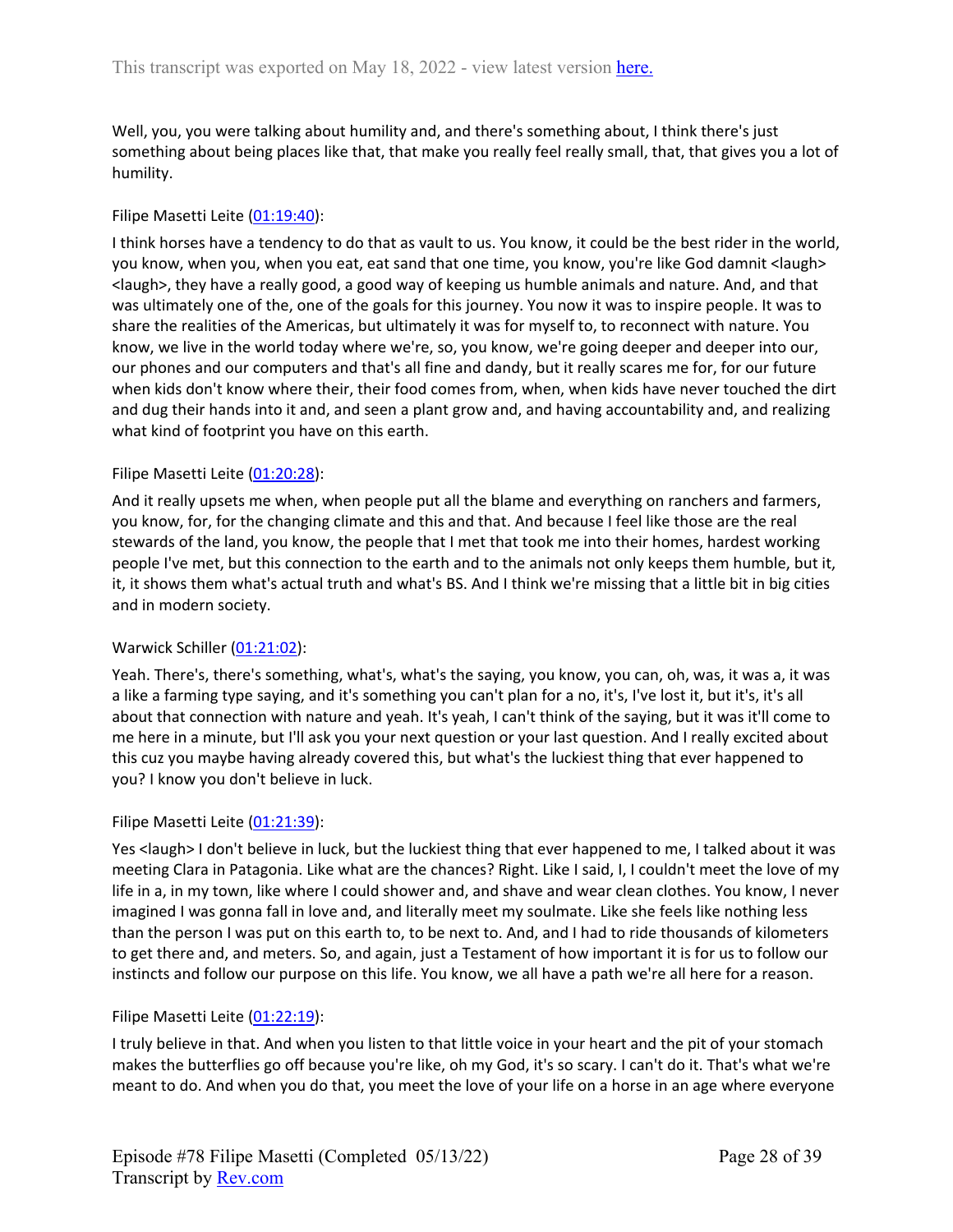meets the love of your life through thin, I was meaning it the old fashioned way, right. It wasn't a white horse, but yeah, that was the, I feel so blessed and so lucky to have met her.

## Warwick Schiller ([01:22:46\)](https://www.rev.com/transcript-editor/Edit?token=fExbz8YJVAHBnmhe0E6e9_Cg6iOzSW435WB6IBML6ExkpFrUU8YYYRMgd7FckYBWTncJgy6cjzHXcSxnKtfxdoQIyjg&loadFrom=DocumentDeeplink&ts=4966.37):

Yeah. You know, the night we went out to dinner and you would tell me this story about the bracelet. And I said to her, are you wearing it? And she said, actually, no, I'm not wearing it right now because she said it, I've got this, this loosely knitted sweater it catches on, but apparently she still wears it all the time.

## Filipe Masetti Leite ([01:23:01](https://www.rev.com/transcript-editor/Edit?token=ekq0gOrVS84TKnpg4KCOe1mv2U6iAdFOPA2SGyUQu-lAU2Q3Dx7DWPy2oH1mju4bZu0VgfGFDS5gi6J9WbTAa8BMPo4&loadFrom=DocumentDeeplink&ts=4981.14)):

Yeah. She wear at the movie premier. She has to wear it. Cause people are like, where's the bracelet. And all the women come up through after wanna see the bracelet and yeah, she still wears it. And, but we're, I'm, I'm afraid gonna lose it. I'm like we need to like make it into a, a necklace or something because it, it comes easily undone. So it's very worrisome at times when she wears it.

## Warwick Schiller ([01:23:21\)](https://www.rev.com/transcript-editor/Edit?token=YYpHQWNujFCdQnjhSDrZG1xTpm6NZOQ7Yijvkxus8D2IU6E1SdA0gQa_uz4KVruuOESREXTosym1T3GiUrGg8JP-8CM&loadFrom=DocumentDeeplink&ts=5001.9):

So what is next for you?

## Filipe Masetti Leite ([01:23:25](https://www.rev.com/transcript-editor/Edit?token=qCwRqQRm8GafqK-8aE-Jw9OR_O-GQ47yhQkoIzn-tIwoxOJhmZW-SMJ5GFq0jKZhLvEWgRUtE5PKmXPR7Y5YAW6j8Ec&loadFrom=DocumentDeeplink&ts=5005.78)):

So right now like we talked about at the beginning of the podcast, I'm, I'm going to the festivals around the world with the documentary of the long rider. I'm finishing my third book. It's gonna be called last long ride. That'll be out by the end of the summer. And we're actually working on the narrative version of my first book, long ride home. That's gonna become a movie with actors and the script is done right now. We are location scouting and that's gonna go into production next year in July, June, July, we're gonna start filming it. It's gonna be shot in Canada, Mexico, and Brazil. And I'm super excited about it because number one, the actor is gonna be way better looking than me and rip. So that's awesome. <Laugh> and the, the other part is that when I was out there, like I was doing this all myself, so sometimes I would see this epic sunset off, man. If we could climb that mountain right now and have a beautiful camera, you know, like a red, epic camera shooting, a guy on a horse right here, this will be the most beautiful shot in the world. And now we get to do that with a crew, with a director, you know, with a real director of photography and these actors. So I am super stoked. And hopefully the idea is to make a film for every book. So in the NLB three films about the entire journey,

## Warwick Schiller ([01:24:43\)](https://www.rev.com/transcript-editor/Edit?token=pJMLLYMDG1w7Nko5tiRujcYVxVVOGbv11Sy0a78EvbYsqG1w4YMVbe3DL4RapsL7YufycGQNbiE-RDL20p5nDn48awU&loadFrom=DocumentDeeplink&ts=5083.06):

You know, every once in a while, someone will get asked a question like if you were to make a movie about your life, who would play you, so who are you gonna get to play you?

## Filipe Masetti Leite ([01:24:51](https://www.rev.com/transcript-editor/Edit?token=sGsRUSUDNYDnyvTK1raMYQpaLBIZEjwDRAhr0R1rcBV0_ZNUIp5dozhosXEG54Jm26uf_Ci6Zj-FUnP-779oCM0bKnk&loadFrom=DocumentDeeplink&ts=5091.82)):

Well, Brad, Pitt's too old, but he's the one, the only one that really looks like me. So it's tough, you know, <laugh> no, we already have our lead actor. I can't announce it yet, but he's a Brazilian superstar. He is beautiful. And the most important thing is that he actually wants to make this film. I gave him the book years ago before it was even gonna become a movie and he's an adventure himself. And that's what attracted me to him to bring him into the project. And I finally convinced our producers and directors that he's the guy and we're gonna announce it very soon. And I'm very excited for him to, to play me on the screen.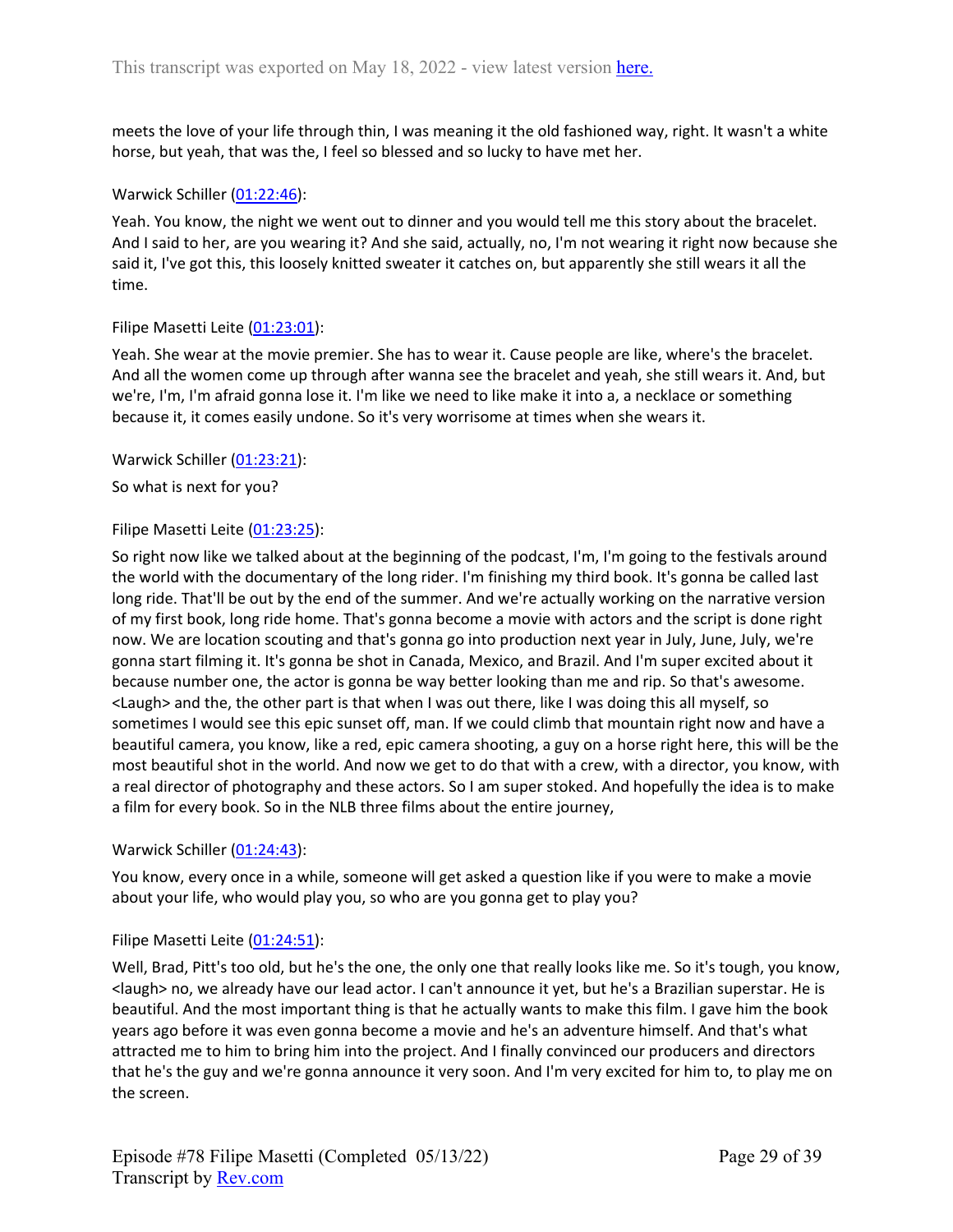Warwick Schiller ([01:25:27\)](https://www.rev.com/transcript-editor/Edit?token=fGHkI2PckeCWjqmuUcT6uhs5bQn_Im637ukR-3kv_Cl2ERpOlRdBjT9y-Dwjv9D0OBK1mO42MPzNDWtGY8YT8Q6pIBA&loadFrom=DocumentDeeplink&ts=5127.35):

That's that is very cool. I know. So that's that, movie's about the first trip.

Filipe Masetti Leite ([01:25:34](https://www.rev.com/transcript-editor/Edit?token=SAHCz3QRalSKcbRBUuQH-lK_B0i4j2pUdBYK3vDE01xoHemcMlwAYOrJaNKHBoyi2RgUMryDAIfIdc2HU9gLHc3aDEI&loadFrom=DocumentDeeplink&ts=5134.87)):

Yeah. Strip. Yeah. That's gonna be just about the first trip, the candidate to Brazil long ride

Warwick Schiller ([01:25:38\)](https://www.rev.com/transcript-editor/Edit?token=2Yh_VIt3rHl0Qbcw-5yI5RCb71BlPqLYV0vyoHfK9fvAfrwfAXfQOySznm4s_MdCDMgRGtxTbMD8cA1vk7WC-MeANz0&loadFrom=DocumentDeeplink&ts=5138.59):

Home. Okay. Well, I know who I know who should play Clara in one of the later ones, actually, you can't that, oh, I was gonna say Penelope cruise, but like rewind Penelope cruise back to Clara's age cuz she's, you know, she has that, she has that, that accent talking to her the night we went to dinner, she sounds like, so have you ever seen a movie with Tom cruise and Penelope cruise called vanilla sky?

Filipe Masetti Leite ([01:26:06](https://www.rev.com/transcript-editor/Edit?token=AORuRxVbT8tEb9TGonWsQOodiIwrwMWpSvKddJvmEAmwv4VptKysVkoj6r2Zw89DXS9V4dH_qrPbb09p9qtXeUKvLYw&loadFrom=DocumentDeeplink&ts=5166.14)): Oh yeah.

Warwick Schiller ([01:26:07\)](https://www.rev.com/transcript-editor/Edit?token=vTcCvPMefZCnVGZw5iO7w5jaKRV26Ew6WHyunen9C8gBxN8tdaAnTBMDboT-czdagBsDaBePhteK1VFbk1MIYbUodbs&loadFrom=DocumentDeeplink&ts=5167.6): And she, she says to him, I will tell you in another life when we are both cats

Filipe Masetti Leite ([01:26:13](https://www.rev.com/transcript-editor/Edit?token=3vMFo6ln5yW2bbupZmeLnLq5nBhrbO1QwIxsdXH4Kn3YcYVvH_y6N2FKNpqac32UhzbfE8A3zLUDg8nhMNqKNRJWeP4&loadFrom=DocumentDeeplink&ts=5173.3)): <Laugh>

Warwick Schiller ([01:26:14\)](https://www.rev.com/transcript-editor/Edit?token=THFgr6445NrqmON1LGxRdsY6DjXWw_zKHxOF0refoT5ejfpW7FSg6C0osLuR2neqYNsfeDn-IxQkvQkQDSgTmD3auF0&loadFrom=DocumentDeeplink&ts=5174.86):

And I listen just the way she talks, listen to, to Claire that night at dinner was like, oh, you could say that. And it would be so Penelope cruise <laugh>

Filipe Masetti Leite ([01:26:22](https://www.rev.com/transcript-editor/Edit?token=CClhDqWWF7WqElUSzye75lcADiWv8vE80AqEQpiT9fcp2JnGvl6K2-8S8FDV0aQ7iWNVL5OoVq-mULpcGXHmTmmUn_4&loadFrom=DocumentDeeplink&ts=5182.39)):

Can you just record this for me? Yeah, she is. I could definitely see it and you're right. We'd have to go back a couple of years, but that that's the look that we're definitely gonna have to find. Totally

# Warwick Schiller ([01:26:32\)](https://www.rev.com/transcript-editor/Edit?token=cTbR97ySbjXd9aKf3lpFtlS6zBFP5oQZc629FhbX-H7BbAwAETHvEhciqzhsiZYpJaFv0vZ7OegJFw06syW_tVSXpWA&loadFrom=DocumentDeeplink&ts=5192.65):

Agree. Exactly. Yeah. After we met in Ohio, I kind of started following you on Instagram and I look back at some of our old videos and there was a video of you in Patagonia riding along and the winds were, I don't know how fast the winds were, but you just looked like you were absolutely miserable. It was freezing cold. And the, the wind was almost blowing you off your horse. What was the, what was the temperature and how, how strong were those wind?

# Filipe Masetti Leite ([01:27:00](https://www.rev.com/transcript-editor/Edit?token=yoQXATugDFZp9Jznr2kQbk6ElU9gwBpQdsSDwT_M3AexPRIKqr55wJMUvxVR8RHGJzHGnS7yjJ2V7GTEto_5h5ynCTw&loadFrom=DocumentDeeplink&ts=5220.89)):

Oh, it was terrible. That was sort of the most like the, the most suffering I, I endured on the entire journey. It was just months at a time, 120 kilometers an hour. It's like being in one of those tunnels where they test airplanes. Yeah. The horses stumbled like walking. That's how strong it was. And it was minus 15. I would wear like 30 layers of clothing. I had like a slicker on that had a hood and I would close the hood just so my eyes rode and sunglasses. It was just, just to saddle the horses, you know, you put the, you put the blanket on and go get the saddle of the blankets and chilly, like it was just living was, was hard and surviving and yeah, that was really tough.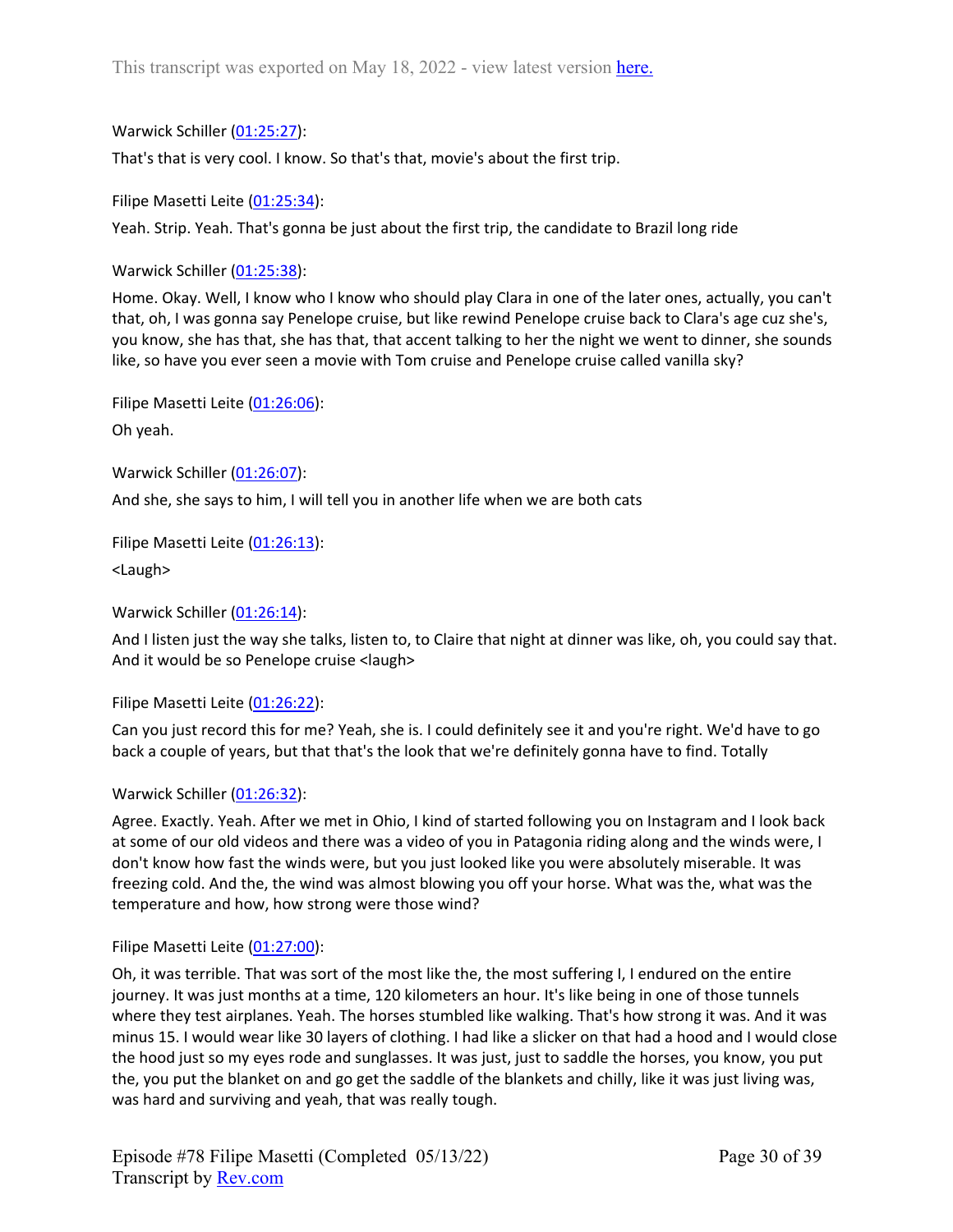## Warwick Schiller ([01:27:41\)](https://www.rev.com/transcript-editor/Edit?token=1svFUt1im4m2kGoSoC3Qsfuu0nkOkcuxsHpyFcfuGKTKRb3NAuDwLEms5y-xANvqcYC6FdK0w552GWUZ3dWxcFEfXoM&loadFrom=DocumentDeeplink&ts=5261.71):

How, how long were the, were the conditions like that?

## Filipe Masetti Leite ([01:27:45](https://www.rev.com/transcript-editor/Edit?token=B-cY0QTdblaOH58UX11DppGKHasHctRiS7pgjKnN3DSKOn6L6mOTQHU7qlVmsQergbgcDffL6yR7wfrZKfiKcm60rIc&loadFrom=DocumentDeeplink&ts=5265.89)):

Oh, it would last like weeks and then it would stop for a day or two and then the wind would pick up again for another couple weeks. It was I was tested and people ask me all the time. It's like, did you ever think about quitting? And it's like, I thought about quitting every day. Like, this is the hardest thing I've ever done. Like, this is just literally like going to war and you know, you have a problem where 30, but again, that's why it's so important to find your purpose and, and have that with you all the time, because it's easy to give 110% in the easy days when we wake up happy and everything's going our way. But how about when the wind's blowing in 120 kilometers an hour or your horses are hurt or you've had a, an epic fight with your spouse or your kids are in the hospital, you know, what's gonna make you get up and give 110%. And to me, it's that feel, you know, it's that, that goal at the end of the road, it's that, it's that purpose that just, you know, I was doing this for a cancer hospital and for those kids, so I would close my eyes and take 'em there. And I just knew that quitting was never an option and I would continue on,

## Warwick Schiller ([01:28:39\)](https://www.rev.com/transcript-editor/Edit?token=6hDcvBCrlq5oY95srFW8CSjUhZwNv0X_hZXtbv1n1ftrJR4jWBOkupD-8fc59N4koS0TCVGpH5fJDyk-BL86Ysx0cdM&loadFrom=DocumentDeeplink&ts=5319.71):

You know, that was gonna be my question is when, when it got really, like you just said, I'd, I'd close my eyes when it got, you know, when it got really tough, what did you do? That was gonna be my question. What did you do to, to push through that or

## Filipe Masetti Leite ([01:28:58](https://www.rev.com/transcript-editor/Edit?token=UclpzHmT7hehpJe_py5MBmURMAy2RT8aaeeHQu2XzmRpoGwk185Pmgh0SCbM9981AC-cU05LIbdWDZFft47knjxPuMA&loadFrom=DocumentDeeplink&ts=5338.06)):

Get through? I would visualize, visualize you talked about this on the podcast as well. The, the power of the mind, you know, our mind can't differentiate from things that, you know, have actually happened and things that we imagine, like how crazy is that, you know, it's unbelievable. The, this muscle that we have is just, and, and, and like they, they've done studies where I saw, I read an English studies where they got a group of people to actually work out for 15, 15 minutes every day, and a group of people to think that they were working out for 15 minutes every day. And the group that thought they were working out for 15 minutes a day, their muscles actually grew after an extended period of time, you know, just from visualizing it. And, and that's what I did. You know, that first journey when the bullets were flying, when the, the moments were tough, I, I would close my eyes and take myself to my family.

## Filipe Masetti Leite ([01:29:42](https://www.rev.com/transcript-editor/Edit?token=DzjebEvOV-khAndmLlMofOs-sIvqKhxdRa1Yw6_jVxsXHTWROuWJ_nRRRVzAJ1ZI-Fd13NzcQ_IjFtr7PqfG-2baB38&loadFrom=DocumentDeeplink&ts=5382.58)):

I would literally transport myself to my family's embrace, to Batos entering that arena. Like I could feel it. I was there before I left, when I didn't have a single horseshoe, no horses, no money, no nothing. I'd close my eyes. And I would imagine myself riding outta the Calgary stamped, like literally feel it like you gotta, you know, if your dream is to like ride a horse outta Calgary, I was on top of that horse in the saddle. I could hear the creaking or the saddle. I could hear the horse's, Hoves sitting the ground. I could hear the announcer. I could feel that Calgary hot summer day, the rains in my hand. And, and on that second journey, it was those kids. I would go to that hospital. I would see their smiles. I would hear their stories. I would, you know, feel their, their embrace. And, and that's what allowed me to, to finish these journeys.

Warwick Schiller ([01:30:28\)](https://www.rev.com/transcript-editor/Edit?token=Bg3-XTEWMQd0TGQqTKr8KYTLXYNT7VlI_JPPQ9pW4Xy1dhI0nehS-r5shbNsd86LFjD8ivkCrD2QKuY6y-AB0Pda4Cw&loadFrom=DocumentDeeplink&ts=5428.9):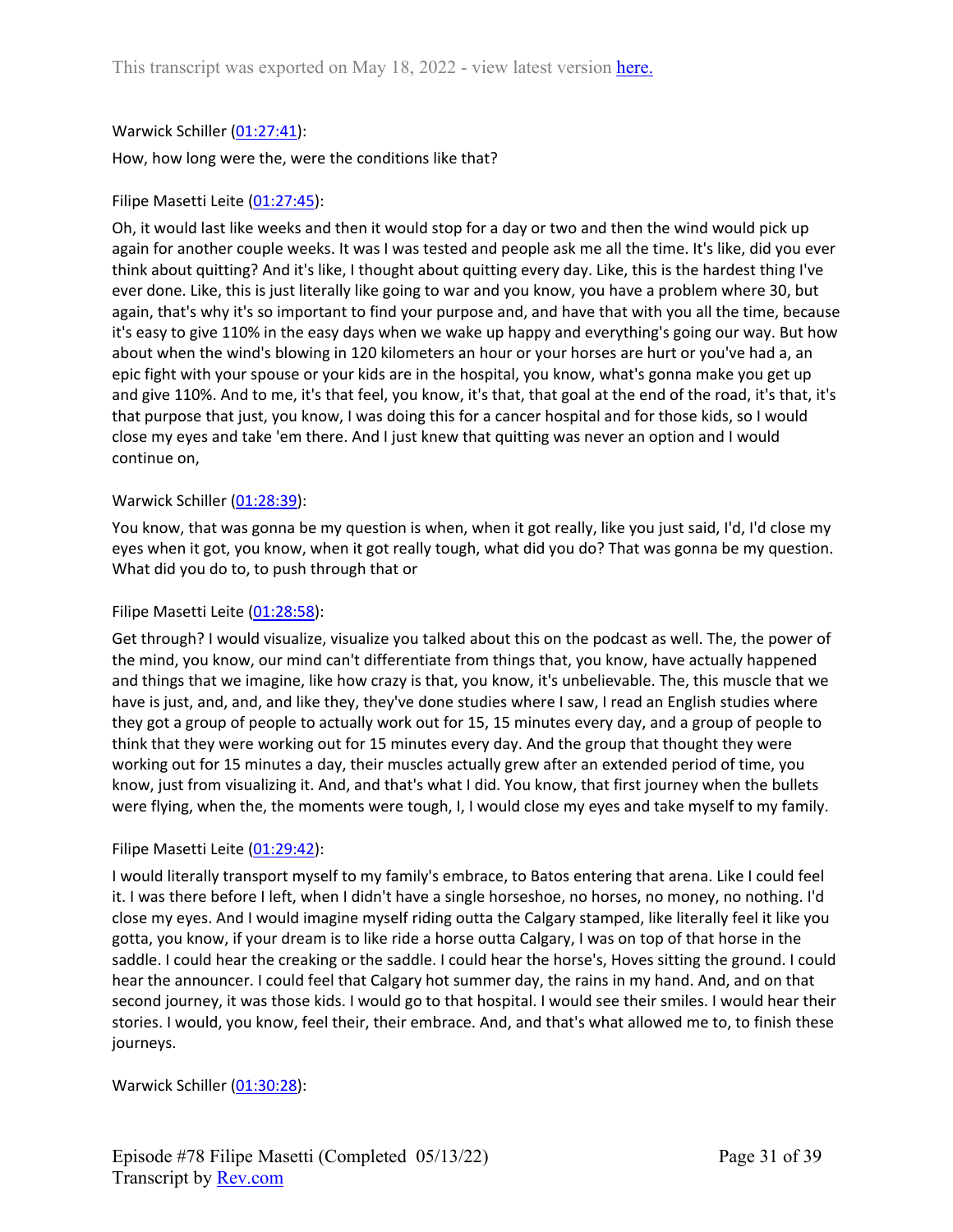Yeah. There's a lot, there's a, so back up a bit, a few years for us, but when my wife and I went to the world of question games in 2018, we had a mental coach. And one of the things she had my wife do was imagine the feeling after it happens successfully, like you, you know, you compete and you do really well, you know, you, you, you do what you're supposed to do, and what's that feeling afterwards. And that was, I didn't, she didn't have me do it, but she had my wife do it. And I was Robin said, that was one of the things that, that yeah. Got her to be good. There was, was anticipating that, that feeling of, of how it was gonna feel afterwards. Another question I had for you was when you were riding what's, what's the biggest physical challenge riding that far? Were you like, was it your hips? Was it your knees? Was it your ankles? Were you rubbed or raw? Did you have any of that sort of stuff going on?

# Filipe Masetti Leite ([01:31:38](https://www.rev.com/transcript-editor/Edit?token=8LkADeuiJ4jaM2LzqedUCFUk6OLZQtV4suljqKRTBTFcVzUvIdbRynnknUfOR19cSzSp4QNPYhB1qTaGXubZ892piJM&loadFrom=DocumentDeeplink&ts=5498.91)):

No. It's funny. Everyone always asked, like, how, how was your ass? Like that's first question. But it was my knees, my lower back and on my last journey, my growing, like, I think I'll always have growing problems just because some of those horses were so wide and I was spending so much time on top of them. And those, those were the biggest pains. I felt some of the days the knees would be screaming the lower back. And, and the hardest part is that, you know, it's not actually riding the horse dates 10 hours a day. It's sleeping on top of your saddle blankets in the tent, no shower, get out the next day, do it again, sleep on the saddle blankets at night, get out the next day. You know, you don't, you never really rest. And then after a week, then you finally sleep in a real bed and shower, and then, you know, you, you hit the reset button, but when you're out there on the trail, you know, it just, there's never an easy day. And, and I'd say riding is the easy part. It's setting up tent, it's highlining the horses and finding a place to sleep and going to find water for them. And that, that's the really hard part.

Warwick Schiller ([01:32:38\)](https://www.rev.com/transcript-editor/Edit?token=kEAaOMo5MvMugWBr6dIkFHRNQwSsDMnuE0HCP49t9cfTxx8ZRqODLIoKywlZoso8xiL40X4TZt9iiKuYHmdruxIZmuo&loadFrom=DocumentDeeplink&ts=5558.89):

Yeah. At the end of the day, when you've done all that riding.

# Filipe Masetti Leite ([01:32:42](https://www.rev.com/transcript-editor/Edit?token=qp_ygxLYKgV6Pg0Pg8BPf5poxMjWUWTzLydfd136U-ANN8eea0NshLOYd4OWu3WyNPfUuq3qFjP8Ne7RGqtDiUOMLtQ&loadFrom=DocumentDeeplink&ts=5562.41)):

Yeah, exactly. Like now you have to, you know, do another million things before you can actually go to bed on top of the saddle pad.

# Warwick Schiller ([01:32:48\)](https://www.rev.com/transcript-editor/Edit?token=u9sjR61W75bqtUnParCDwQM6ne9hp5iYo-7fvYYtqEYNubOAIU43vEeUG7_VVulUfSB5bayh_1UhBxtoLWE3QcOxbD0&loadFrom=DocumentDeeplink&ts=5568.939):

<Laugh> right. You know, I dunno if I told you that when we went to dinner that night, but a couple of years ago, my son and I went to Mongolia and rode camels across the goy desert in the middle of winter and oh, wow. And the, the camels, they walk, they try, well, they don't actually trot. They pace. And they will counter every once in a while. But in my experience, the caning only happens right before they're gonna buck, but you spend some time walking, but most of the time you spend trotting and they have like three speeds. And one is this really slow, like Western pleasure jog that you can sit to. And then there's a really fast trot they'll do that actually propels you up and down so you can post easily. But the thing you spend most of the time doing is in the middle, which is a speed that you've really gotta engage your core to sit to it. Or if you wanna post, you actually have to do like squats. You've gotta stand yourself up and sit yourself down and stand yourself up and sit yourself down. And I, for me, it was the, yeah, there were days where my knees and ankles, it was just, you know, really quite painful and, and really had to focus on getting through it. And I was thinking, that's why I asked you, were you walking most of the time?

Filipe Masetti Leite ([01:34:06](https://www.rev.com/transcript-editor/Edit?token=U-wRy8v4LxzSUxUU-poyWNVnNNtN5fa1dGcDHFR86DeHIz0tdTfEhnyfITlCN3Zjfv8ON3f591w_Dohx04uCDijOFFs&loadFrom=DocumentDeeplink&ts=5646.03)):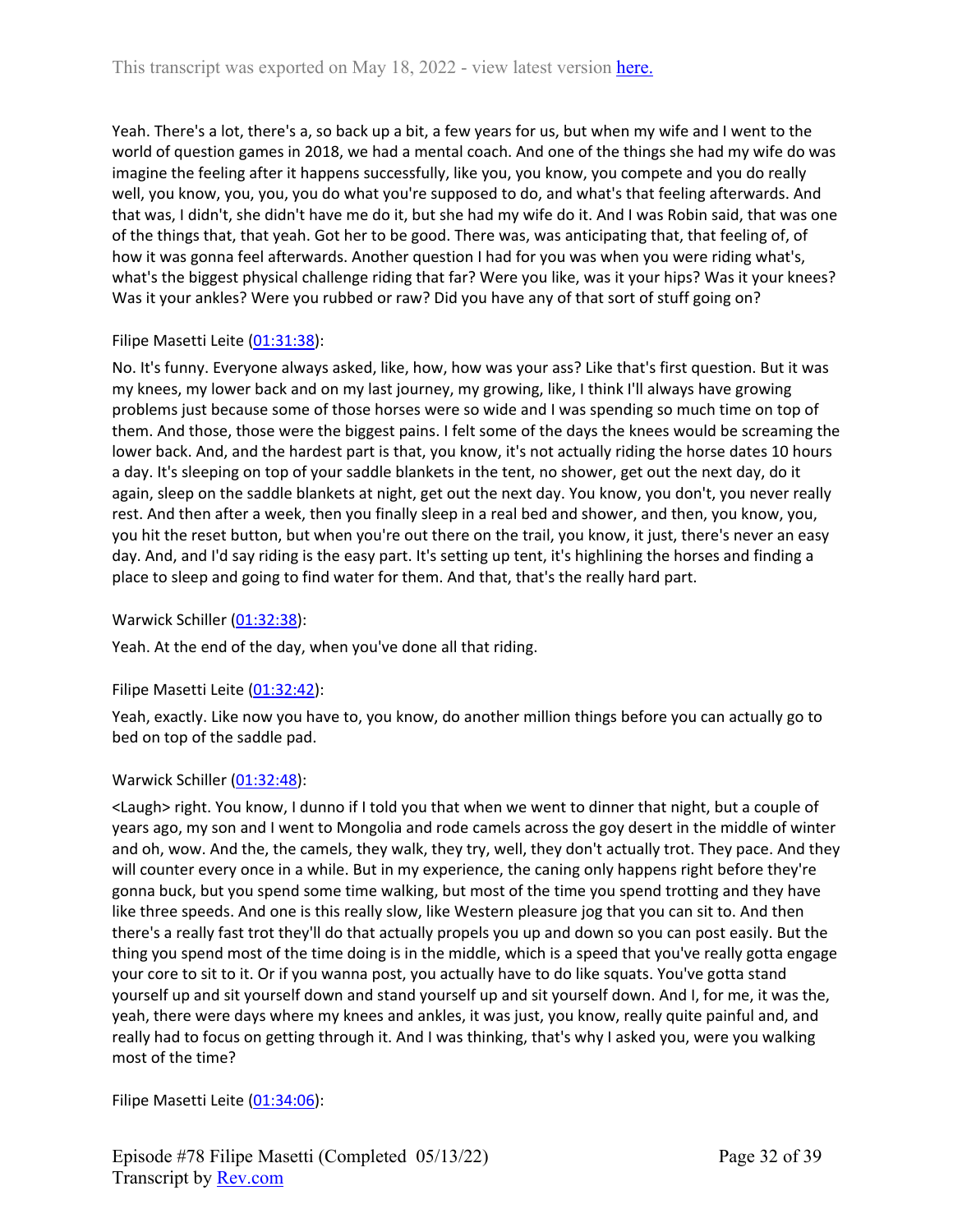I walked, not most of the time, but a lot of the time, like I would walk probably five to 10 kilometers every day. So like about five miles a day, you're riding 20. You walk five.

Warwick Schiller ([01:34:16\)](https://www.rev.com/transcript-editor/Edit?token=WXGS66KP5JsqEFWXeJVUdy1A8hEZL7Brfb2BzIyPnyzJkTgczatriNtMEXs3OEZvBCLQ5VpV2G-l0FnxHBSdce2kvT4&loadFrom=DocumentDeeplink&ts=5656.2):

No, I mean, sorry on the horse walk was your,

Filipe Masetti Leite ([01:34:21](https://www.rev.com/transcript-editor/Edit?token=H5G-r1PI4XMftHCrtpSOEzlZIPXfqyhgPJKeRWXuOpDJfeiFnEcR2uUWzk_u0r0dl2D_RNww-DVavGpyw3Oo26SYguw&loadFrom=DocumentDeeplink&ts=5661.6)):

Oh yeah.

Warwick Schiller ([01:34:22\)](https://www.rev.com/transcript-editor/Edit?token=eBR5Bq4rPDJIVLNRu0SppEZSftl5WPrnxbx36vyT2wehZ1E3_y297KTeCMgvBe1TJO-a_S3b3SgUSMK0LA0Ie5b69gA&loadFrom=DocumentDeeplink&ts=5662.72):

Walking. Always at a walk. So you're walking the whole time. Okay. Yeah.

Filipe Masetti Leite ([01:34:25](https://www.rev.com/transcript-editor/Edit?token=ws_ZI81VgPHz2KUIFtLCV3HxBBm2EFR3OTBJLPIPFNjdPgqG2bvL00PFKi3rq2bHal6Gayx4JPfD3eBpllo5EirQfzo&loadFrom=DocumentDeeplink&ts=5665.22)):

Yes, sir. Yeah. And then you tried to get across bridges and stuff like that, but for the most part you're walking.

Warwick Schiller ([01:34:30\)](https://www.rev.com/transcript-editor/Edit?token=zrafMjl9LuAEFEH1L575KHaj2_4UtLwv0BJDMLvo78C3fxmOKrohtspsB-eq0REJ03dmFvVMFBfkpbG-VahiDVOL_4Y&loadFrom=DocumentDeeplink&ts=5670.3):

Yeah. Okay. So like, would you take your feet outta the stirs and let your feet dangle and things like that?

Filipe Masetti Leite ([01:34:34](https://www.rev.com/transcript-editor/Edit?token=FAelHm2P7dCynIoc7no4z_UY9XzoZ2aHAPJjtF-a2DKINM57DLBh_fhSAUlmYEwzpd2QxRmp1w6Nfi7TYlSH54pUUdQ&loadFrom=DocumentDeeplink&ts=5674.85)):

Oh yeah. A hundred percent. I was, I'd always have my feet outta the stir. My stirs were dropped down, you know, I wasn't, I wasn't cutting that's for sure. Yeah. My were as far down as I could.

Warwick Schiller ([01:34:43\)](https://www.rev.com/transcript-editor/Edit?token=rsk-Kkk14YjPsNZjVwD7hh5M_KP_r8QK0gvOsejh_0Gk9XJDQGk6ERnfvHtiu8PaufZY6slQMGY8OwX8oV135KlkJn4&loadFrom=DocumentDeeplink&ts=5683.29):

No. And I noticed that on the camels, like you get to where, you know, and your knees and your ankles are just killing you, that, that, that if you have the chance and you can drop your feet out, you just gotta be careful that the camel doesn't spook something more, you go to speed dropdown.

Filipe Masetti Leite ([01:34:59](https://www.rev.com/transcript-editor/Edit?token=RIfH5z3ghQYcXORjsIY2Y35lvCw4OukaiaeJlVHzCezK7T3fgb75n4uOOXdGzrxKk9k2h1HQfzhv6isXVJtz3IuhlBs&loadFrom=DocumentDeeplink&ts=5699.78)):

Oh my God. I can't imagine on a camel. That's epic.

Warwick Schiller ([01:35:02\)](https://www.rev.com/transcript-editor/Edit?token=oeSeLiKnyC_E9cWylIZ051hup2vCfxfFQb4pQCBHPcPped7AeCb-AZXftkUUuQOMTHFLHtxu214vWsJ_YsjZR3dKpjg&loadFrom=DocumentDeeplink&ts=5702.67):

Yeah, that was pretty cool. So, oh, where am I gonna go now? There's just so many questions I got for you. You did say, you did say what's next, didn't you?

Filipe Masetti Leite ([01:35:14](https://www.rev.com/transcript-editor/Edit?token=RFvYrkg_OgsdFh_D0mWwzrMX2VoQEDYYGimTVsSRulDF_VflYmntr0WH30xxiKwIdaR_iQPGPxj3VjVy3hMhvPaqbvA&loadFrom=DocumentDeeplink&ts=5714.439)):

Yeah. So I talked about you know, these projects that I'm, I'm finishing up, but I would like to say that my ultimate goal, you know, at the end of this is it's all, I'm climbing a ladder right now. Like, I, I hope to one day have a show, like the great late Anthony BOR ding but instead of showing culture through food, like he did so well, I would like to show culture through the horse and, and Western culture, you know? Wow. I find that

Warwick Schiller ([01:35:39\)](https://www.rev.com/transcript-editor/Edit?token=P3nXgK_J6PmfKSLWhsoXs5qcw1iBphzs0MALcBUEpbcmUwmH_Jl-u1GCzcC80GWiEtattE7OxwG-LcoCOo-hWZQ8yQI&loadFrom=DocumentDeeplink&ts=5739.36):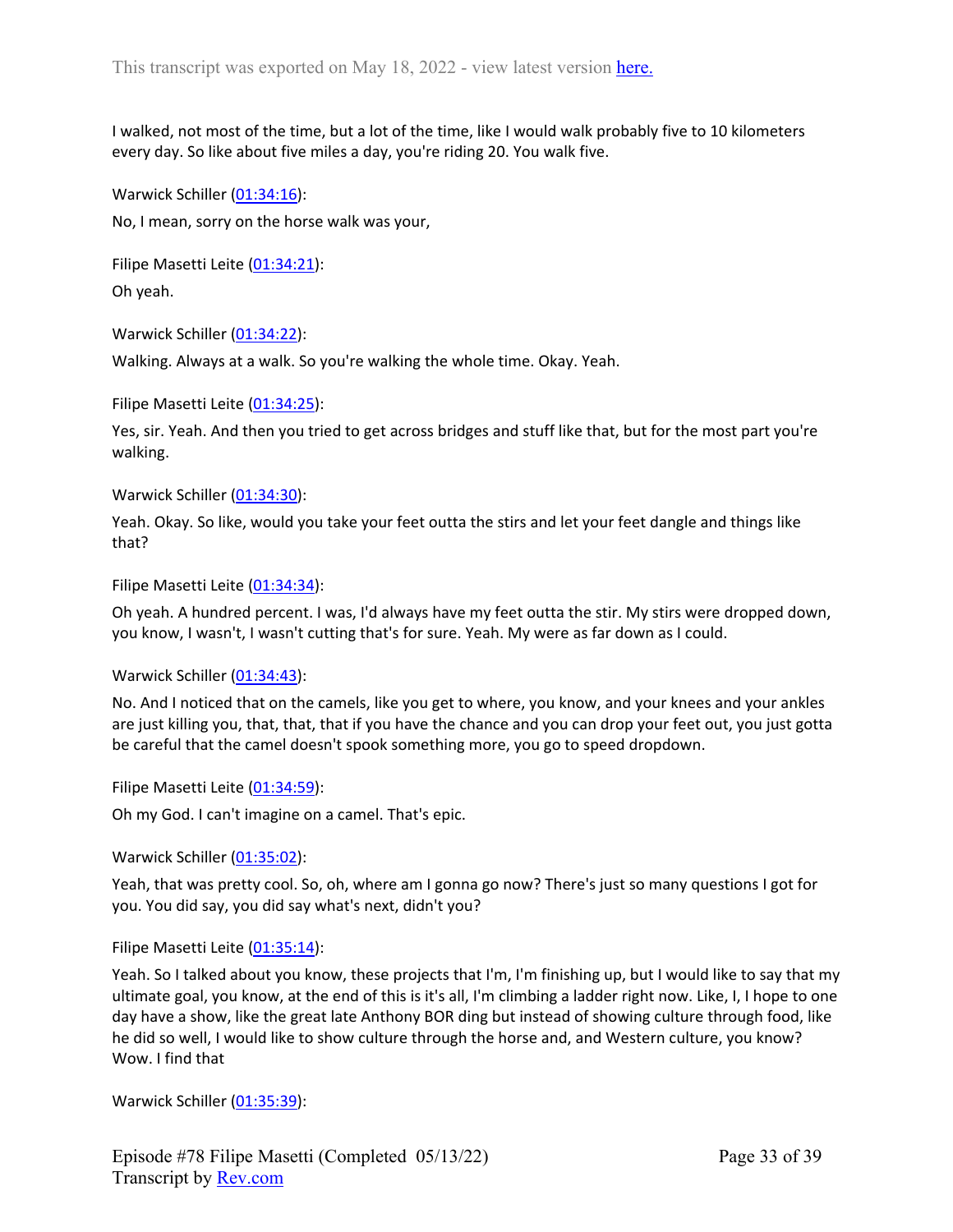# Great

# Filipe Masetti Leite ([01:35:39](https://www.rev.com/transcript-editor/Edit?token=wBVawJlK5BYjWP9HPRt--IL-GSMVXEEbRA-iP5vU4ycifAUrI0NqLlc3D6ZWNN8qZHzuY0aWzmGnsxAcnYCSfvYGuD8&loadFrom=DocumentDeeplink&ts=5739.71)):

Idea. Yeah. Thank you. Thanks for saying that. I just find that today with the, you know, this globalization, if you go to Tokyo, so Paulo Melbourne, it's all gonna be the same. The kids are gonna be dancing the same TikTok you're gonna eat. Mcdonald's the music's gonna be the same. But when you go to those small towns, you know, to the rural communities and the ranches and the farmers, you're really able to get a taste of, of culture. So I'm excited to jump into that soon

## Warwick Schiller ([01:36:05\)](https://www.rev.com/transcript-editor/Edit?token=M4OGARIk6Fxm_oJBKMTWxu772xl3nKjWf2xuGDk6yDG1fbPrcyvroh2PH9ECdKbfnpr4NNKMXlvThymOcfNt06-7hYk&loadFrom=DocumentDeeplink&ts=5765.12):

That, yeah, that'll be, I'd love to see that, that TV show. So tell us about your motivational speaking. What sort of places do you get asked to go to and what sort of things do you tell people?

## Filipe Masetti Leite ([01:36:21](https://www.rev.com/transcript-editor/Edit?token=_-V-uJ7Eku3pCnkSvFfHfuz22uKsTQFeu3nJJ8V9B_f83OH_YJQLWfLo-msk6Q75xe_0tjSLb3sf3N22pNXBigQzlwo&loadFrom=DocumentDeeplink&ts=5781.81)):

So that's pretty cool. That's something I never imagined would happen. You know, today my, I, I, I pay my bills, motivational speaking. Like I, I speak to large companies around the world usually to sales teams or at the end of the year conferences beginning of the year. And I talk about strategic planning. I talk about you know, working in a team, I talk about resiliency. I discuss several themes that are able to go from the ride to the business world, you know, to their daily, daily life. And, you know, these guys set quotas that sometimes may seem impossible. And then they put, I get on the stage and they realize that holy shit, I'm complaining about having to, you know, sell a million dollars worth of whatever the computer systems. And this guy was able to ride 25,000 kilometers on a horse through the Americas.

# Filipe Masetti Leite ([01:37:12](https://www.rev.com/transcript-editor/Edit?token=gj53G3b4-b7uUe6wwuQwV4oxTVuYYCrVTVO_w7LaP3D65dhvXtfp9NKNSaYfkF5l1s-sMl9tORhVNDD65q9LJW6A9sM&loadFrom=DocumentDeeplink&ts=5832.08)):

Like I have nothing to complain about and I kind of light a fire under their ass. And and I also do a lot of motivational speaking to young kids and schools. I have different projects on the goal where you know, the kids get to read my book and they study geography through the book and, and in Brazil, Portuguese, and how to write stories. And, and then I also do a talk for them and we talk about their life goal and, and their life projects and what they're doing today to ensure that they're living those projects in the future. So I'm just truly blessed. You know, I get to travel all over the Americas and, and meet cool people and share my story. And, and I get a lot of amazing feedback from people that, you know, maybe didn't feel like they were smart enough to go to university or, or had this dream that seemed really far away.

## Filipe Masetti Leite ([01:37:56](https://www.rev.com/transcript-editor/Edit?token=cVVSIaUWRW7eRpVi3Lh_yPfu32ectJr86EhRRGoS79bZfCpjgPQS-7yuz-9_RboEWprPeWJHtZpnMvVhCejUs5wwS3c&loadFrom=DocumentDeeplink&ts=5876.5)):

But when they heard my talk or read my book, it just kind of gave 'em that little push, you know, I like to be the pusher. I push people over the edge. You know, I always say when you're, when you're gonna jump off a cliff or, or a bridge you know, onto a, a lake, or if you're bungee jumping, you've done this, I know the longer you stand up there and look down the higher it gets. Right. And the more scary it gets. So you literally have to just go there and jump. So when people don't wanna jump, I'm the guy that just gives 'em a little nudge <laugh>

# Warwick Schiller ([01:38:24\)](https://www.rev.com/transcript-editor/Edit?token=wZ8ZXaVeMBJ4sQsMnfC7QgfvvB1O-HfNYuWnbK5rw7jRMFFRk08P2zDeNqXazY5YAtmeNNmkBKUv1MOfzqR6fa4XAoA&loadFrom=DocumentDeeplink&ts=5904.58):

Yeah. That, that quote that John Wayne quote, you said before is carriage, is being scared to death and settling up anyway. You know that the, and you, you, you know, you kind of suggested people push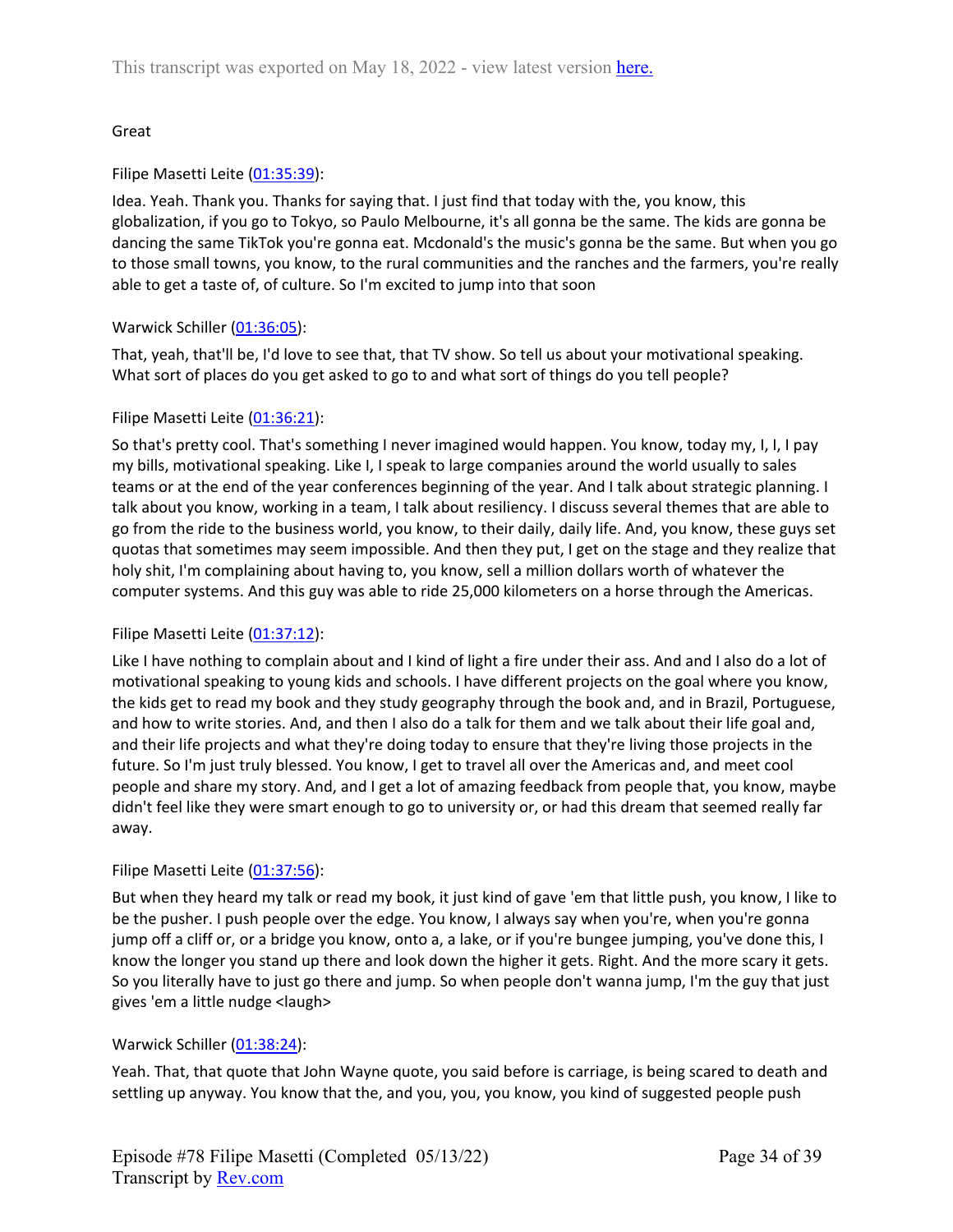through that and it's like, the bungee jumping was one of those things to where it's like it standing there looking over the edge of that thing, and then having to force your body to do it. Cuz you know, like jumping out of a plane the first time you jump out of a plane, you usually strapped to somebody they're strapped to your back and they go and you just happen to go with them. But the bungee jumping, no one's gonna, no, one's gonna push you off that thing. You've actually gotta get yourself to, to push, you know, and it's, you're actually fighting with yourself because part of you is trying to save you and you've gotta, you've gotta, you've gotta override that and that's and bungee jumping and doing a lot of other things too. But yeah, that's the, that's, that's a skill I think. And I think if you can start, start small and work your way up, you know, don't, don't do the thing that you can't do, do something that's outside your comfort zone that you can do. And then what you'll, what I think you'll find is then it's easier to go, okay. I'll, I'll take a big, you know, I'll take a big leap now because exactly you, you, you practice pushing through that stuff is, I don't know what you think of that.

## Filipe Masetti Leite ([01:39:47](https://www.rev.com/transcript-editor/Edit?token=Igirr24IIV4Bar3z1f9AyF_3gd-QPj8-RdpMeyNdueqMVZEJGTZZ0o45TgDb_Cck0F65EZGRuAgpzxOU8ql3GMSU_A8&loadFrom=DocumentDeeplink&ts=5987.34)):

Yeah, no, I totally agree with that. And it's like, I always use horses as an example, you know, you can't just get on a green horse and ask them to turn a barrel pattern. You gotta train it. And our minds are the same way we are the same way. You know what I mean? You have to train your mind and it's exactly what you said. You know, you started with small things and, and all of a sudden you're able to do these extraordinary things and, but you gotta take that first step. You know, I, I love a quote that is you don't have to be extraordinary to take that first step, but you do have to take the first step in order to become extraordinary. And yeah, it starts with little things and there's a great power in that when you're able to, because we're our worst enemies, right?

# Filipe Masetti Leite ([01:40:22](https://www.rev.com/transcript-editor/Edit?token=z-NapoLIPfLtlObCvvxJNLurc4axyBw5J4Frg7jO8qhOODvYqYM9QwyqwUrFhp0CYPh9mWJ2osh-I1I7mXcjbeTVCoA&loadFrom=DocumentDeeplink&ts=6022.85)):

When you're able to silence that voice, when you're able to silence that fear, that monster and actually do it. You come out the other side feeling like Superman, right? Like first time I rode a bull, like I felt like I could fly after the adrenaline was, was just propelling me to greater Heights. You know what I mean? And, and that adrenaline can, can be used for you. You know, you hear about athletes talking about that all the time about soldiers, you know, you get this like extra, you know, almost superhero like power in the last stretch, which is the adrenaline that your body's releasing to keep you alive. Again, it's all goes back to survival. And so anyways, I just, I love the, the human mind. It's unbelievable what we can achieve.

## Warwick Schiller ([01:41:06\)](https://www.rev.com/transcript-editor/Edit?token=bTM7VY-k0l74PXr5WLkcIVckBRhwFVeb3MjXuokemD57tFyg9mqLjxjGNRrRJ1zRAMRdvmvdPDKeWh3cCIyDjYKqD2w&loadFrom=DocumentDeeplink&ts=6066.95):

Yeah. Well, I, you know, what I love about your story is, and you said it on here and you, and you said it the night, I think we went to dinner, you know, you, you did this amazing thing that people go, oh, I could never do that sort of thing. But then you start out your story with, I was a scared little boy. I was scared of everything. And so a hundred

Filipe Masetti Leite ([01:41:25](https://www.rev.com/transcript-editor/Edit?token=vLQT5zB0MNWM_1E5RU3oLw76fxH31cnXW1B-0jv5v4xBiB8SYKaDuL6ikWdGoAdaAixNaeqrpqX5On895plZCC9oVIY&loadFrom=DocumentDeeplink&ts=6085.72)):

Percent,

# Warwick Schiller ([01:41:26\)](https://www.rev.com/transcript-editor/Edit?token=Fl_xHhUmoR4ynp0yRlRxVf91IvLVdsQqzpki5D4xbiIVMv17cs8bSC9NVShrG2KoM_6rsS2c69WptwBY8HoahC-h9IE&loadFrom=DocumentDeeplink&ts=6086.42):

You know, that, I think that's probably, to me that's probably the most important part for everybody. It's it's not like you are, you're a bit like Heather Swan who, you know, at 40 was yeah. Not adventurous at all and then pushed herself to, you know, break a world, highest wing suiting base jumping record. And,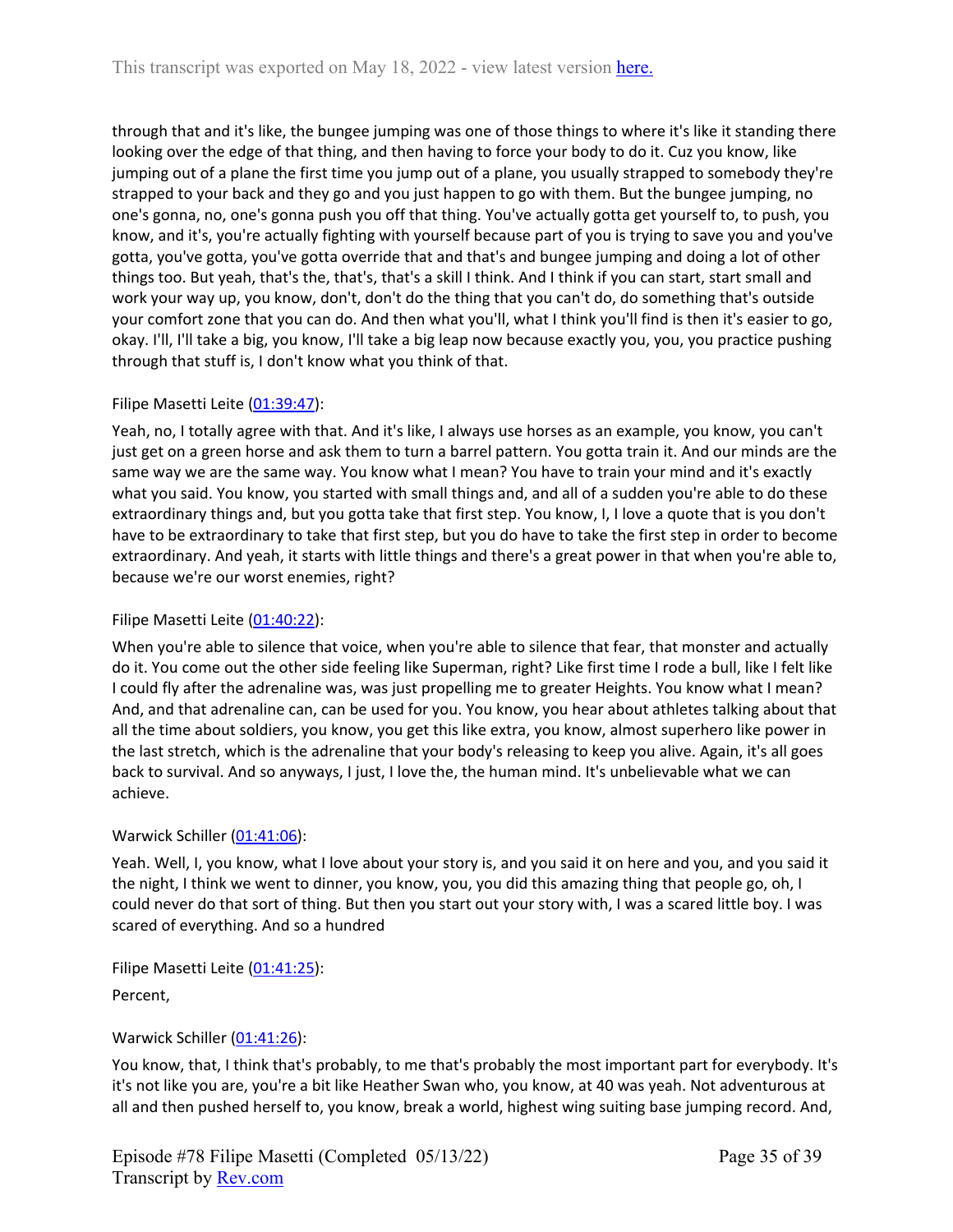and yeah, that's, I think that's one of the things that's, you know, apart from your whole story about what you did, but the you know, cuz I think, I think we're all wired a bit different and some people are pretty gungho and, and, and others aren't and I think the ones that aren't, that gungho the ones that, that have a lot of natural fear think that they're stuck with it. I mean, I'm that way. And I, I, I always thought for the longest time I was, I was oh, I'm just stuck with it, you know, and exactly. Yeah. As you learn to, to push through it. And, and I was later in life when I started to learn to push through things. So you know, it's, it's never too late to start.

# Filipe Masetti Leite ([01:42:29](https://www.rev.com/transcript-editor/Edit?token=SJB2TfCZVjy4U-NH1MOvhFaaSYh1DkUUG7Q0FJxCOZWfepRgxQhQ39VnUnOOoeUE9pxvjUfAf_bvyQPzG2ymEd45cWY&loadFrom=DocumentDeeplink&ts=6149.4)):

It's never too late to start and you're right. And I think that, that's what makes my story so relatable, right? Is that people see themselves in it. Someone told me the other day when I finished my talk, he's like, man, the other day we got a guy in here. He was the Olympic gold medalist for Brazil volleyball. And like when I, when his talk finished, I was like, I can never be an Olympic gold medalist. Like I'd have to be born again. You know what I mean? But with your story, I feel like I can do it. You know, anyone can do it. And that's, what's cool about it. And I like, you met me. I'm no stronger than anyone else. I'm not more intelligent. I am not more courageous. That's for sure. I'm a, I'm a very afraid I wanna say kid, I feel like I'm an eternal kid. I'm an old man now. But you know, the only difference that I have from anyone else is that I wrote it down, took the first step, pulled you aside planned and executed that's it, which anyone can do.

## Warwick Schiller ([01:43:19\)](https://www.rev.com/transcript-editor/Edit?token=kF-nQqWM1RtF7lKEkE3RyzKPDQ9ZD6ai_JfT4o_XpYkZBdECJ3fQv_T1ZJiDNd7MrOJ9w_RsA2PuTgDCx6rcZmcwzbA&loadFrom=DocumentDeeplink&ts=6199.15):

I would, I would beg to differ. You have a, you have a an energy, like a vibrancy about you. Like you know, we, we normally, when I, for you guys at home, normally when I record these podcasts on the screen in front of us, we can see each other. And I was really looking forward to, to doing this with Philippe because there's a, there's a light that shines outta you when you you're passionate about, about stuff and our internet connection. Wasn't good. So we turned the screens off just so that we can record the thing and not have an interruption. So I'm of missing that bit. But no, there is a, and I don't know if you've always had that, but you have this, you have this energy, this vibe, this it's like, there's a light shines outta you and energy that comes out of you. And I don't know if, if that was normal for you or that is just something that's happened along the way when you, okay. I guess if you F when you, I think when you find your purpose and you find your passion, that that, that can come out of you.

## Filipe Masetti Leite ([01:44:21](https://www.rev.com/transcript-editor/Edit?token=ckqMGOECXlG4XkFI_ktKS39UGPy7FSPK4fCzQKrGOc3IHvFh8iBytDRem6zMoPQBXw3c8B9wg1_xAQ0Z89u7qTuxqRo&loadFrom=DocumentDeeplink&ts=6261.59)):

Yeah. I think that, you know, looking at you, it's the same thing. I feel the same way looking at you and talking to you, you know what I mean? And I think that you just nailed it. It's, it's that passion it's doing what we love. It's actually taking advantage of this this moment, this opportunity, like we tend to forget, like the only thing we know, folks, everyone listening to me right now is that this life as a beginning, a middle and a man, that's the only thing we know it's gonna expire a ticket is gonna expire. We don't know when and where, but it's gonna end. And I meet so many people out there that are living with these masks and are living for other people and are not doing what the men here to do. You know, they're not living a full, fulfilling, happy life.

# Filipe Masetti Leite ([01:45:02](https://www.rev.com/transcript-editor/Edit?token=A4v-M71sAaMZRsQclwHiikjjctJJOBfDRu_rGGsDbw3ioNV8Er8jg3gYwT7qYRS1wzb-Z-fWLkpQYGnb-5QjKWaXldQ&loadFrom=DocumentDeeplink&ts=6302.34)):

And yeah. So I think that when we do that, when we're able to, again, but that fear aside, I know it's really hard and you know, the butterflies they flopping and, and people around you that you think are gonna push you forward, pull you back. But when you're able to just put that all aside and, and focus on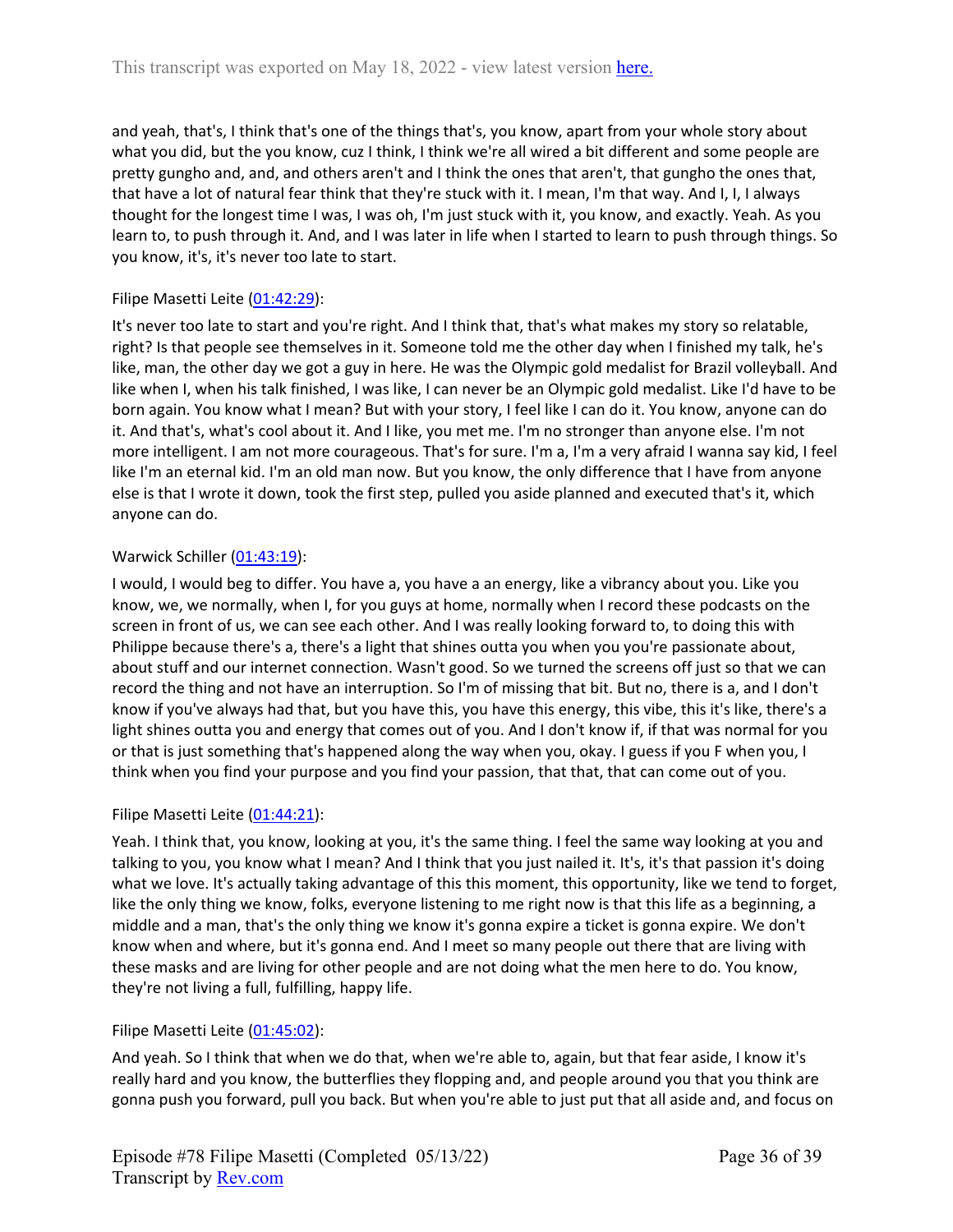what is it that I'm here for and what is my purpose? It's just, you know, it's all light, we're all energy. The energy we put out is the energy that comes at its, you know, that's, that's proven fact we're energy. And yeah. So I try to put the best energy out all the time.

Warwick Schiller ([01:45:31\)](https://www.rev.com/transcript-editor/Edit?token=UlJGMx8e-XCF9ZfYQ7UFizOmINCHB8ls092B55tjcRtM_7CB--xzb1nRu7YG1pz5jajRh_hlwflm-yv3J4ty7SB7TGU&loadFrom=DocumentDeeplink&ts=6331.75):

You have. Yeah. You have an amazing energy and, and such an amazing story. So thank you so much for joining me on the podcast here. Can you give us all the details of, of how to find you and all your, all your stuff? So, okay. Let's go over the books. So there's, there's two books so far. Yep. Long ride home and long ride to the end of the world. And where can people find those?

Filipe Masetti Leite ([01:45:57](https://www.rev.com/transcript-editor/Edit?token=fvH2uCvX02cjUJ1TuCb1VUViSiGvG51Rmlyx6Xf6FA7lURe7_yYe2XJMDk9pMceboL3xyWvrs7p8IrUP33LbQXtfMoE&loadFrom=DocumentDeeplink&ts=6357.47)): You can find those on amazon.com or amazon.ca

Warwick Schiller ([01:46:02\)](https://www.rev.com/transcript-editor/Edit?token=xGVI0Ouzdh1ru1IFGUv7ytRYuStDpAQyP3G5cMa94LqH0n-15K38iv299zQoJnywBSWsIFElcBMvWKQGbl-2g1L4P0k&loadFrom=DocumentDeeplink&ts=6362.39):

Okay. Amazon.Com. Amazon CA what about you on social media? You're on Instagram. My name.

Filipe Masetti Leite ([01:46:09](https://www.rev.com/transcript-editor/Edit?token=7pw5yif1DYB8U93JaKsNzMilMM9VnnJNIJEodCaiHPK7mCNVM4Pzl7xeXkUjTeNW-xgQpcqP0bkvPU9T1HLw4lY9PTQ&loadFrom=DocumentDeeplink&ts=6369.27)):

Yep. So I'm on Instagram. I'm at Felipe Mati. My name is spelled F I L I P E M a S E T T. I,

Warwick Schiller ([01:46:21\)](https://www.rev.com/transcript-editor/Edit?token=BTWFed406M1f-iubqBZVXcbNlJAsR9x6at7jgPGNuNKWIW6WD-Eo3-SDAFl4ew5TYRfLLhl90oy9RNHkmeNXIQS2kcw&loadFrom=DocumentDeeplink&ts=6381.27):

I got a question for you about Brazilians in their names.

Filipe Masetti Leite ([01:46:25](https://www.rev.com/transcript-editor/Edit?token=iYygse06rPQ_ytUylxv1C4shaDCTHRXpczRhhXrrLyRKGGQbhS3QcmGkUh0QqbtxZv07VP91YMBPRdV-rtwdXnyQnJk&loadFrom=DocumentDeeplink&ts=6385.1)): <Laugh>

Warwick Schiller ([01:46:26\)](https://www.rev.com/transcript-editor/Edit?token=hiAaanmFECbDd-O9zHQ_0Z7QR8tbPJnPnuF31eY4Z0Ro3tip_YdOEePqeXCwaJT1gwmKbz5YuKz7dFiLpiqfPNrai1I&loadFrom=DocumentDeeplink&ts=6386.66): So shoot, your name is Philip Mati LA

Filipe Masetti Leite ([01:46:31](https://www.rev.com/transcript-editor/Edit?token=pOTdHppcBn87KwslciE1m1P--jH56vilvbn6PLCR6Ch8NMLr4SZAXLqQmxL_kCOWKDGul5TVdEmszwNwIZ2JeKns6Nk&loadFrom=DocumentDeeplink&ts=6391.67)): No, no. My real name Islip Machi.

Warwick Schiller ([01:46:37\)](https://www.rev.com/transcript-editor/Edit?token=ZAoQ-iGDFwbVYhPv3gJdsnas-ym5zqMHdFqpUmxC8EcPNoufkVL1s4gVbKFCm7XsMw6asLcRhSIXwnmkAHO1EfqL0t0&loadFrom=DocumentDeeplink&ts=6397.32): It's true. Oh, the very good. So what is, what it, what is it with the three names?

Filipe Masetti Leite ([01:46:43](https://www.rev.com/transcript-editor/Edit?token=HF59-NWwCycfMtlBmlQxsdZ2XjvFhh4aC6BcBl1y_fRMTJtKgF0RSctfjsEpug6WNKIia4VlMCIuhLyMIKU-HaImwD8&loadFrom=DocumentDeeplink&ts=6403.4)): Ah, it's just ridiculous. What's the, what's the names.

Warwick Schiller ([01:46:45\)](https://www.rev.com/transcript-editor/Edit?token=SpvDVbCC2192_lxcHy519p7_0QPIxwOuL5rL0PC1xVdvx8uKUNoOrwSDxkJ2Qde-sKo2dAoF02iOuE0_aqjQeOfP_Ys&loadFrom=DocumentDeeplink&ts=6405.66):

What's the last names.

Filipe Masetti Leite ([01:46:46](https://www.rev.com/transcript-editor/Edit?token=5MV1ATvkP78hH3iqMaq8OqBCUCNWYu8trsyApSh-WdRTfOVgm7O577Z3BWKd_tl983Q0Ti_xukwd8UXZJb_-pefpmJs&loadFrom=DocumentDeeplink&ts=6406.36)):

There's no middle names. There's no middle names. My name is Felipe. My last name is Mati. The Suza lek because they just wanna bring like, oh, let's pull the last name from your great, great grandfather.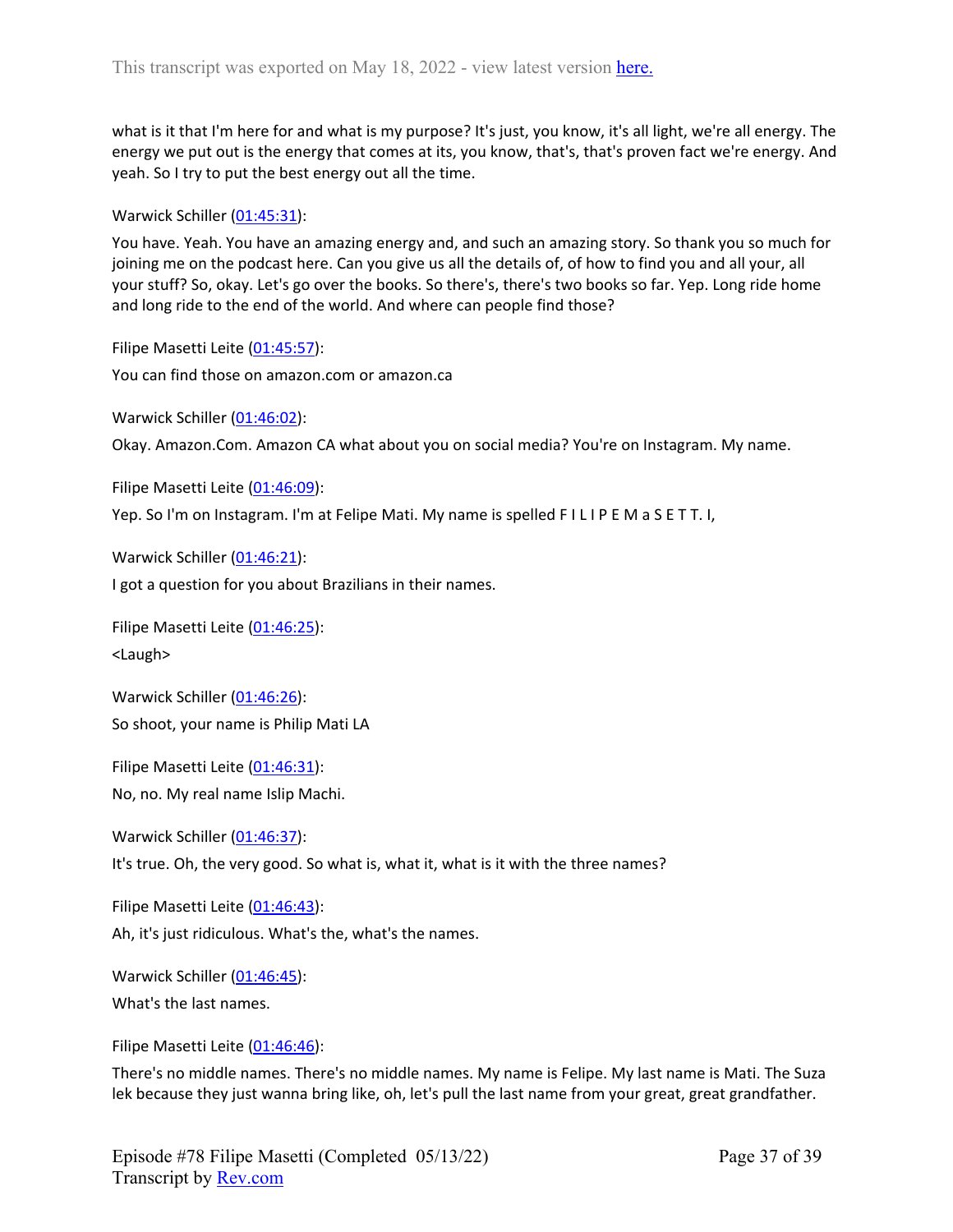Who's been dead for 300 years to honor him. And then we'll put in the last name from your great, great grandmother who never came to Brazil from Italy. So it's just be, it's a mess. I have so many banking problems and traveling problems as if it wasn't complicated enough. Cuz my name is so long.

### Warwick Schiller ([01:47:13\)](https://www.rev.com/transcript-editor/Edit?token=Y_SSr_SVzyW7FH2RKCkZmTjzUl4TYePg2IkZiFMw785BkY677ss5DCmQ3KeCOugj-LIeqN1yvqLeDGr8Iu_Ez1abuYo&loadFrom=DocumentDeeplink&ts=6433.41):

Okay. So they they're, they're, they're kinda like a woman that gets married and keeps her maiden name and has the, the new one. But it's but it's different. Cause like living at all the Brazilian bull riders, they've all got a lot of names and I wondered yeah. Just how, how all that works. Okay. That makes sense.

Filipe Masetti Leite ([01:47:30](https://www.rev.com/transcript-editor/Edit?token=vNHq6JzL-H5U_rbFj86hMyPmdyfA0eJxYiIypoDY4DDGgPc2mgj3rcF0cRFrcr5lFZEd2TBOh49p586f6Tse9iGAmYE&loadFrom=DocumentDeeplink&ts=6450.71)):

Yeah. All last names.

Warwick Schiller ([01:47:32\)](https://www.rev.com/transcript-editor/Edit?token=IAe5TZ5KU_Ixm1gvzNoWyFazAqsIVqx6tLxD1zkeR6o5JaKtbQUcgb_cctQ0m2vj1Cbq4V89jM_HjrK7IU9gu-xy9yU&loadFrom=DocumentDeeplink&ts=6452.3):

Okay. So Instagram Philippe me. What about the, what about the movie? Does, do you get anything else you can tell people

#### Filipe Masetti Leite ([01:47:44](https://www.rev.com/transcript-editor/Edit?token=kAGCm_27Eh9-ibSikaVltOsIbMZW4TLNBVyBTJMzsh5VM_6EeMtdTDG5CUmMDG89nQcCCzItuSmuBarxiyDrYZia3bY&loadFrom=DocumentDeeplink&ts=6464.79)):

About the movie? So I would like to invite everyone listening to this June 16th, 7:00 PM at the Chinese theaters, iconic downtown Hollywood, Los Angeles. We're gonna start, we're gonna have a little cocktail at 5:00 PM. Red carpet. There's gonna be a real vibe there. I hope people that live in the area that are listening to this in California, please do come out. We need cowboy hats. We need cowboy boots. We need to celebrate the horse. You know, I know California's trying to band rodeo and, and this is the time to, to join together right now and show our power and how much we love these animals. So if you can come out, that would be the big one. And then we're gonna be in Wyoming, Cheyenne, Wyoming. You can check out dates on my Instagram page AF Philippe CEI also gonna be in Washington state and a few other festivals around the us. So you can check it out there.

Warwick Schiller ([01:48:32\)](https://www.rev.com/transcript-editor/Edit?token=cLhpxvHYariKj9AA0q2k_0BOOpnEzlE3MoG2ypAwtake_f-Np163SkflANNsjsilsehfa4snz1J9deSA2JWDDmMCcw0&loadFrom=DocumentDeeplink&ts=6512.43):

Awesome. And my, I just texted my wife and we're gonna be in Australia on June 16th. So unfortunately I cannot make that. I would, that's something I would love to do, but

Filipe Masetti Leite ([01:48:40](https://www.rev.com/transcript-editor/Edit?token=4Sbj47cNcgFWSB7VNBTiLwbsxU6VH9qUXInzAldrgl7mpVy4JGtPA6Rkbs4VnWpe3jGKkeiWpJ3XjIuZAlj3NtOdSWs&loadFrom=DocumentDeeplink&ts=6520.67)):

Yeah, well we'll, we'll figure it out. We'll get you to see it at some point.

Warwick Schiller ([01:48:44\)](https://www.rev.com/transcript-editor/Edit?token=TksY1d2m2Lcclgs0YkYTkrKIV0zkT03IwRMVZox7YwY6tYQdXxVbriDiPSkjqlXVAA-HZa4oshXc8z0oU6hEadlbVIQ&loadFrom=DocumentDeeplink&ts=6524.11):

Oh, we most certainly will. Well, once again, thanks so much for joining me on the journey on podcast a you guys at home. Thanks for joining us and we'll catch you on the next episode.

Filipe Masetti Leite ([01:48:53](https://www.rev.com/transcript-editor/Edit?token=4cIgSEcFTT-a2RcNaQHGkA95eQMDSo209xztAx22FpQGxSZIMmuoANrgxL0yMmepHve-OTWvjY_sd2gqhfKQeaaz4vk&loadFrom=DocumentDeeplink&ts=6533)): Thank you so much for having me.

Speaker 2 ([01:48:55](https://www.rev.com/transcript-editor/Edit?token=UrCNb8ip5hkBDbp-Lwg9XphOBwneG06VpOAFdh7BtO8TW2uOhDsda4LRaJjo4t7gt6QwWYjx4T3sC6K-cbPjkHUnh30&loadFrom=DocumentDeeplink&ts=6535.45)):